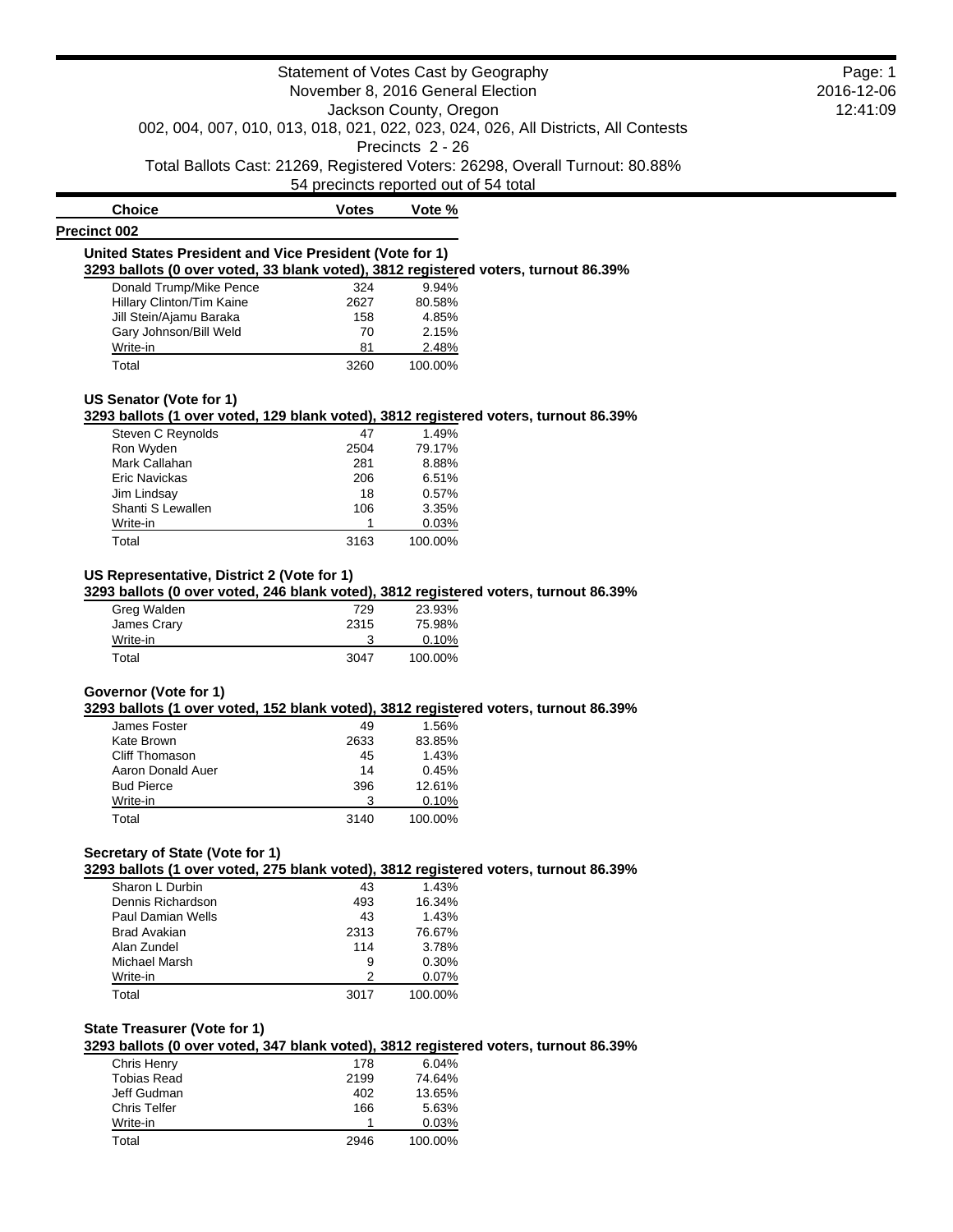|                                                                                                             |                                       | Statement of Votes Cast by Geography |                                                                                    | Page: 2    |
|-------------------------------------------------------------------------------------------------------------|---------------------------------------|--------------------------------------|------------------------------------------------------------------------------------|------------|
|                                                                                                             | November 8, 2016 General Election     |                                      |                                                                                    | 2016-12-06 |
|                                                                                                             |                                       | Jackson County, Oregon               |                                                                                    | 12:41:09   |
|                                                                                                             |                                       |                                      | 002, 004, 007, 010, 013, 018, 021, 022, 023, 024, 026, All Districts, All Contests |            |
|                                                                                                             |                                       | Precincts 2 - 26                     |                                                                                    |            |
|                                                                                                             |                                       |                                      | Total Ballots Cast: 21269, Registered Voters: 26298, Overall Turnout: 80.88%       |            |
|                                                                                                             | 54 precincts reported out of 54 total |                                      |                                                                                    |            |
| <b>Choice</b>                                                                                               | <b>Votes</b>                          | Vote %                               |                                                                                    |            |
| <b>Attorney General (Vote for 1)</b>                                                                        |                                       |                                      |                                                                                    |            |
| 3293 ballots (0 over voted, 297 blank voted), 3812 registered voters, turnout 86.39%                        |                                       |                                      |                                                                                    |            |
| Lars D H Hedbor                                                                                             | 45                                    | 1.50%                                |                                                                                    |            |
| Ellen Rosenblum                                                                                             | 2568                                  | 85.71%                               |                                                                                    |            |
| Daniel Zene Crowe                                                                                           | 383<br>0                              | 12.78%                               |                                                                                    |            |
| Write-in<br>Total                                                                                           | 2996                                  | 0.00%<br>100.00%                     |                                                                                    |            |
|                                                                                                             |                                       |                                      |                                                                                    |            |
| State Senator, 3rd District (Vote for 1)                                                                    |                                       |                                      |                                                                                    |            |
| 3293 ballots (0 over voted, 187 blank voted), 3812 registered voters, turnout 86.39%                        |                                       |                                      |                                                                                    |            |
| Alan DeBoer                                                                                                 | 735                                   | 23.66%                               |                                                                                    |            |
| Tonia Moro                                                                                                  | 2370                                  | 76.30%                               |                                                                                    |            |
| Write-in                                                                                                    | 1                                     | 0.03%                                |                                                                                    |            |
| Total                                                                                                       | 3106                                  | 100.00%                              |                                                                                    |            |
|                                                                                                             |                                       |                                      |                                                                                    |            |
| State Representative, 5th District (Vote for 1)                                                             |                                       |                                      |                                                                                    |            |
| 3293 ballots (0 over voted, 256 blank voted), 3812 registered voters, turnout 86.39%                        |                                       |                                      |                                                                                    |            |
| Steven Richie                                                                                               | 394                                   | 12.97%                               |                                                                                    |            |
| Pam Marsh<br>Write-in                                                                                       | 2638<br>5                             | 86.86%<br>0.16%                      |                                                                                    |            |
| Total                                                                                                       | 3037                                  | 100.00%                              |                                                                                    |            |
|                                                                                                             |                                       |                                      |                                                                                    |            |
|                                                                                                             |                                       |                                      |                                                                                    |            |
|                                                                                                             |                                       |                                      |                                                                                    |            |
| Judge of the Supreme Court, Position 6 (Vote for 1)                                                         |                                       |                                      |                                                                                    |            |
| 3293 ballots (0 over voted, 1513 blank voted), 3812 registered voters, turnout 86.39%                       |                                       |                                      |                                                                                    |            |
| Lynn R Nakamoto                                                                                             | 1760                                  | 98.88%                               |                                                                                    |            |
| Write-in                                                                                                    | 20                                    | 1.12%                                |                                                                                    |            |
| Total                                                                                                       | 1780                                  | 100.00%                              |                                                                                    |            |
|                                                                                                             |                                       |                                      |                                                                                    |            |
| Judge of the Court of Appeals, Position 5 (Vote for 1)                                                      |                                       |                                      |                                                                                    |            |
| 3293 ballots (0 over voted, 1620 blank voted), 3812 registered voters, turnout 86.39%<br><b>Scott Shorr</b> | 1657                                  | 99.04%                               |                                                                                    |            |
| Write-in                                                                                                    | 16                                    | 0.96%                                |                                                                                    |            |
| Total                                                                                                       | 1673                                  | 100.00%                              |                                                                                    |            |
|                                                                                                             |                                       |                                      |                                                                                    |            |
| Judge of the Court of Appeals, Position 8 (Vote for 1)                                                      |                                       |                                      |                                                                                    |            |
| 3293 ballots (0 over voted, 1752 blank voted), 3812 registered voters, turnout 86.39%                       |                                       |                                      |                                                                                    |            |
| Roger J DeHoog                                                                                              | 1524                                  | 98.90%                               |                                                                                    |            |
| Write-in                                                                                                    | 17                                    | 1.10%                                |                                                                                    |            |
| Total                                                                                                       | 1541                                  | 100.00%                              |                                                                                    |            |
|                                                                                                             |                                       |                                      |                                                                                    |            |
| County Commissioner, Pos 2 (Vote for 1)                                                                     |                                       |                                      |                                                                                    |            |
| 3293 ballots (1 over voted, 441 blank voted), 3812 registered voters, turnout 86.39%                        |                                       |                                      |                                                                                    |            |
| <b>Jeff Thomas</b>                                                                                          | 2376                                  | 83.34%                               |                                                                                    |            |
| <b>Robert Strosser</b>                                                                                      | 472                                   | 16.56%                               |                                                                                    |            |
| Write-in                                                                                                    | 3                                     | 0.11%                                |                                                                                    |            |
| Total                                                                                                       | 2851                                  | 100.00%                              |                                                                                    |            |
|                                                                                                             |                                       |                                      |                                                                                    |            |
| <b>County Assessor (Vote for 1)</b>                                                                         |                                       |                                      |                                                                                    |            |
| 3293 ballots (2 over voted, 1141 blank voted), 3812 registered voters, turnout 86.39%                       |                                       |                                      |                                                                                    |            |
| David Arrasmith                                                                                             | 741                                   | 34.47%                               |                                                                                    |            |
| Angela Stuhr                                                                                                | 1404                                  | 65.30%                               |                                                                                    |            |
| Write-in<br>Total                                                                                           | 5<br>2150                             | 0.23%<br>100.00%                     |                                                                                    |            |

John Greene 50 1.70%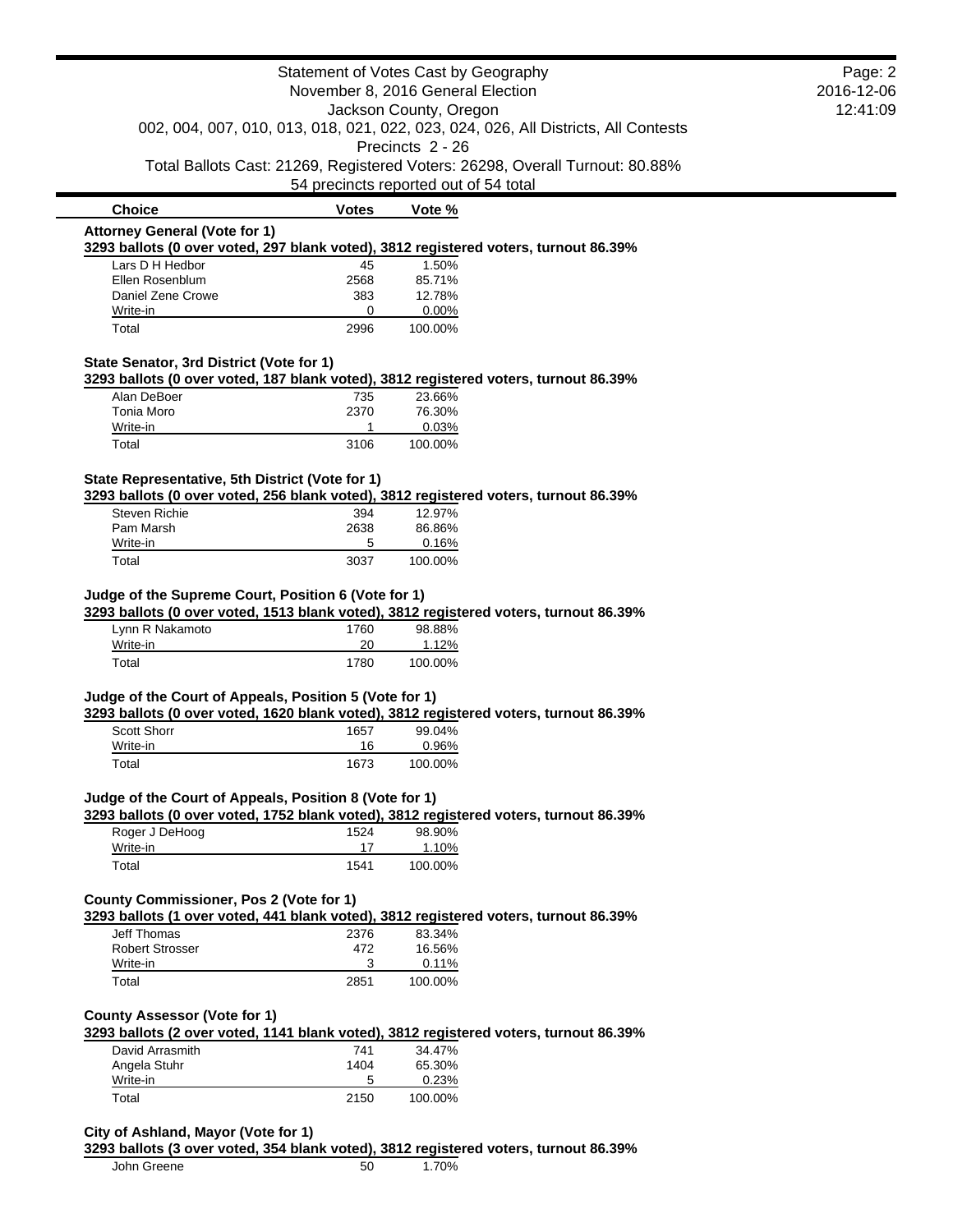| <b>Choice</b>         | <b>Votes</b> | Vote %  |
|-----------------------|--------------|---------|
| <b>Biome Erickson</b> | 36           | 1.23%   |
| John Stromberg        | 1721         | 58.62%  |
| Carol Voisin          | 1122         | 38.22%  |
| Write-in              |              | 0.24%   |
| Total                 | 2936         | 100.00% |

|  | City of Ashland, Councilmember, Pos 1 (Vote for 1) |                                                                                      |  |  |
|--|----------------------------------------------------|--------------------------------------------------------------------------------------|--|--|
|  |                                                    | 3293 ballots (1 over voted, 748 blank voted), 3812 registered voters, turnout 86.39% |  |  |

| Doug Burns             | 647  | 25.43%  |
|------------------------|------|---------|
| Debra Neisewander      | 297  | 11.67%  |
| <b>Dennis Slattery</b> | 1588 | 62.42%  |
| Write-in               | 12   | 0.47%   |
| Total                  | 2544 | 100.00% |

#### **City of Ashland, Councilmember, Pos 3 (Vote for 1)**

**3293 ballots (2 over voted, 767 blank voted), 3812 registered voters, turnout 86.39%**

| Theo White      | 216  | 8.56%   |
|-----------------|------|---------|
| Martin Kamenski | 464  | 18.38%  |
| Greg Lemhouse   | 1829 | 72.46%  |
| Write-in        | 15   | 0.59%   |
| Total           | 2524 | 100.00% |

## **City of Ashland Councilmember, Pos 5 (Vote for 1)**

**3293 ballots (0 over voted, 1443 blank voted), 3812 registered voters, turnout 86.39%**

| <b>Rick Rosenthal</b> | 1800 | 97.30%  |
|-----------------------|------|---------|
| Write-in              | 50   | 2.70%   |
| Total                 | 1850 | 100.00% |

## **Ashland Parks & Rec Commissioner, Pos 1 (Vote for 1)**

**3293 ballots (0 over voted, 1646 blank voted), 3812 registered voters, turnout 86.39%**

| Joel Heller | 1618 | 98.24%  |
|-------------|------|---------|
| Write-in    | 29   | 1.76%   |
| Total       | 1647 | 100.00% |

### **Ashland Parks & Rec Commissioner, Pos 2 (Vote for 1)**

**3293 ballots (0 over voted, 1659 blank voted), 3812 registered voters, turnout 86.39%**

| Jim Lewis | 1619 | 99.08%  |
|-----------|------|---------|
| Write-in  | 15   | 0.92%   |
| Total     | 1634 | 100.00% |

### **Jackson Soil & Water Dist. Director, Zone 1 (Vote for 1)**

**3293 ballots (0 over voted, 1742 blank voted), 3812 registered voters, turnout 86.39%**

| Marilyn Rice | 1543 | 99.48%  |
|--------------|------|---------|
| Write-in     |      | 0.52%   |
| Total        | 1551 | 100.00% |

### **Jackson Soil & Water Dist, Director Zone 2 (Vote for 1)**

**3293 ballots (0 over voted, 1747 blank voted), 3812 registered voters, turnout 86.39%**

| Barbara Niedermeyer | 1536 | 99.35%  |
|---------------------|------|---------|
| Write-in            | 10   | 0.65%   |
| Total               | 1546 | 100.00% |

## **Jackson Soil & Water Dist. Director, Zone 3 (Vote for 1)**

**3293 ballots (0 over voted, 1768 blank voted), 3812 registered voters, turnout 86.39%**

| Juanita Wright | 1516 | 99.41% |
|----------------|------|--------|
| Write-in       |      | 0.59%  |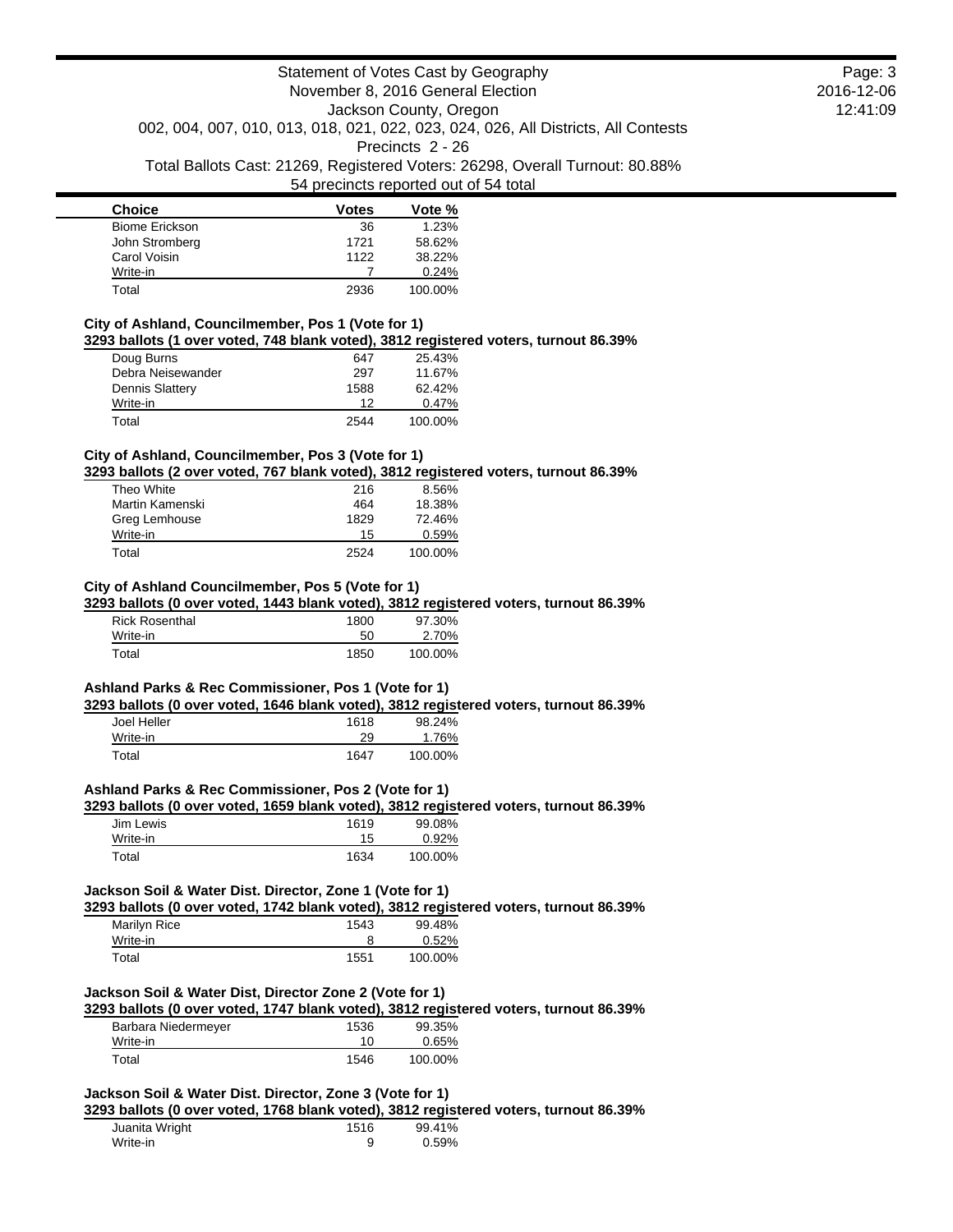|                                                          |              | Statement of Votes Cast by Geography                                                  | Page: 4    |
|----------------------------------------------------------|--------------|---------------------------------------------------------------------------------------|------------|
|                                                          |              | November 8, 2016 General Election                                                     | 2016-12-06 |
|                                                          |              | Jackson County, Oregon                                                                | 12:41:09   |
|                                                          |              | 002, 004, 007, 010, 013, 018, 021, 022, 023, 024, 026, All Districts, All Contests    |            |
|                                                          |              | Precincts 2 - 26                                                                      |            |
|                                                          |              | Total Ballots Cast: 21269, Registered Voters: 26298, Overall Turnout: 80.88%          |            |
|                                                          |              | 54 precincts reported out of 54 total                                                 |            |
| <b>Choice</b>                                            | <b>Votes</b> | Vote %                                                                                |            |
| Total                                                    | 1525         | 100.00%                                                                               |            |
|                                                          |              |                                                                                       |            |
| Jackson Soil & Water Dist. Director, Zone 4 (Vote for 1) |              |                                                                                       |            |
|                                                          |              | 3293 ballots (0 over voted, 1790 blank voted), 3812 registered voters, turnout 86.39% |            |
| Don Hamann                                               | 1494         | 99.40%                                                                                |            |
| Write-in<br>Total                                        | 9<br>1503    | 0.60%<br>100.00%                                                                      |            |
|                                                          |              |                                                                                       |            |
| Jackson Soil & Water Dist. Director, Zone 5 (Vote for 1) |              |                                                                                       |            |
|                                                          |              | 3293 ballots (0 over voted, 1784 blank voted), 3812 registered voters, turnout 86.39% |            |
| Ronald W Hillers                                         | 1489         | 98.67%                                                                                |            |
| Write-in                                                 | 20           | 1.33%                                                                                 |            |
| Total                                                    | 1509         | 100.00%                                                                               |            |
|                                                          |              |                                                                                       |            |
| Jackson Soil & Water Dist.Dir.At Large, #2 (Vote for 1)  |              | 3293 ballots (0 over voted, 1791 blank voted), 3812 registered voters, turnout 86.39% |            |
| Stan Dean                                                | 1493         | 99.40%                                                                                |            |
| Write-in                                                 | 9            | 0.60%                                                                                 |            |
| Total                                                    | 1502         | 100.00%                                                                               |            |
|                                                          |              |                                                                                       |            |
| Allen Dobney<br>Charleen M Brown                         | 1184<br>1196 | 19.37%<br>19.56%                                                                      |            |
| Stephanie S Butler                                       | 1258         | 20.58%                                                                                |            |
| Ronald Medinger                                          | 1185         | 19.38%                                                                                |            |
| <b>Dennis Powers</b>                                     | 1243         | 20.33%                                                                                |            |
| Write-in                                                 | 24           | 0.39%                                                                                 |            |
| Write In                                                 | 7            | 0.11%                                                                                 |            |
| Write In<br>Write In                                     | 6<br>6       | 0.10%<br>0.10%                                                                        |            |
| Write In                                                 | 4            | 0.07%                                                                                 |            |
| Total                                                    | 6113         | 100.00%                                                                               |            |
|                                                          |              |                                                                                       |            |
| State 94 (Vote for 1)                                    |              |                                                                                       |            |
|                                                          |              | 3293 ballots (1 over voted, 277 blank voted), 3812 registered voters, turnout 86.39%  |            |
| Yes<br>No                                                | 1557<br>1458 | 51.64%<br>48.36%                                                                      |            |
| Total                                                    | 3015         | 100.00%                                                                               |            |
|                                                          |              |                                                                                       |            |
| State 95 (Vote for 1)                                    |              |                                                                                       |            |
|                                                          |              | 3293 ballots (0 over voted, 332 blank voted), 3812 registered voters, turnout 86.39%  |            |
| Yes                                                      | 2363         | 79.80%                                                                                |            |
| No                                                       | 598          | 20.20%                                                                                |            |
| Total                                                    | 2961         | 100.00%                                                                               |            |
|                                                          |              |                                                                                       |            |
| State 96 (Vote for 1)                                    |              |                                                                                       |            |
|                                                          |              | 3293 ballots (1 over voted, 238 blank voted), 3812 registered voters, turnout 86.39%  |            |
| Yes                                                      | 2368         | 77.54%                                                                                |            |
| No                                                       | 686          | 22.46%                                                                                |            |
| Total                                                    | 3054         | 100.00%                                                                               |            |
| State 97 (Vote for 1)                                    |              |                                                                                       |            |
|                                                          |              | 3293 ballots (2 over voted, 140 blank voted), 3812 registered voters, turnout 86.39%  |            |
| Yes                                                      | 2330         | 73.94%                                                                                |            |
|                                                          |              |                                                                                       |            |

| Yes | 2330 | 73.94% |
|-----|------|--------|
| No  | 821  | 26.06% |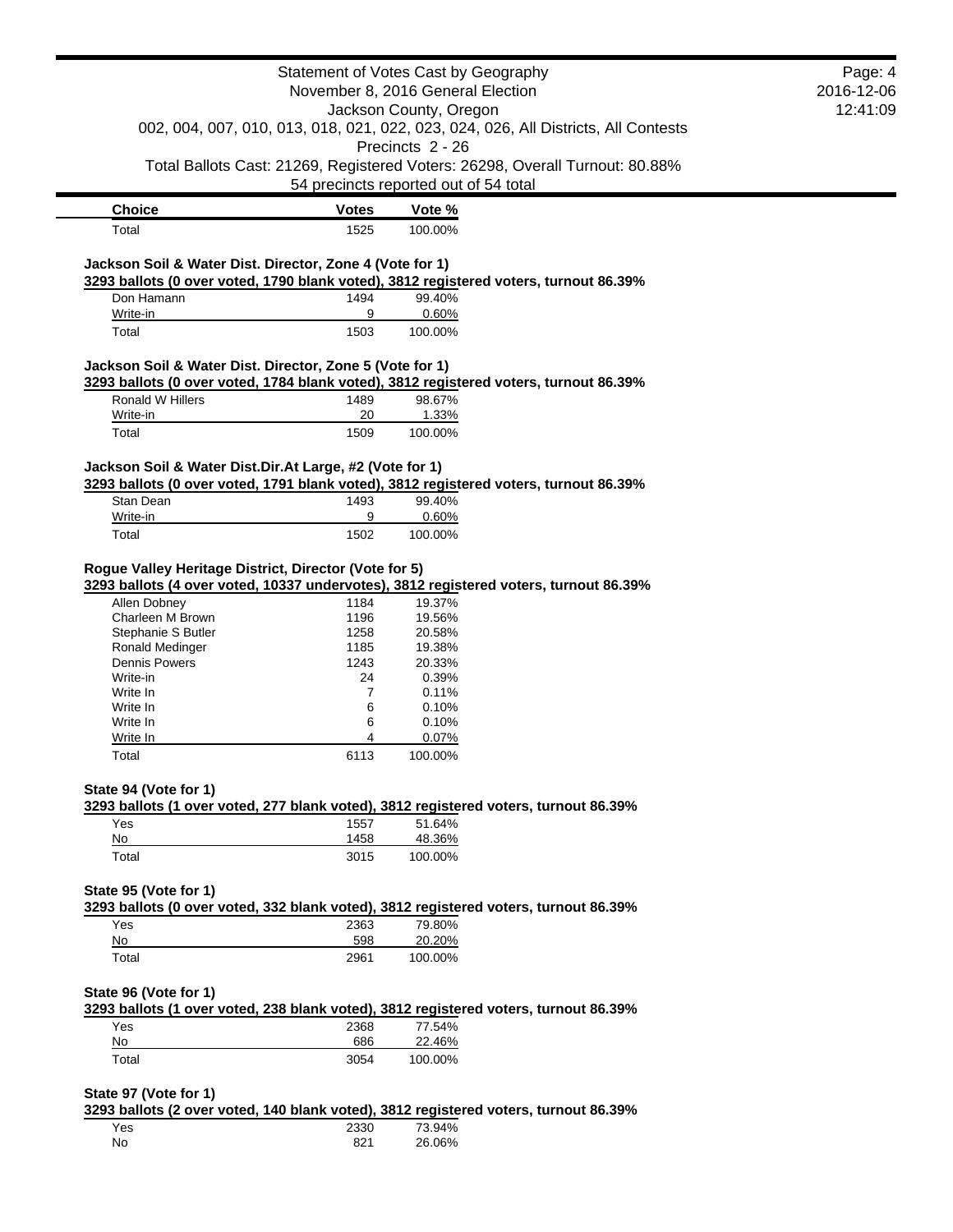|                             |              | Statement of Votes Cast by Geography<br>November 8, 2016 General Election                              | Page: 5<br>2016-12-06 |
|-----------------------------|--------------|--------------------------------------------------------------------------------------------------------|-----------------------|
| Jackson County, Oregon      |              | 12:41:09                                                                                               |                       |
|                             |              | 002, 004, 007, 010, 013, 018, 021, 022, 023, 024, 026, All Districts, All Contests<br>Precincts 2 - 26 |                       |
|                             |              | Total Ballots Cast: 21269, Registered Voters: 26298, Overall Turnout: 80.88%                           |                       |
|                             |              | 54 precincts reported out of 54 total                                                                  |                       |
| <b>Choice</b>               | <b>Votes</b> | Vote %                                                                                                 |                       |
| Total                       | 3151         | 100.00%                                                                                                |                       |
| State 98 (Vote for 1)       |              |                                                                                                        |                       |
|                             |              | 3293 ballots (0 over voted, 235 blank voted), 3812 registered voters, turnout 86.39%                   |                       |
| Yes                         | 2450         | 80.12%                                                                                                 |                       |
| No                          | 608          | 19.88%                                                                                                 |                       |
| Total                       | 3058         | 100.00%                                                                                                |                       |
| State 99 (Vote for 1)       |              |                                                                                                        |                       |
| Yes                         |              | 3293 ballots (0 over voted, 208 blank voted), 3812 registered voters, turnout 86.39%<br>77.02%         |                       |
| No                          | 2376<br>709  | 22.98%                                                                                                 |                       |
| Total                       | 3085         | 100.00%                                                                                                |                       |
|                             |              |                                                                                                        |                       |
| State 100 (Vote for 1)      |              |                                                                                                        |                       |
|                             |              | 3293 ballots (0 over voted, 231 blank voted), 3812 registered voters, turnout 86.39%                   |                       |
| Yes                         | 2777         | 90.69%                                                                                                 |                       |
| No                          | 285          | 9.31%                                                                                                  |                       |
| Total                       | 3062         | 100.00%                                                                                                |                       |
| Measure 15-162 (Vote for 1) |              |                                                                                                        |                       |
|                             |              | 3293 ballots (0 over voted, 192 blank voted), 3812 registered voters, turnout 86.39%                   |                       |
| Yes                         | 2453         | 79.10%                                                                                                 |                       |
| No                          | 648          | 20.90%                                                                                                 |                       |
| Total                       | 3101         | 100.00%                                                                                                |                       |
| Measure 15-163 (Vote for 1) |              |                                                                                                        |                       |
|                             |              | 3293 ballots (0 over voted, 347 blank voted), 3812 registered voters, turnout 86.39%                   |                       |
| Yes                         | 1633         | 55.43%                                                                                                 |                       |
| No                          | 1313         | 44.57%                                                                                                 |                       |
| Total                       | 2946         | 100.00%                                                                                                |                       |
|                             |              |                                                                                                        |                       |
| Measure 15-149 (Vote for 1) |              | 3293 ballots (0 over voted, 157 blank voted), 3812 registered voters, turnout 86.39%                   |                       |
| Yes                         | 2450         | 78.12%                                                                                                 |                       |
| No                          | 686          | 21.88%                                                                                                 |                       |
| Total                       | 3136         | 100.00%                                                                                                |                       |
|                             |              |                                                                                                        |                       |
| Measure 15-154 (Vote for 1) |              |                                                                                                        |                       |
|                             |              | 3293 ballots (0 over voted, 306 blank voted), 3812 registered voters, turnout 86.39%                   |                       |
| Yes<br>No                   | 2624<br>363  | 87.85%<br>12.15%                                                                                       |                       |
| Total                       | 2987         | 100.00%                                                                                                |                       |
|                             |              |                                                                                                        |                       |
| Measure 15-156 (Vote for 1) |              |                                                                                                        |                       |
|                             |              | 3293 ballots (0 over voted, 304 blank voted), 3812 registered voters, turnout 86.39%                   |                       |
| Yes                         | 2452         | 82.03%                                                                                                 |                       |
| No<br>Total                 | 537          | 17.97%                                                                                                 |                       |
|                             | 2989         | 100.00%                                                                                                |                       |
| Measure 15-161 (Vote for 1) |              |                                                                                                        |                       |
|                             |              | 3293 ballots (3 over voted, 342 blank voted), 3812 registered voters, turnout 86.39%                   |                       |
| Yes                         | 1080         | 36.64%                                                                                                 |                       |
| $\underline{\mathsf{No}}$   | 1868         | 63.36%                                                                                                 |                       |
| Total                       | 2948         | 100.00%                                                                                                |                       |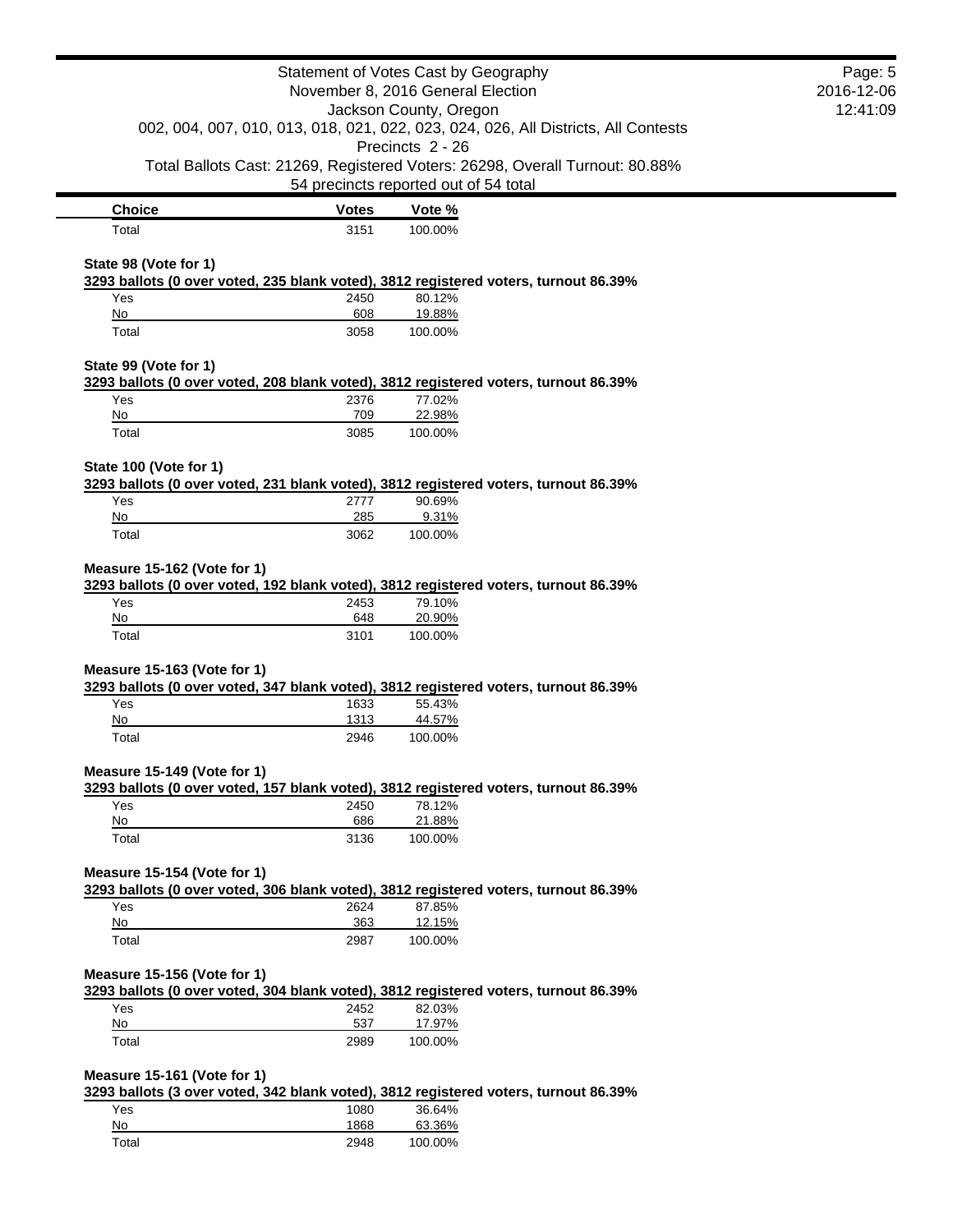|                                                                                                      | Statement of Votes Cast by Geography  |                  | Page: 6                                                                            |  |
|------------------------------------------------------------------------------------------------------|---------------------------------------|------------------|------------------------------------------------------------------------------------|--|
| November 8, 2016 General Election<br>Jackson County, Oregon                                          |                                       |                  | 2016-12-06                                                                         |  |
|                                                                                                      |                                       |                  | 12:41:09                                                                           |  |
|                                                                                                      |                                       |                  | 002, 004, 007, 010, 013, 018, 021, 022, 023, 024, 026, All Districts, All Contests |  |
|                                                                                                      |                                       | Precincts 2 - 26 |                                                                                    |  |
|                                                                                                      |                                       |                  | Total Ballots Cast: 21269, Registered Voters: 26298, Overall Turnout: 80.88%       |  |
|                                                                                                      | 54 precincts reported out of 54 total |                  |                                                                                    |  |
| <b>Choice</b>                                                                                        | <b>Votes</b>                          | Vote %           |                                                                                    |  |
| Measure 15-164 (Vote for 1)                                                                          |                                       |                  |                                                                                    |  |
| 3293 ballots (0 over voted, 432 blank voted), 3812 registered voters, turnout 86.39%                 |                                       |                  |                                                                                    |  |
| Yes<br>No                                                                                            | 1499<br>1362                          | 52.39%<br>47.61% |                                                                                    |  |
| Total                                                                                                | 2861                                  | 100.00%          |                                                                                    |  |
|                                                                                                      |                                       |                  |                                                                                    |  |
| <b>Precinct 004</b>                                                                                  |                                       |                  |                                                                                    |  |
| United States President and Vice President (Vote for 1)                                              |                                       |                  |                                                                                    |  |
| 3478 ballots (0 over voted, 28 blank voted), 4059 registered voters, turnout 85.69%                  |                                       |                  |                                                                                    |  |
| Donald Trump/Mike Pence                                                                              | 364                                   | 10.55%           |                                                                                    |  |
| Hillary Clinton/Tim Kaine                                                                            | 2698                                  | 78.20%           |                                                                                    |  |
| Jill Stein/Ajamu Baraka                                                                              | 184<br>85                             | 5.33%<br>2.46%   |                                                                                    |  |
| Gary Johnson/Bill Weld<br>Write-in                                                                   | 119                                   | 3.45%            |                                                                                    |  |
| Total                                                                                                | 3450                                  | 100.00%          |                                                                                    |  |
|                                                                                                      |                                       |                  |                                                                                    |  |
| US Senator (Vote for 1)                                                                              |                                       |                  |                                                                                    |  |
| 3478 ballots (0 over voted, 121 blank voted), 4059 registered voters, turnout 85.69%                 |                                       |                  |                                                                                    |  |
| Steven C Reynolds                                                                                    | 58                                    | 1.73%            |                                                                                    |  |
| Ron Wyden                                                                                            | 2575                                  | 76.68%           |                                                                                    |  |
| Mark Callahan                                                                                        | 310                                   | 9.23%            |                                                                                    |  |
| Eric Navickas                                                                                        | 270                                   | 8.04%            |                                                                                    |  |
| Jim Lindsay                                                                                          | 28                                    | 0.83%            |                                                                                    |  |
| Shanti S Lewallen                                                                                    | 114                                   | 3.39%            |                                                                                    |  |
|                                                                                                      |                                       |                  |                                                                                    |  |
| Write-in                                                                                             | 3                                     | 0.09%            |                                                                                    |  |
| Total                                                                                                | 3358                                  | 100.00%          |                                                                                    |  |
|                                                                                                      |                                       |                  |                                                                                    |  |
| US Representative, District 2 (Vote for 1)                                                           |                                       |                  |                                                                                    |  |
| 3478 ballots (0 over voted, 238 blank voted), 4059 registered voters, turnout 85.69%                 |                                       |                  |                                                                                    |  |
| Greg Walden                                                                                          | 832<br>2404                           | 25.68%<br>74.20% |                                                                                    |  |
| James Crary<br>Write-in                                                                              | 4                                     | 0.12%            |                                                                                    |  |
| Total                                                                                                | 3240                                  | 100.00%          |                                                                                    |  |
|                                                                                                      |                                       |                  |                                                                                    |  |
| Governor (Vote for 1)                                                                                |                                       |                  |                                                                                    |  |
| 3478 ballots (0 over voted, 160 blank voted), 4059 registered voters, turnout 85.69%<br>James Foster | 67                                    | 2.02%            |                                                                                    |  |
| Kate Brown                                                                                           | 2772                                  | 83.54%           |                                                                                    |  |
| <b>Cliff Thomason</b>                                                                                | 49                                    | 1.48%            |                                                                                    |  |
| Aaron Donald Auer                                                                                    | 10                                    | 0.30%            |                                                                                    |  |
| <b>Bud Pierce</b>                                                                                    | 415                                   | 12.51%           |                                                                                    |  |
| Write-in                                                                                             | 5                                     | 0.15%            |                                                                                    |  |
| Total                                                                                                | 3318                                  | 100.00%          |                                                                                    |  |
|                                                                                                      |                                       |                  |                                                                                    |  |
| Secretary of State (Vote for 1)                                                                      |                                       |                  |                                                                                    |  |
| 3478 ballots (1 over voted, 263 blank voted), 4059 registered voters, turnout 85.69%                 |                                       |                  |                                                                                    |  |
| Sharon L Durbin                                                                                      | 60                                    | 1.87%            |                                                                                    |  |
| Dennis Richardson                                                                                    | 578                                   | 17.98%           |                                                                                    |  |
| Paul Damian Wells                                                                                    | 79                                    | 2.46%            |                                                                                    |  |
| <b>Brad Avakian</b>                                                                                  | 2341                                  | 72.84%           |                                                                                    |  |
| Alan Zundel                                                                                          | 142                                   | 4.42%            |                                                                                    |  |
| Michael Marsh                                                                                        | 10                                    | 0.31%            |                                                                                    |  |
| Write-in<br>Total                                                                                    | 4<br>3214                             | 0.12%<br>100.00% |                                                                                    |  |

Chris Henry 263 8.39%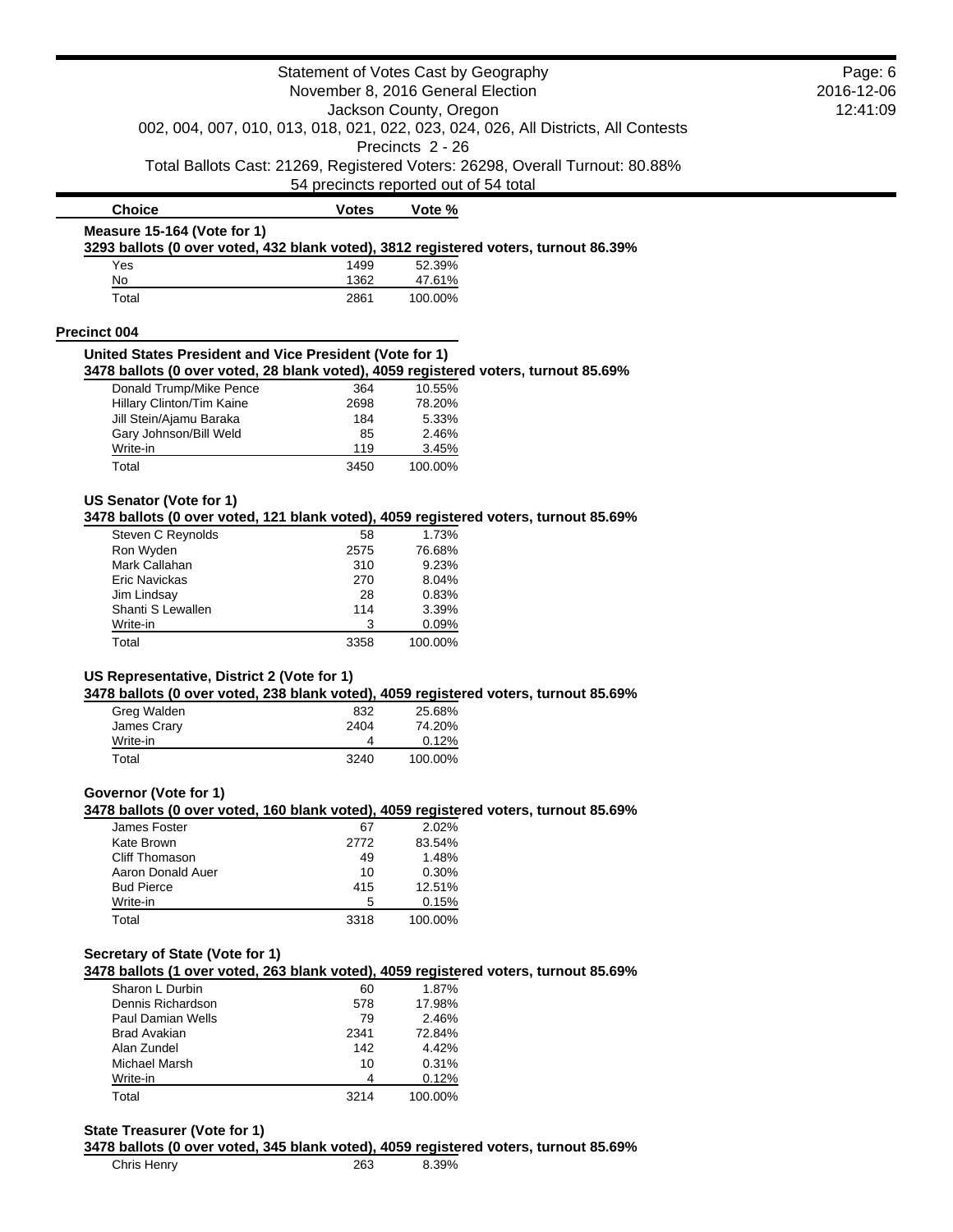| <b>Choice</b> | <b>Votes</b> | Vote %  |
|---------------|--------------|---------|
| Tobias Read   | 2194         | 70.03%  |
| Jeff Gudman   | 452          | 14.43%  |
| Chris Telfer  | 219          | 6.99%   |
| Write-in      | 5            | 0.16%   |
| Total         | 3133         | 100.00% |

#### **Attorney General (Vote for 1)**

**3478 ballots (0 over voted, 336 blank voted), 4059 registered voters, turnout 85.69%**

| Lars D H Hedbor   | 62   | 1.97%   |
|-------------------|------|---------|
| Ellen Rosenblum   | 2662 | 84.72%  |
| Daniel Zene Crowe | 415  | 13.21%  |
| Write-in          | 3    | 0.10%   |
| Total             | 3142 | 100.00% |

#### **State Senator, 3rd District (Vote for 1)**

**3478 ballots (1 over voted, 197 blank voted), 4059 registered voters, turnout 85.69%**

| Alan DeBoer | 806  | 24.57%  |
|-------------|------|---------|
| Tonia Moro  | 2469 | 75.27%  |
| Write-in    | 5    | 0.15%   |
| Total       | 3280 | 100.00% |

## **State Representative, 5th District (Vote for 1)**

**3478 ballots (0 over voted, 296 blank voted), 4059 registered voters, turnout 85.69%**

| Steven Richie | 432  | 13.58%  |
|---------------|------|---------|
| Pam Marsh     | 2746 | 86.30%  |
| Write-in      |      | 0.13%   |
| Total         | 3182 | 100.00% |

## **Judge of the Supreme Court, Position 6 (Vote for 1)**

**3478 ballots (0 over voted, 1606 blank voted), 4059 registered voters, turnout 85.69%**

| Lynn R Nakamoto | 1851 | 98.88%   |
|-----------------|------|----------|
| Write-in        | 21   | $1.12\%$ |
| Total           | 1872 | 100.00%  |

#### **Judge of the Court of Appeals, Position 5 (Vote for 1)**

**3478 ballots (0 over voted, 1719 blank voted), 4059 registered voters, turnout 85.69%**

| Scott Shorr | 1743 | 99.09%  |
|-------------|------|---------|
| Write-in    | 16   | 0.91%   |
| Total       | 1759 | 100.00% |

### **Judge of the Court of Appeals, Position 8 (Vote for 1)**

**3478 ballots (0 over voted, 1848 blank voted), 4059 registered voters, turnout 85.69%**

| Roger J DeHoog | 1615 | 99.08%  |
|----------------|------|---------|
| Write-in       | 15   | 0.92%   |
| Total          | 1630 | 100.00% |

## **County Commissioner, Pos 2 (Vote for 1)**

**3478 ballots (2 over voted, 507 blank voted), 4059 registered voters, turnout 85.69%**

| Jeff Thomas     | 2433 | 81.95%  |
|-----------------|------|---------|
| Robert Strosser | 532  | 17.92%  |
| Write-in        |      | 0.13%   |
| Total           | 2969 | 100.00% |

#### **County Assessor (Vote for 1)**

**3478 ballots (1 over voted, 1146 blank voted), 4059 registered voters, turnout 85.69%** David Arrasmith 798 34.23% Angela Stuhr 1527 65.51%

Page: 7 2016-12-06 12:41:09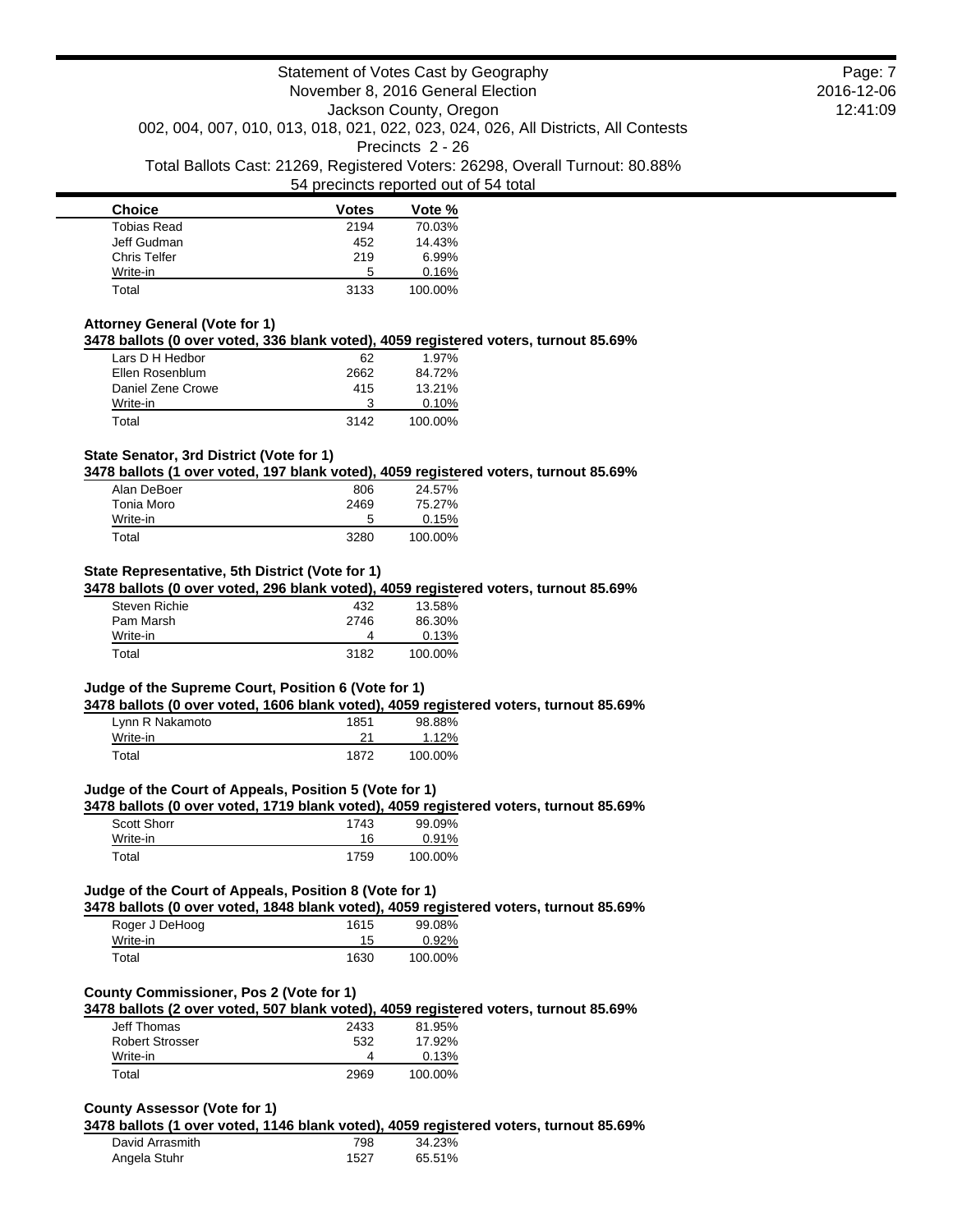| <b>Choice</b> | Votes | Vote %  |
|---------------|-------|---------|
| Write-in      |       | 0.26%   |
| Total         | 2331  | 100.00% |

### **City of Ashland, Mayor (Vote for 1)**

**3478 ballots (3 over voted, 393 blank voted), 4059 registered voters, turnout 85.69%**

| John Greene           | 60   | 1.95%   |
|-----------------------|------|---------|
| <b>Biome Erickson</b> | 44   | 1.43%   |
| John Stromberg        | 1655 | 53.70%  |
| Carol Voisin          | 1310 | 42.50%  |
| Write-in              | 13   | 0.42%   |
| Total                 | 3082 | 100.00% |

## **City of Ashland, Councilmember, Pos 1 (Vote for 1)**

**3478 ballots (5 over voted, 855 blank voted), 4059 registered voters, turnout 85.69%**

| Doug Burns             | 696  | 26.59%   |
|------------------------|------|----------|
| Debra Neisewander      | 383  | 14.63%   |
| <b>Dennis Slattery</b> | 1526 | 58.29%   |
| Write-in               | 13   | $0.50\%$ |
| Total                  | 2618 | 100.00%  |

## **City of Ashland, Councilmember, Pos 3 (Vote for 1)**

**3478 ballots (2 over voted, 832 blank voted), 4059 registered voters, turnout 85.69%**

| Theo White      | 271  | 10.25%  |
|-----------------|------|---------|
| Martin Kamenski | 535  | 20.23%  |
| Greg Lemhouse   | 1822 | 68.91%  |
| Write-in        | 16   | 0.61%   |
| Total           | 2644 | 100.00% |

# **City of Ashland Councilmember, Pos 5 (Vote for 1)**

**3478 ballots (0 over voted, 1582 blank voted), 4059 registered voters, turnout 85.69%**

| <b>Rick Rosenthal</b> | 1865 | 98.36%  |
|-----------------------|------|---------|
| Write-in              | 31   | 1.64%   |
| Total                 | 1896 | 100.00% |

### **Ashland Parks & Rec Commissioner, Pos 1 (Vote for 1)**

**3478 ballots (0 over voted, 1742 blank voted), 4059 registered voters, turnout 85.69%**

| Joel Heller | 1716 | 98.85%  |
|-------------|------|---------|
| Write-in    | 20   | 1.15%   |
| Total       | 1736 | 100.00% |

## **Ashland Parks & Rec Commissioner, Pos 2 (Vote for 1)**

**3478 ballots (0 over voted, 1711 blank voted), 4059 registered voters, turnout 85.69%**

| Jim Lewis | 1758 | 99.49%  |
|-----------|------|---------|
| Write-in  |      | 0.51%   |
| Total     | 1767 | 100.00% |

### **Jackson Soil & Water Dist. Director, Zone 1 (Vote for 1)**

**3478 ballots (0 over voted, 1827 blank voted), 4059 registered voters, turnout 85.69%**

| Marilyn Rice | 1642 | 99.45%   |
|--------------|------|----------|
| Write-in     |      | $0.55\%$ |
| Total        | 1651 | 100.00%  |

# **Jackson Soil & Water Dist, Director Zone 2 (Vote for 1)**

**3478 ballots (0 over voted, 1838 blank voted), 4059 registered voters, turnout 85.69%**

| Barbara Niedermeyer | 1629 | 99.33% |
|---------------------|------|--------|
| Write-in            |      | 0.67%  |

Page: 8 2016-12-06 12:41:09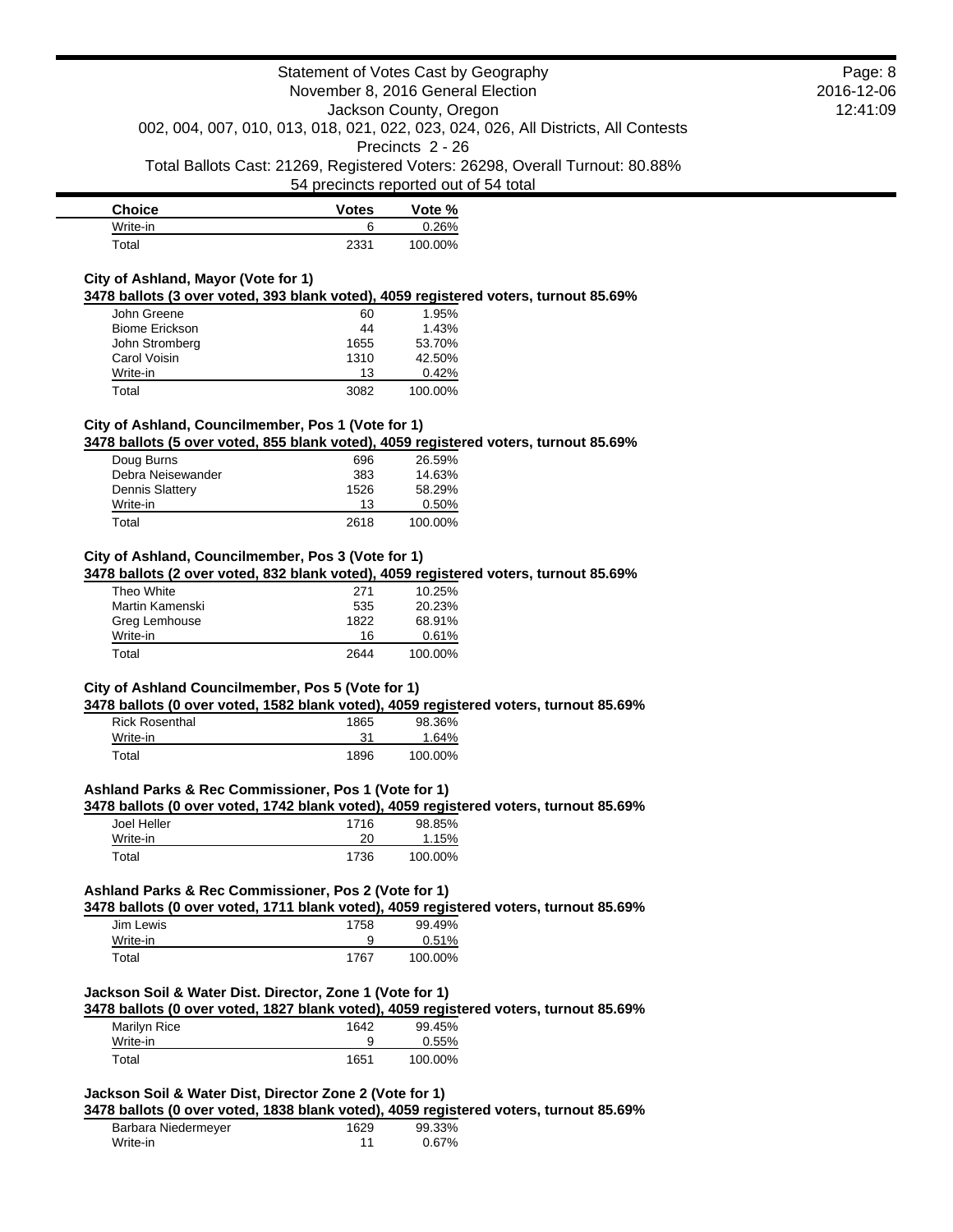|                                                                              |              | Statement of Votes Cast by Geography                                                                                  | Page: 9    |
|------------------------------------------------------------------------------|--------------|-----------------------------------------------------------------------------------------------------------------------|------------|
|                                                                              |              | November 8, 2016 General Election                                                                                     | 2016-12-06 |
|                                                                              |              | Jackson County, Oregon                                                                                                | 12:41:09   |
|                                                                              |              | 002, 004, 007, 010, 013, 018, 021, 022, 023, 024, 026, All Districts, All Contests                                    |            |
|                                                                              |              | Precincts 2 - 26                                                                                                      |            |
|                                                                              |              | Total Ballots Cast: 21269, Registered Voters: 26298, Overall Turnout: 80.88%<br>54 precincts reported out of 54 total |            |
|                                                                              |              |                                                                                                                       |            |
| <b>Choice</b>                                                                | <b>Votes</b> | Vote %                                                                                                                |            |
| Total                                                                        | 1640         | 100.00%                                                                                                               |            |
| Jackson Soil & Water Dist. Director, Zone 3 (Vote for 1)                     |              |                                                                                                                       |            |
|                                                                              |              | 3478 ballots (0 over voted, 1848 blank voted), 4059 registered voters, turnout 85.69%                                 |            |
| Juanita Wright                                                               | 1621         | 99.45%                                                                                                                |            |
| Write-in                                                                     | 9            | 0.55%                                                                                                                 |            |
| Total                                                                        | 1630         | 100.00%                                                                                                               |            |
|                                                                              |              |                                                                                                                       |            |
| Jackson Soil & Water Dist. Director, Zone 4 (Vote for 1)                     |              | 3478 ballots (0 over voted, 1892 blank voted), 4059 registered voters, turnout 85.69%                                 |            |
| Don Hamann                                                                   | 1578         | 99.50%                                                                                                                |            |
| Write-in                                                                     | 8            | 0.50%                                                                                                                 |            |
| Total                                                                        | 1586         | 100.00%                                                                                                               |            |
|                                                                              |              |                                                                                                                       |            |
| Jackson Soil & Water Dist. Director, Zone 5 (Vote for 1)                     |              | 3478 ballots (0 over voted, 1880 blank voted), 4059 registered voters, turnout 85.69%                                 |            |
| Ronald W Hillers                                                             | 1575         | 98.56%                                                                                                                |            |
|                                                                              |              | 1.44%                                                                                                                 |            |
|                                                                              |              |                                                                                                                       |            |
| Write-in<br>Total<br>Jackson Soil & Water Dist.Dir.At Large, #2 (Vote for 1) | 23<br>1598   | 100.00%<br>3478 ballots (0 over voted, 1888 blank voted), 4059 registered voters, turnout 85.69%                      |            |
| Stan Dean<br>Write-in                                                        | 1581<br>9    | 99.43%<br>0.57%                                                                                                       |            |
| Total                                                                        | 1590         | 100.00%                                                                                                               |            |
|                                                                              |              |                                                                                                                       |            |
| Rogue Valley Heritage District, Director (Vote for 5)                        |              |                                                                                                                       |            |
| Allen Dobney                                                                 | 1265         | 3478 ballots (5 over voted, 10823 undervotes), 4059 registered voters, turnout 85.69%<br>19.32%                       |            |
| Charleen M Brown                                                             | 1306         | 19.95%                                                                                                                |            |
| Stephanie S Butler                                                           | 1361         | 20.79%                                                                                                                |            |
| Ronald Medinger                                                              | 1275         | 19.48%                                                                                                                |            |
| Dennis Powers                                                                | 1294         | 19.77%                                                                                                                |            |
| Write-in                                                                     | 28           | 0.43%                                                                                                                 |            |
| Write In                                                                     | 7            | 0.11%                                                                                                                 |            |
| Write In                                                                     | 5            | 0.08%                                                                                                                 |            |
| Write In<br>Write In                                                         | 2<br>3       | 0.03%                                                                                                                 |            |
| Total                                                                        | 6546         | 0.05%<br>100.00%                                                                                                      |            |
|                                                                              |              |                                                                                                                       |            |
| State 94 (Vote for 1)                                                        |              |                                                                                                                       |            |
|                                                                              |              | 3478 ballots (1 over voted, 354 blank voted), 4059 registered voters, turnout 85.69%                                  |            |
| Yes                                                                          | 1687         | 54.02%                                                                                                                |            |
| No<br>Total                                                                  | 1436<br>3123 | 45.98%<br>100.00%                                                                                                     |            |
|                                                                              |              |                                                                                                                       |            |
| State 95 (Vote for 1)                                                        |              |                                                                                                                       |            |
|                                                                              |              | 3478 ballots (0 over voted, 365 blank voted), 4059 registered voters, turnout 85.69%                                  |            |
| Yes                                                                          | 2447         | 78.61%                                                                                                                |            |
| No<br>Total                                                                  | 666<br>3113  | 21.39%<br>100.00%                                                                                                     |            |

Yes 2639 81.80% No 587 18.20%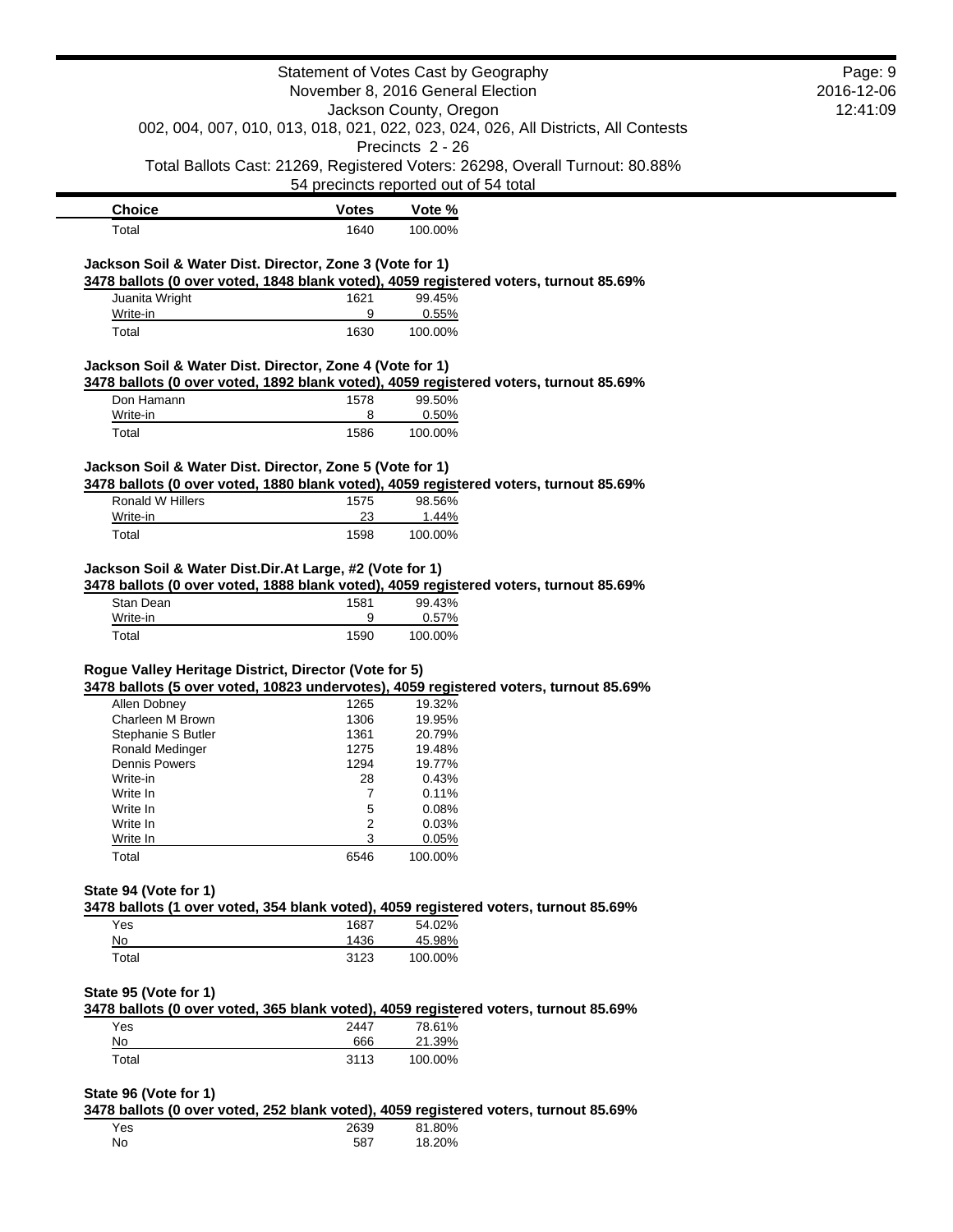|                             |              | Statement of Votes Cast by Geography<br>November 8, 2016 General Election                                             | Page: 10<br>2016-12-06 |
|-----------------------------|--------------|-----------------------------------------------------------------------------------------------------------------------|------------------------|
|                             |              | Jackson County, Oregon<br>002, 004, 007, 010, 013, 018, 021, 022, 023, 024, 026, All Districts, All Contests          | 12:41:09               |
|                             |              | Precincts 2 - 26                                                                                                      |                        |
|                             |              | Total Ballots Cast: 21269, Registered Voters: 26298, Overall Turnout: 80.88%<br>54 precincts reported out of 54 total |                        |
| <b>Choice</b>               | <b>Votes</b> | Vote %                                                                                                                |                        |
| Total                       | 3226         | 100.00%                                                                                                               |                        |
| State 97 (Vote for 1)       |              | 3478 ballots (0 over voted, 128 blank voted), 4059 registered voters, turnout 85.69%                                  |                        |
| Yes                         | 2566         | 76.60%                                                                                                                |                        |
| No                          | 784          | 23.40%                                                                                                                |                        |
| Total                       | 3350         | 100.00%                                                                                                               |                        |
| State 98 (Vote for 1)       |              | 3478 ballots (0 over voted, 268 blank voted), 4059 registered voters, turnout 85.69%                                  |                        |
| Yes                         | 2689         | 83.77%                                                                                                                |                        |
| No<br>Total                 | 521<br>3210  | 16.23%<br>100.00%                                                                                                     |                        |
|                             |              |                                                                                                                       |                        |
| State 99 (Vote for 1)       |              | 3478 ballots (0 over voted, 260 blank voted), 4059 registered voters, turnout 85.69%                                  |                        |
| Yes                         | 2590         | 80.48%                                                                                                                |                        |
| No                          | 628          | 19.52%                                                                                                                |                        |
| Total                       | 3218         | 100.00%                                                                                                               |                        |
| State 100 (Vote for 1)      |              | 3478 ballots (1 over voted, 290 blank voted), 4059 registered voters, turnout 85.69%                                  |                        |
| Yes                         | 2879         | 90.34%                                                                                                                |                        |
| No                          | 308          | 9.66%                                                                                                                 |                        |
| Total                       | 3187         | 100.00%                                                                                                               |                        |
| Measure 15-162 (Vote for 1) |              |                                                                                                                       |                        |
|                             |              | 3478 ballots (0 over voted, 223 blank voted), 4059 registered voters, turnout 85.69%                                  |                        |
| Yes<br>No                   | 2516<br>739  | 77.30%<br>22.70%                                                                                                      |                        |
| Total                       | 3255         | 100.00%                                                                                                               |                        |
| Measure 15-163 (Vote for 1) |              |                                                                                                                       |                        |
|                             |              | 3478 ballots (1 over voted, 364 blank voted), 4059 registered voters, turnout 85.69%                                  |                        |
| Yes                         | 1812         | 58.21%                                                                                                                |                        |
| No<br>Total                 | 1301<br>3113 | 41.79%<br>100.00%                                                                                                     |                        |
|                             |              |                                                                                                                       |                        |
| Measure 15-149 (Vote for 1) |              | 3478 ballots (0 over voted, 193 blank voted), 4059 registered voters, turnout 85.69%                                  |                        |
| Yes                         | 2509         | 76.38%                                                                                                                |                        |
| No<br>Total                 | 776<br>3285  | 23.62%<br>100.00%                                                                                                     |                        |
|                             |              |                                                                                                                       |                        |
| Measure 15-154 (Vote for 1) |              | 3478 ballots (0 over voted, 348 blank voted), 4059 registered voters, turnout 85.69%                                  |                        |
| Yes                         | 2781         | 88.85%                                                                                                                |                        |
| No<br>Total                 | 349<br>3130  | 11.15%<br>100.00%                                                                                                     |                        |
|                             |              |                                                                                                                       |                        |
| Measure 15-156 (Vote for 1) |              | 3478 ballots (1 over voted, 324 blank voted), 4059 registered voters, turnout 85.69%                                  |                        |
| Yes                         | 2535         | 80.40%                                                                                                                |                        |
| No                          | 618          | 19.60%                                                                                                                |                        |
| Total                       | 3153         | 100.00%                                                                                                               |                        |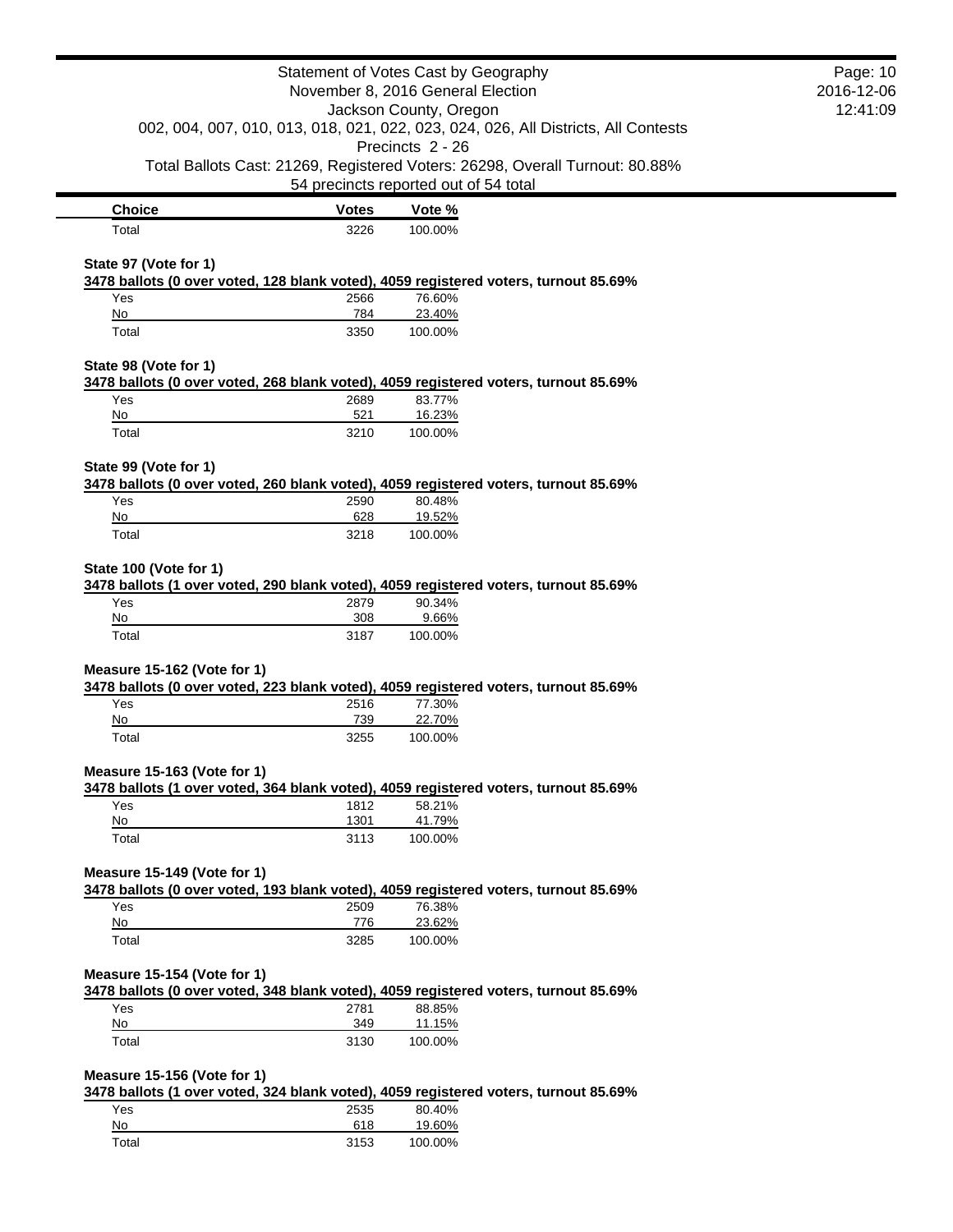|                                                                                                                         |              | Statement of Votes Cast by Geography  |                                                                                    | Page: 11 |
|-------------------------------------------------------------------------------------------------------------------------|--------------|---------------------------------------|------------------------------------------------------------------------------------|----------|
| November 8, 2016 General Election                                                                                       |              | 2016-12-06                            |                                                                                    |          |
|                                                                                                                         |              | Jackson County, Oregon                |                                                                                    | 12:41:09 |
|                                                                                                                         |              |                                       | 002, 004, 007, 010, 013, 018, 021, 022, 023, 024, 026, All Districts, All Contests |          |
|                                                                                                                         |              | Precincts 2 - 26                      |                                                                                    |          |
|                                                                                                                         |              |                                       | Total Ballots Cast: 21269, Registered Voters: 26298, Overall Turnout: 80.88%       |          |
|                                                                                                                         |              | 54 precincts reported out of 54 total |                                                                                    |          |
| <b>Choice</b>                                                                                                           | <b>Votes</b> | Vote %                                |                                                                                    |          |
| Measure 15-161 (Vote for 1)                                                                                             |              |                                       |                                                                                    |          |
| 3478 ballots (2 over voted, 392 blank voted), 4059 registered voters, turnout 85.69%                                    |              |                                       |                                                                                    |          |
| Yes<br>No                                                                                                               | 1171<br>1913 | 37.97%<br>62.03%                      |                                                                                    |          |
| Total                                                                                                                   | 3084         | 100.00%                               |                                                                                    |          |
|                                                                                                                         |              |                                       |                                                                                    |          |
| Measure 15-164 (Vote for 1)                                                                                             |              |                                       |                                                                                    |          |
| 3478 ballots (0 over voted, 473 blank voted), 4059 registered voters, turnout 85.69%                                    |              |                                       |                                                                                    |          |
| Yes<br>No                                                                                                               | 1654<br>1351 | 55.04%<br>44.96%                      |                                                                                    |          |
| Total                                                                                                                   | 3005         | 100.00%                               |                                                                                    |          |
|                                                                                                                         |              |                                       |                                                                                    |          |
| <b>Precinct 007</b>                                                                                                     |              |                                       |                                                                                    |          |
| United States President and Vice President (Vote for 1)                                                                 |              |                                       |                                                                                    |          |
| 2957 ballots (0 over voted, 26 blank voted), 3704 registered voters, turnout 79.83%                                     |              |                                       |                                                                                    |          |
| Donald Trump/Mike Pence                                                                                                 | 313          | 10.68%                                |                                                                                    |          |
| Hillary Clinton/Tim Kaine                                                                                               | 2273         | 77.55%                                |                                                                                    |          |
| Jill Stein/Ajamu Baraka<br>Gary Johnson/Bill Weld                                                                       | 180<br>71    | 6.14%<br>2.42%                        |                                                                                    |          |
| Write-in                                                                                                                | 94           | 3.21%                                 |                                                                                    |          |
| Total                                                                                                                   | 2931         | 100.00%                               |                                                                                    |          |
| Steven C Reynolds<br>Ron Wyden                                                                                          | 51<br>2119   | 1.81%<br>75.06%                       |                                                                                    |          |
| Mark Callahan                                                                                                           | 250          | 8.86%                                 |                                                                                    |          |
| Eric Navickas                                                                                                           | 263          | 9.32%                                 |                                                                                    |          |
| Jim Lindsay                                                                                                             | 29           | 1.03%                                 |                                                                                    |          |
| Shanti S Lewallen<br>Write-in                                                                                           | 110<br>1     | 3.90%<br>0.04%                        |                                                                                    |          |
| Total                                                                                                                   | 2823         | 100.00%                               |                                                                                    |          |
|                                                                                                                         |              |                                       |                                                                                    |          |
| US Representative, District 2 (Vote for 1)                                                                              |              |                                       |                                                                                    |          |
| 2957 ballots (1 over voted, 225 blank voted), 3704 registered voters, turnout 79.83%                                    |              |                                       |                                                                                    |          |
| Greg Walden<br>James Crary                                                                                              | 649<br>2076  | 23.76%<br>76.02%                      |                                                                                    |          |
| Write-in                                                                                                                | 6            | 0.22%                                 |                                                                                    |          |
| Total                                                                                                                   | 2731         | 100.00%                               |                                                                                    |          |
|                                                                                                                         |              |                                       |                                                                                    |          |
| Governor (Vote for 1)                                                                                                   |              |                                       |                                                                                    |          |
| 2957 ballots (0 over voted, 171 blank voted), 3704 registered voters, turnout 79.83%<br>James Foster                    |              | 3.02%                                 |                                                                                    |          |
| Kate Brown                                                                                                              | 84<br>2292   | 82.27%                                |                                                                                    |          |
| <b>Cliff Thomason</b>                                                                                                   | 64           | 2.30%                                 |                                                                                    |          |
| Aaron Donald Auer                                                                                                       | 10           | 0.36%                                 |                                                                                    |          |
| <b>Bud Pierce</b>                                                                                                       | 331          | 11.88%                                |                                                                                    |          |
| Write-in                                                                                                                | 5            | 0.18%                                 |                                                                                    |          |
| Total                                                                                                                   | 2786         | 100.00%                               |                                                                                    |          |
|                                                                                                                         |              |                                       |                                                                                    |          |
| Secretary of State (Vote for 1)<br>2957 ballots (0 over voted, 236 blank voted), 3704 registered voters, turnout 79.83% |              |                                       |                                                                                    |          |
| Sharon L Durbin                                                                                                         | 69           | 2.54%                                 |                                                                                    |          |
| Dennis Richardson                                                                                                       | 406          | 14.92%                                |                                                                                    |          |
|                                                                                                                         | 57           | 2.09%                                 |                                                                                    |          |
| Paul Damian Wells                                                                                                       |              |                                       |                                                                                    |          |

Paul Damian Wells 57 2.09% Brad Avakian 2019 74.20% Alan Zundel 155 5.70%

Michael Marsh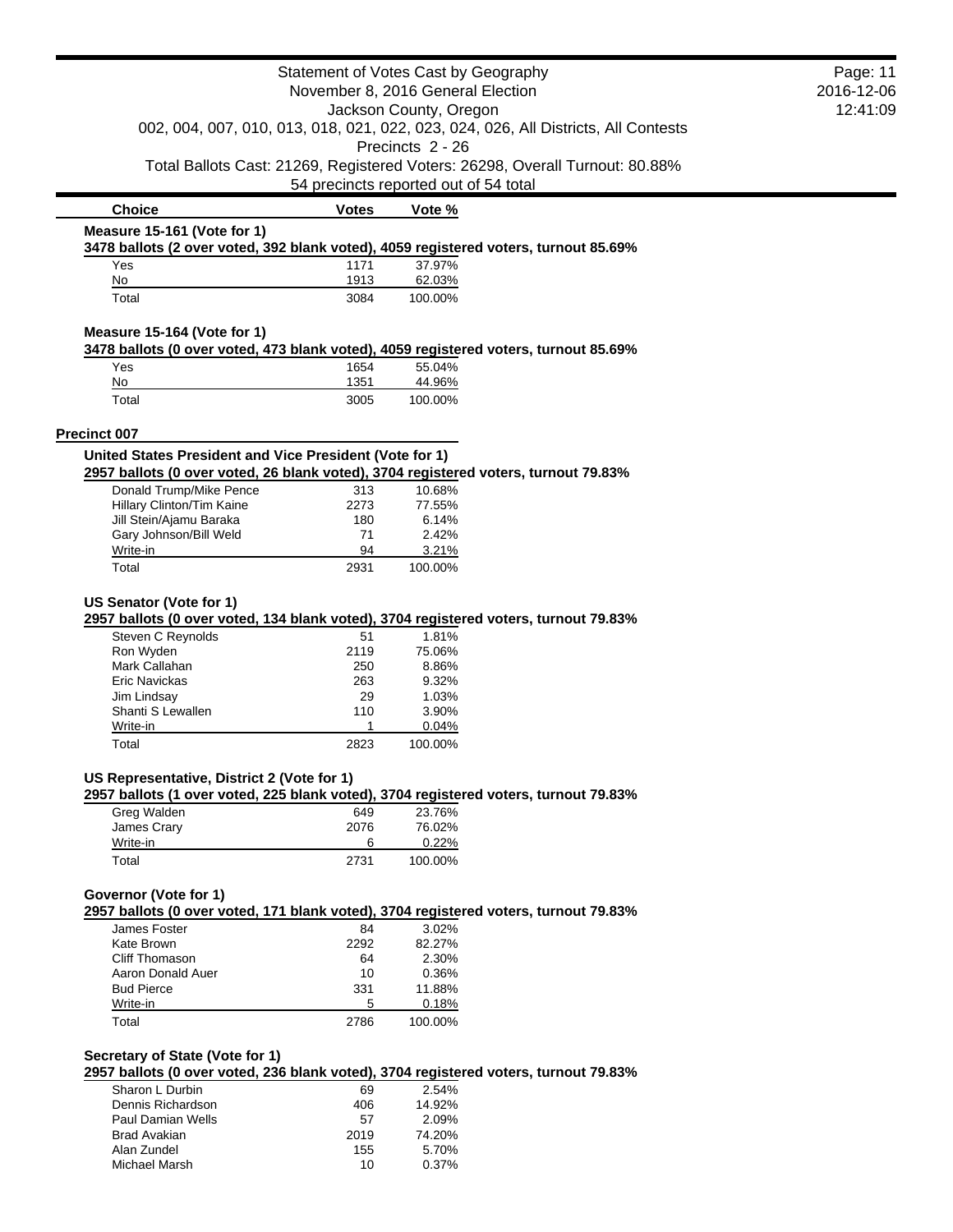| <b>Choice</b> | <b>Votes</b> | Vote %  |
|---------------|--------------|---------|
| Write-in      |              | 0.18%   |
| ™otal         | 2721         | 100.00% |

#### **State Treasurer (Vote for 1)**

**2957 ballots (0 over voted, 309 blank voted), 3704 registered voters, turnout 79.83%**

| Chris Henry        | 269  | 10.16%  |
|--------------------|------|---------|
| <b>Tobias Read</b> | 1835 | 69.30%  |
| Jeff Gudman        | 350  | 13.22%  |
| Chris Telfer       | 192  | 7.25%   |
| Write-in           |      | 0.08%   |
| Total              | 2648 | 100.00% |

## **Attorney General (Vote for 1)**

**2957 ballots (0 over voted, 282 blank voted), 3704 registered voters, turnout 79.83%**

| 73   | 2.73%   |
|------|---------|
| 2269 | 84.82%  |
| 329  | 12.30%  |
|      | 0.15%   |
| 2675 | 100.00% |
|      |         |

## **State Senator, 3rd District (Vote for 1)**

**2957 ballots (0 over voted, 196 blank voted), 3704 registered voters, turnout 79.83%**

| Alan DeBoer | 610  | 22.09%   |
|-------------|------|----------|
| Tonia Moro  | 2148 | 77.80%   |
| Write-in    |      | $0.11\%$ |
| Total       | 2761 | 100.00%  |

#### **State Representative, 5th District (Vote for 1)**

**2957 ballots (0 over voted, 268 blank voted), 3704 registered voters, turnout 79.83%**

| Steven Richie | 345  | 12.83%   |
|---------------|------|----------|
| Pam Marsh     | 2334 | 86.80%   |
| Write-in      | 10   | $0.37\%$ |
| Total         | 2689 | 100.00%  |

### **Judge of the Supreme Court, Position 6 (Vote for 1)**

**2957 ballots (0 over voted, 1348 blank voted), 3704 registered voters, turnout 79.83%**

| Lynn R Nakamoto | 1584 | 98.45%  |
|-----------------|------|---------|
| Write-in        | 25   | 1.55%   |
| Total           | 1609 | 100.00% |

### **Judge of the Court of Appeals, Position 5 (Vote for 1)**

**2957 ballots (0 over voted, 1472 blank voted), 3704 registered voters, turnout 79.83%**

| Scott Shorr | 1469 | 98.92%  |
|-------------|------|---------|
| Write-in    | 16   | 1.08%   |
| Total       | 1485 | 100.00% |

### **Judge of the Court of Appeals, Position 8 (Vote for 1)**

**2957 ballots (0 over voted, 1571 blank voted), 3704 registered voters, turnout 79.83%**

| Roger J DeHoog | 1369 | 98.77%  |
|----------------|------|---------|
| Write-in       |      | 1.23%   |
| Total          | 1386 | 100.00% |

## **County Commissioner, Pos 2 (Vote for 1)**

**2957 ballots (1 over voted, 423 blank voted), 3704 registered voters, turnout 79.83%**

| Jeff Thomas            | 2128 | 84.01% |
|------------------------|------|--------|
| <b>Robert Strosser</b> | 398  | 15.71% |
| Write-in               |      | 0.28%  |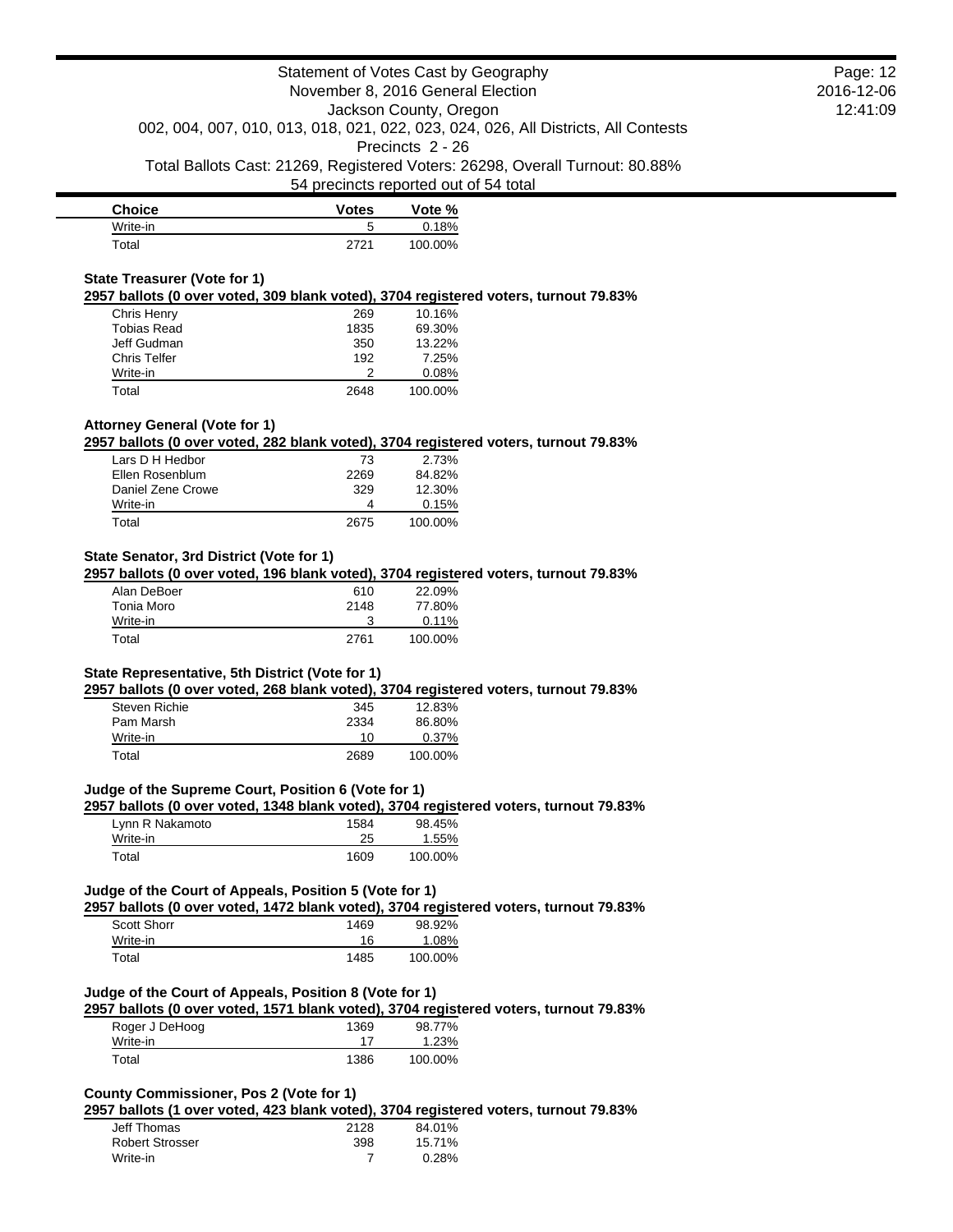**Choice Votes Votes Vote** % Total 2533 100.00%

## **County Assessor (Vote for 1)**

**2957 ballots (0 over voted, 989 blank voted), 3704 registered voters, turnout 79.83%**

| David Arrasmith | 618  | 31.40%  |
|-----------------|------|---------|
| Angela Stuhr    | 1340 | 68.09%  |
| Write-in        | 10   | 0.51%   |
| Total           | 1968 | 100.00% |

#### **City of Ashland, Mayor (Vote for 1)**

**2957 ballots (2 over voted, 332 blank voted), 3704 registered voters, turnout 79.83%**

| John Greene           | 57   | 2.17%     |
|-----------------------|------|-----------|
| <b>Biome Erickson</b> | 50   | 1.91%     |
| John Stromberg        | 1397 | 53.26%    |
| Carol Voisin          | 1108 | $42.24\%$ |
| Write-in              | 11   | 0.42%     |
| Total                 | 2623 | 100.00%   |

# **City of Ashland, Councilmember, Pos 1 (Vote for 1)**

**2957 ballots (0 over voted, 726 blank voted), 3704 registered voters, turnout 79.83%**

| Doug Burns             | 627  | 28.10%  |
|------------------------|------|---------|
| Debra Neisewander      | 336  | 15.06%  |
| <b>Dennis Slattery</b> | 1257 | 56.34%  |
| Write-in               | 11   | 0.49%   |
| Total                  | 2231 | 100.00% |

## **City of Ashland, Councilmember, Pos 3 (Vote for 1)**

**2957 ballots (0 over voted, 723 blank voted), 3704 registered voters, turnout 79.83%**

| Theo White      | 276  | 12.35%  |
|-----------------|------|---------|
| Martin Kamenski | 500  | 22.38%  |
| Greg Lemhouse   | 1448 | 64.82%  |
| Write-in        | 10   | 0.45%   |
| Total           | 2234 | 100.00% |

## **City of Ashland Councilmember, Pos 5 (Vote for 1)**

**2957 ballots (0 over voted, 1341 blank voted), 3704 registered voters, turnout 79.83%**

| <b>Rick Rosenthal</b> | 1583 | 97.96%  |
|-----------------------|------|---------|
| Write-in              | 33   | 2.04%   |
| Total                 | 1616 | 100.00% |

### **Ashland Parks & Rec Commissioner, Pos 1 (Vote for 1)**

**2957 ballots (0 over voted, 1512 blank voted), 3704 registered voters, turnout 79.83%**

| Joel Heller | 1426 | 98.69%  |
|-------------|------|---------|
| Write-in    | 19   | 1.31%   |
| Total       | 1445 | 100.00% |

#### **Ashland Parks & Rec Commissioner, Pos 2 (Vote for 1)**

**2957 ballots (0 over voted, 1503 blank voted), 3704 registered voters, turnout 79.83%**

| Jim Lewis | 1442 | 99.17%  |
|-----------|------|---------|
| Write-in  | ィっ   | 0.83%   |
| Total     | 1454 | 100.00% |

# **Jackson Soil & Water Dist. Director, Zone 1 (Vote for 1)**

**2957 ballots (0 over voted, 1586 blank voted), 3704 registered voters, turnout 79.83%**

| Marilyn Rice | 1362 | 99.34% |
|--------------|------|--------|
| Write-in     |      | 0.66%  |

Page: 13 2016-12-06 12:41:09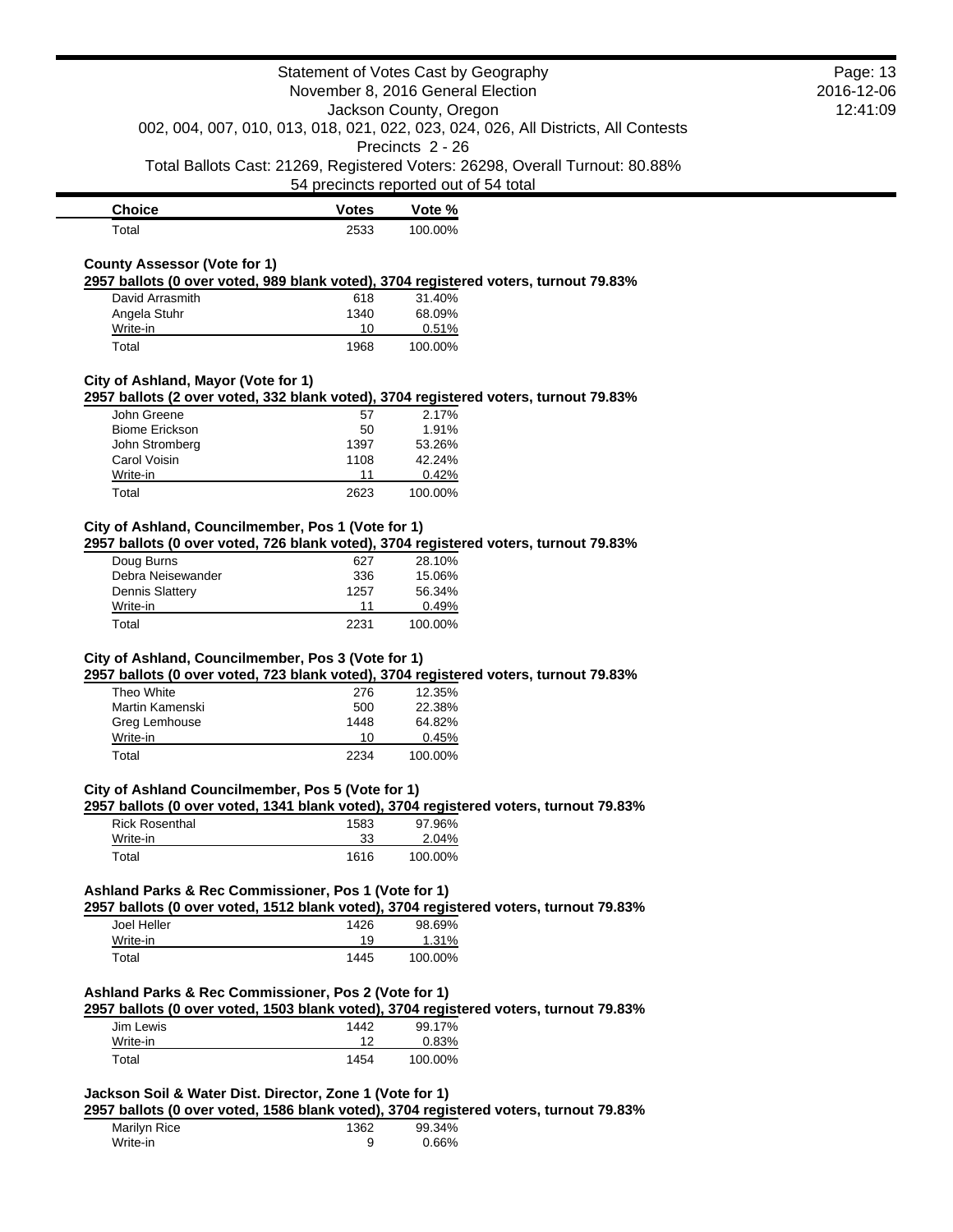|                                                          |                | Statement of Votes Cast by Geography<br>November 8, 2016 General Election                                             | Page: 14<br>2016-12-06 |
|----------------------------------------------------------|----------------|-----------------------------------------------------------------------------------------------------------------------|------------------------|
|                                                          |                | Jackson County, Oregon<br>002, 004, 007, 010, 013, 018, 021, 022, 023, 024, 026, All Districts, All Contests          | 12:41:09               |
|                                                          |                | Precincts 2 - 26                                                                                                      |                        |
|                                                          |                | Total Ballots Cast: 21269, Registered Voters: 26298, Overall Turnout: 80.88%<br>54 precincts reported out of 54 total |                        |
| <b>Choice</b>                                            | <u>Votes</u>   | Vote %                                                                                                                |                        |
| Total                                                    | 1371           | 100.00%                                                                                                               |                        |
| Jackson Soil & Water Dist, Director Zone 2 (Vote for 1)  |                |                                                                                                                       |                        |
| Barbara Niedermeyer                                      | 1351           | 2957 ballots (0 over voted, 1595 blank voted), 3704 registered voters, turnout 79.83%<br>99.19%                       |                        |
| Write-in                                                 | 11             | 0.81%                                                                                                                 |                        |
| Total                                                    | 1362           | 100.00%                                                                                                               |                        |
| Jackson Soil & Water Dist. Director, Zone 3 (Vote for 1) |                | 2957 ballots (0 over voted, 1599 blank voted), 3704 registered voters, turnout 79.83%                                 |                        |
| Juanita Wright                                           | 1349           | 99.34%                                                                                                                |                        |
| Write-in                                                 | 9              | 0.66%                                                                                                                 |                        |
| Total                                                    | 1358           | 100.00%                                                                                                               |                        |
| Jackson Soil & Water Dist. Director, Zone 4 (Vote for 1) |                | 2957 ballots (0 over voted, 1629 blank voted), 3704 registered voters, turnout 79.83%                                 |                        |
| Don Hamann                                               | 1321           | 99.47%                                                                                                                |                        |
| Write-in                                                 | $\overline{7}$ | 0.53%                                                                                                                 |                        |
| Total                                                    | 1328           | 100.00%                                                                                                               |                        |
| Ronald W Hillers<br>Write-in                             | 1318<br>15     | 98.87%<br>1.13%                                                                                                       |                        |
| Total                                                    | 1333           | 100.00%                                                                                                               |                        |
| Jackson Soil & Water Dist.Dir.At Large, #2 (Vote for 1)  |                | 2957 ballots (0 over voted, 1624 blank voted), 3704 registered voters, turnout 79.83%                                 |                        |
| Stan Dean                                                | 1323           | 99.25%                                                                                                                |                        |
| Write-in<br>Total                                        | 10<br>1333     | 0.75%<br>100.00%                                                                                                      |                        |
|                                                          |                |                                                                                                                       |                        |
| Rogue Valley Heritage District, Director (Vote for 5)    |                | 2957 ballots (2 over voted, 9505 undervotes), 3704 registered voters, turnout 79.83%                                  |                        |
| Allen Dobney                                             | 998            | 18.94%                                                                                                                |                        |
| Charleen M Brown                                         | 1025           | 19.45%                                                                                                                |                        |
| Stephanie S Butler                                       | 1110           | 21.06%<br>19.26%                                                                                                      |                        |
| Ronald Medinger<br><b>Dennis Powers</b>                  | 1015<br>1050   | 19.92%                                                                                                                |                        |
| Write-in                                                 | 37             | 0.70%                                                                                                                 |                        |
| Write In                                                 | 10             | 0.19%                                                                                                                 |                        |
| Write In                                                 | 9              | 0.17%                                                                                                                 |                        |
| Write In                                                 | 8              | 0.15%                                                                                                                 |                        |
| Write In                                                 | 8              | 0.15%                                                                                                                 |                        |
| Total                                                    | 5270           | 100.00%                                                                                                               |                        |
| State 94 (Vote for 1)                                    |                | 2957 ballots (0 over voted, 285 blank voted), 3704 registered voters, turnout 79.83%                                  |                        |
| Yes                                                      | 1370           | 51.27%                                                                                                                |                        |
| No                                                       | 1302           | 48.73%                                                                                                                |                        |
| Total                                                    | 2672           | 100.00%                                                                                                               |                        |
|                                                          |                |                                                                                                                       |                        |
| State 95 (Vote for 1)                                    |                | 2957 ballots (0 over voted, 303 blank voted), 3704 registered voters, turnout 79.83%                                  |                        |
|                                                          |                |                                                                                                                       |                        |

| Yes       | 2007 | 75.62% |
|-----------|------|--------|
| <b>No</b> | 647  | 24.38% |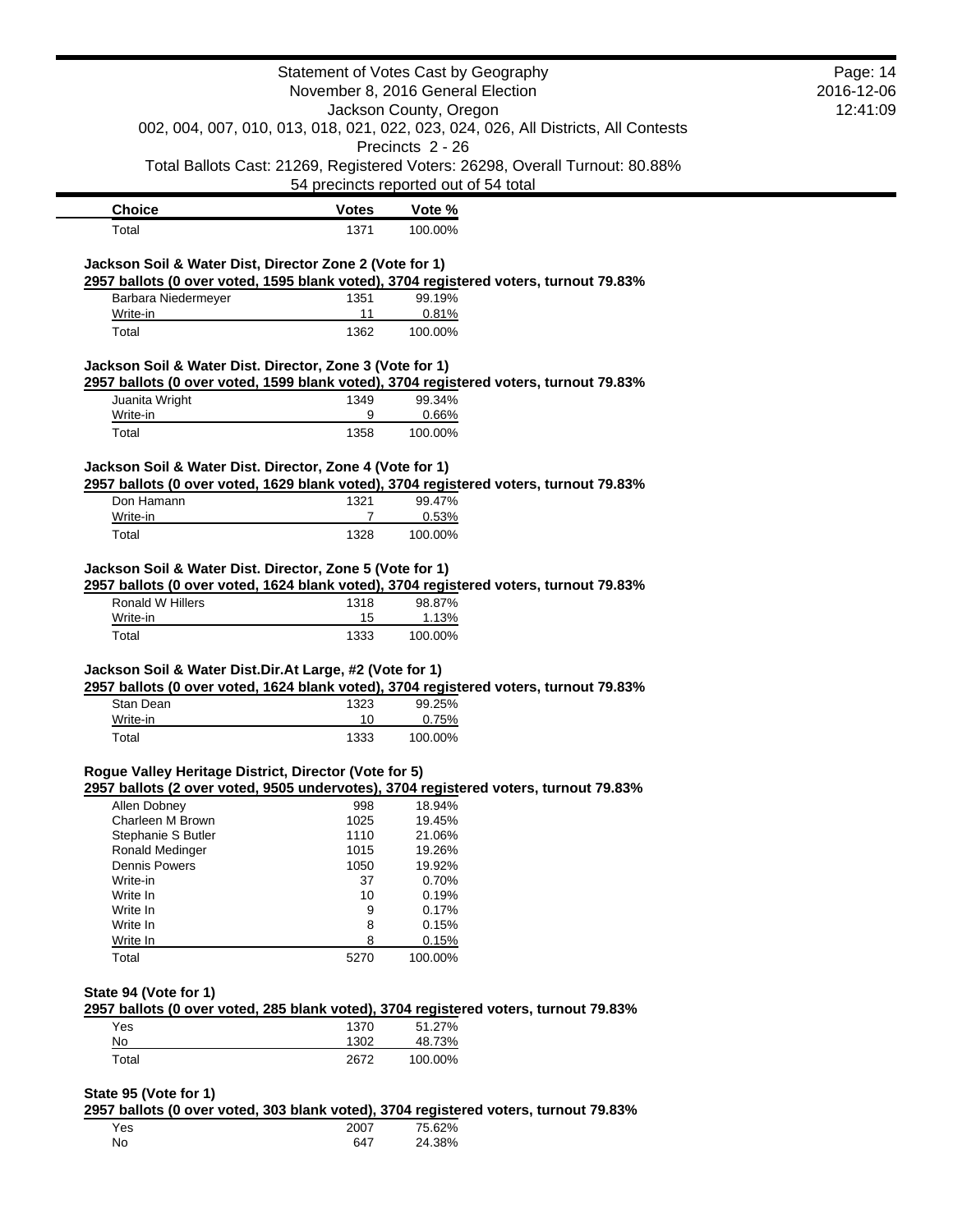|                                  |              | Statement of Votes Cast by Geography<br>November 8, 2016 General Election                                             | Page: 15<br>2016-12-06 |
|----------------------------------|--------------|-----------------------------------------------------------------------------------------------------------------------|------------------------|
|                                  |              | Jackson County, Oregon<br>002, 004, 007, 010, 013, 018, 021, 022, 023, 024, 026, All Districts, All Contests          | 12:41:09               |
|                                  |              | Precincts 2 - 26                                                                                                      |                        |
|                                  |              | Total Ballots Cast: 21269, Registered Voters: 26298, Overall Turnout: 80.88%<br>54 precincts reported out of 54 total |                        |
| <b>Choice</b>                    | <b>Votes</b> | Vote %                                                                                                                |                        |
| Total                            | 2654         | 100.00%                                                                                                               |                        |
| State 96 (Vote for 1)            |              |                                                                                                                       |                        |
|                                  |              | 2957 ballots (0 over voted, 213 blank voted), 3704 registered voters, turnout 79.83%                                  |                        |
| Yes                              | 2230         | 81.27%                                                                                                                |                        |
| No                               | 514          | 18.73%                                                                                                                |                        |
| Total                            | 2744         | 100.00%                                                                                                               |                        |
| State 97 (Vote for 1)            |              |                                                                                                                       |                        |
|                                  |              | 2957 ballots (1 over voted, 138 blank voted), 3704 registered voters, turnout 79.83%                                  |                        |
| Yes                              | 2153         | 76.40%                                                                                                                |                        |
| No<br>Total                      | 665<br>2818  | 23.60%<br>100.00%                                                                                                     |                        |
|                                  |              |                                                                                                                       |                        |
| State 98 (Vote for 1)            |              |                                                                                                                       |                        |
|                                  |              | 2957 ballots (1 over voted, 214 blank voted), 3704 registered voters, turnout 79.83%                                  |                        |
| Yes                              | 2222         | 81.04%                                                                                                                |                        |
| No<br>Total                      | 520<br>2742  | 18.96%<br>100.00%                                                                                                     |                        |
|                                  |              |                                                                                                                       |                        |
| State 99 (Vote for 1)            |              |                                                                                                                       |                        |
|                                  |              | 2957 ballots (1 over voted, 209 blank voted), 3704 registered voters, turnout 79.83%                                  |                        |
| Yes<br>No                        | 2215<br>532  | 80.63%<br>19.37%                                                                                                      |                        |
| Total                            | 2747         | 100.00%                                                                                                               |                        |
|                                  |              |                                                                                                                       |                        |
| State 100 (Vote for 1)           |              |                                                                                                                       |                        |
|                                  |              | 2957 ballots (1 over voted, 213 blank voted), 3704 registered voters, turnout 79.83%                                  |                        |
| Yes<br>No                        | 2458<br>285  | 89.61%<br>10.39%                                                                                                      |                        |
| Total                            | 2743         | 100.00%                                                                                                               |                        |
|                                  |              |                                                                                                                       |                        |
| Measure 15-162 (Vote for 1)      |              |                                                                                                                       |                        |
|                                  |              | 2957 ballots (1 over voted, 184 blank voted), 3704 registered voters, turnout 79.83%                                  |                        |
| Yes<br>No                        | 2046<br>726  | 73.81%<br>26.19%                                                                                                      |                        |
| Total                            | 2772         | 100.00%                                                                                                               |                        |
|                                  |              |                                                                                                                       |                        |
| Measure 15-163 (Vote for 1)      |              |                                                                                                                       |                        |
|                                  |              | 2957 ballots (1 over voted, 342 blank voted), 3704 registered voters, turnout 79.83%                                  |                        |
| Yes                              | 1492         | 57.08%                                                                                                                |                        |
| No<br>Total                      | 1122<br>2614 | 42.92%<br>100.00%                                                                                                     |                        |
|                                  |              |                                                                                                                       |                        |
| Measure 15-149 (Vote for 1)      |              |                                                                                                                       |                        |
| Yes                              |              | 2957 ballots (0 over voted, 158 blank voted), 3704 registered voters, turnout 79.83%<br>72.78%                        |                        |
| No                               | 2037<br>762  | 27.22%                                                                                                                |                        |
| Total                            | 2799         | 100.00%                                                                                                               |                        |
|                                  |              |                                                                                                                       |                        |
| Measure 15-154 (Vote for 1)      |              |                                                                                                                       |                        |
|                                  |              | 2957 ballots (0 over voted, 274 blank voted), 3704 registered voters, turnout 79.83%                                  |                        |
| Yes<br>$\underline{\mathsf{No}}$ | 2380<br>303  | 88.71%<br>11.29%                                                                                                      |                        |
| Total                            | 2683         | 100.00%                                                                                                               |                        |
|                                  |              |                                                                                                                       |                        |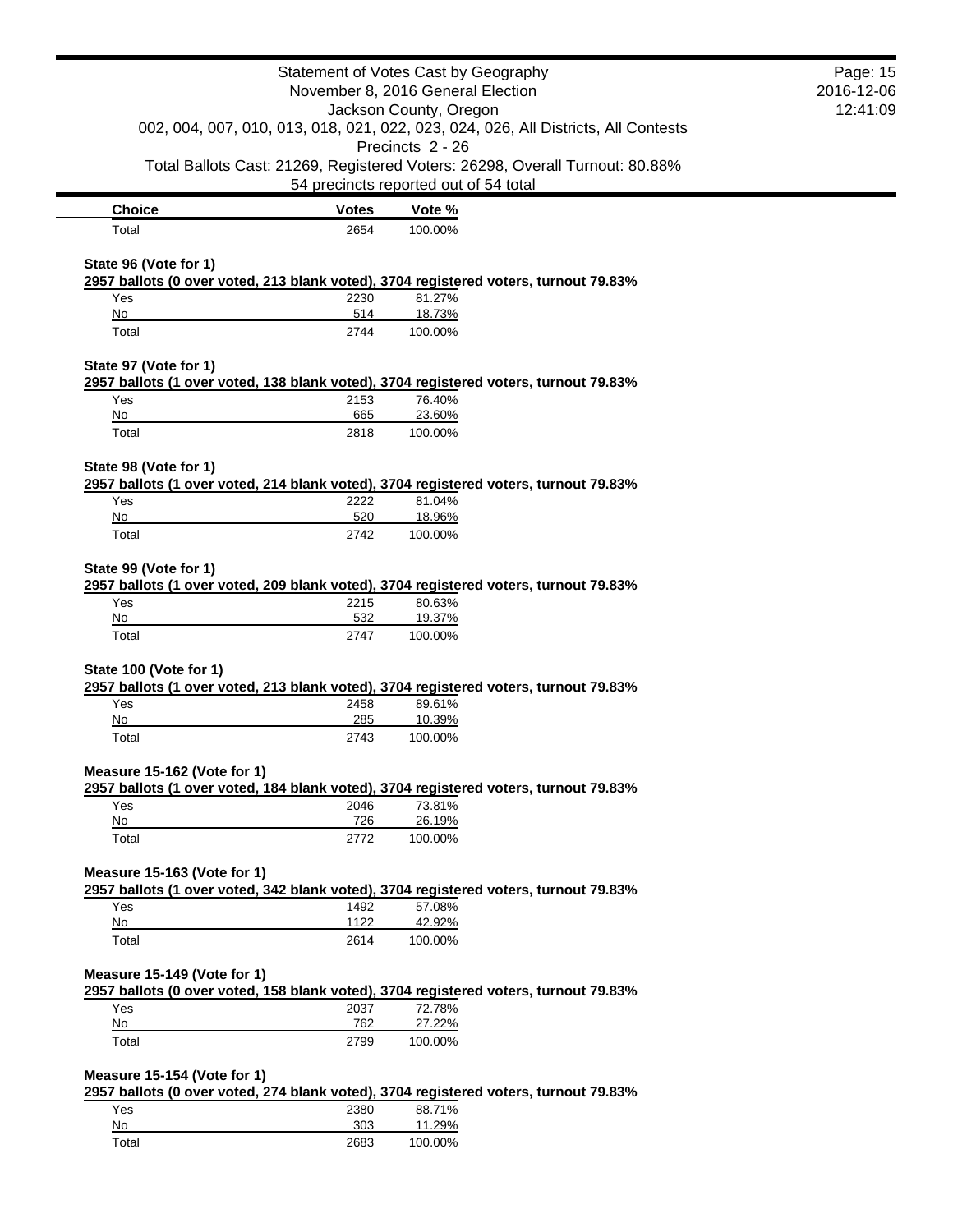|                                                                                                                                 |              | Statement of Votes Cast by Geography<br>November 8, 2016 General Election |                                                                                    | Page: 16<br>2016-12-06 |
|---------------------------------------------------------------------------------------------------------------------------------|--------------|---------------------------------------------------------------------------|------------------------------------------------------------------------------------|------------------------|
|                                                                                                                                 |              | Jackson County, Oregon                                                    |                                                                                    | 12:41:09               |
|                                                                                                                                 |              | Precincts 2 - 26                                                          | 002, 004, 007, 010, 013, 018, 021, 022, 023, 024, 026, All Districts, All Contests |                        |
|                                                                                                                                 |              |                                                                           | Total Ballots Cast: 21269, Registered Voters: 26298, Overall Turnout: 80.88%       |                        |
|                                                                                                                                 |              | 54 precincts reported out of 54 total                                     |                                                                                    |                        |
| <b>Choice</b>                                                                                                                   | <b>Votes</b> | Vote %                                                                    |                                                                                    |                        |
| Measure 15-156 (Vote for 1)                                                                                                     |              |                                                                           |                                                                                    |                        |
| 2957 ballots (0 over voted, 263 blank voted), 3704 registered voters, turnout 79.83%                                            |              |                                                                           |                                                                                    |                        |
| Yes<br>No                                                                                                                       | 2088<br>606  | 77.51%<br>22.49%                                                          |                                                                                    |                        |
| Total                                                                                                                           | 2694         | 100.00%                                                                   |                                                                                    |                        |
| Measure 15-161 (Vote for 1)<br>2957 ballots (1 over voted, 315 blank voted), 3704 registered voters, turnout 79.83%             |              |                                                                           |                                                                                    |                        |
| Yes                                                                                                                             | 932          | 35.29%                                                                    |                                                                                    |                        |
| No                                                                                                                              | 1709         | 64.71%                                                                    |                                                                                    |                        |
| Total                                                                                                                           | 2641         | 100.00%                                                                   |                                                                                    |                        |
| Measure 15-164 (Vote for 1)                                                                                                     |              |                                                                           |                                                                                    |                        |
| 2957 ballots (0 over voted, 410 blank voted), 3704 registered voters, turnout 79.83%                                            |              |                                                                           |                                                                                    |                        |
| Yes<br>No                                                                                                                       | 1346<br>1201 | 52.85%<br>47.15%                                                          |                                                                                    |                        |
| Total                                                                                                                           | 2547         | 100.00%                                                                   |                                                                                    |                        |
| Precinct 010                                                                                                                    |              |                                                                           |                                                                                    |                        |
| United States President and Vice President (Vote for 1)                                                                         |              |                                                                           |                                                                                    |                        |
| 357 ballots (0 over voted, 2 blank voted), 642 registered voters, turnout 55.61%                                                |              |                                                                           |                                                                                    |                        |
| Donald Trump/Mike Pence                                                                                                         | 48           | 13.52%                                                                    |                                                                                    |                        |
| Hillary Clinton/Tim Kaine                                                                                                       | 257          | 72.39%                                                                    |                                                                                    |                        |
| Jill Stein/Ajamu Baraka<br>Gary Johnson/Bill Weld                                                                               | 16           | 4.51%<br>5.63%                                                            |                                                                                    |                        |
| Write-in                                                                                                                        | 20<br>14     | 3.94%                                                                     |                                                                                    |                        |
| Total                                                                                                                           | 355          | 100.00%                                                                   |                                                                                    |                        |
| US Senator (Vote for 1)                                                                                                         |              |                                                                           |                                                                                    |                        |
| 357 ballots (0 over voted, 52 blank voted), 642 registered voters, turnout 55.61%                                               |              |                                                                           |                                                                                    |                        |
| Steven C Reynolds                                                                                                               | 23           | 7.54%                                                                     |                                                                                    |                        |
| Ron Wyden                                                                                                                       | 174          | 57.05%                                                                    |                                                                                    |                        |
| Mark Callahan                                                                                                                   | 43           | 14.10%                                                                    |                                                                                    |                        |
| <b>Eric Navickas</b>                                                                                                            | 30           | 9.84%                                                                     |                                                                                    |                        |
| Jim Lindsay                                                                                                                     | 10           | 3.28%                                                                     |                                                                                    |                        |
| Shanti S Lewallen                                                                                                               | 24           | 7.87%                                                                     |                                                                                    |                        |
| Write-in<br>Total                                                                                                               | 1<br>305     | 0.33%<br>100.00%                                                          |                                                                                    |                        |
|                                                                                                                                 |              |                                                                           |                                                                                    |                        |
| US Representative, District 2 (Vote for 1)<br>357 ballots (0 over voted, 71 blank voted), 642 registered voters, turnout 55.61% |              |                                                                           |                                                                                    |                        |
| Greg Walden                                                                                                                     | 73           | 25.52%                                                                    |                                                                                    |                        |
| James Crary                                                                                                                     | 213          | 74.48%                                                                    |                                                                                    |                        |
| Write-in                                                                                                                        | 0            | 0.00%                                                                     |                                                                                    |                        |
| Total                                                                                                                           | 286          | 100.00%                                                                   |                                                                                    |                        |
|                                                                                                                                 |              |                                                                           |                                                                                    |                        |
| Governor (Vote for 1)<br>357 ballots (0 over voted, 53 blank voted), 642 registered voters, turnout 55.61%                      |              |                                                                           |                                                                                    |                        |
| James Foster                                                                                                                    | 22           | 7.24%                                                                     |                                                                                    |                        |
| Kate Brown                                                                                                                      | 227          | 74.67%                                                                    |                                                                                    |                        |
| Cliff Thomason                                                                                                                  | 15           | 4.93%                                                                     |                                                                                    |                        |
| Aaron Donald Auer                                                                                                               | 0            | 0.00%                                                                     |                                                                                    |                        |
| <b>Bud Pierce</b>                                                                                                               | 38           | 12.50%                                                                    |                                                                                    |                        |
| Write-in                                                                                                                        | 2            | 0.66%                                                                     |                                                                                    |                        |
| Total                                                                                                                           | 304          | 100.00%                                                                   |                                                                                    |                        |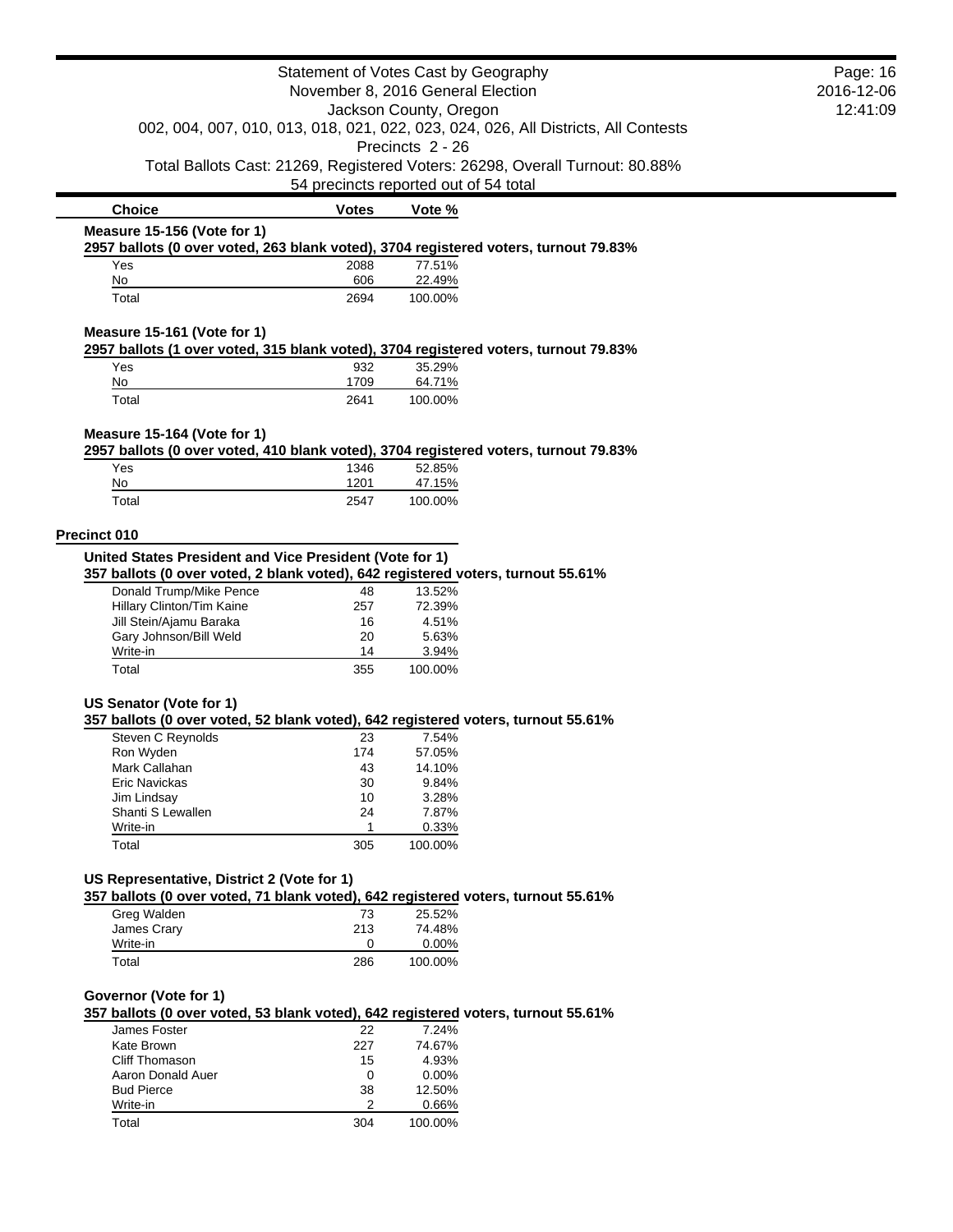|                                                                                                                                      | Statement of Votes Cast by Geography  |                        |                                                                                    | Page: 17 |
|--------------------------------------------------------------------------------------------------------------------------------------|---------------------------------------|------------------------|------------------------------------------------------------------------------------|----------|
| November 8, 2016 General Election                                                                                                    |                                       |                        | 2016-12-06                                                                         |          |
|                                                                                                                                      |                                       | Jackson County, Oregon |                                                                                    | 12:41:09 |
|                                                                                                                                      |                                       |                        | 002, 004, 007, 010, 013, 018, 021, 022, 023, 024, 026, All Districts, All Contests |          |
|                                                                                                                                      |                                       | Precincts 2 - 26       |                                                                                    |          |
|                                                                                                                                      |                                       |                        | Total Ballots Cast: 21269, Registered Voters: 26298, Overall Turnout: 80.88%       |          |
|                                                                                                                                      | 54 precincts reported out of 54 total |                        |                                                                                    |          |
| <b>Choice</b>                                                                                                                        | <b>Votes</b>                          | Vote %                 |                                                                                    |          |
| Secretary of State (Vote for 1)                                                                                                      |                                       |                        |                                                                                    |          |
| 357 ballots (0 over voted, 70 blank voted), 642 registered voters, turnout 55.61%                                                    |                                       |                        |                                                                                    |          |
| Sharon L Durbin                                                                                                                      | 13                                    | 4.53%                  |                                                                                    |          |
| Dennis Richardson                                                                                                                    | 44                                    | 15.33%                 |                                                                                    |          |
| Paul Damian Wells                                                                                                                    | 16                                    | 5.57%                  |                                                                                    |          |
| <b>Brad Avakian</b>                                                                                                                  | 191                                   | 66.55%                 |                                                                                    |          |
| Alan Zundel                                                                                                                          | 20<br>1                               | 6.97%<br>0.35%         |                                                                                    |          |
| Michael Marsh<br>Write-in                                                                                                            | $\overline{2}$                        | 0.70%                  |                                                                                    |          |
| Total                                                                                                                                | 287                                   | 100.00%                |                                                                                    |          |
|                                                                                                                                      |                                       |                        |                                                                                    |          |
| State Treasurer (Vote for 1)                                                                                                         |                                       |                        |                                                                                    |          |
| 357 ballots (0 over voted, 77 blank voted), 642 registered voters, turnout 55.61%                                                    |                                       |                        |                                                                                    |          |
| Chris Henry                                                                                                                          | 27                                    | 9.64%                  |                                                                                    |          |
| <b>Tobias Read</b>                                                                                                                   | 172                                   | 61.43%                 |                                                                                    |          |
| Jeff Gudman                                                                                                                          | 48                                    | 17.14%                 |                                                                                    |          |
| Chris Telfer                                                                                                                         | 31<br>2                               | 11.07%                 |                                                                                    |          |
| Write-in                                                                                                                             |                                       | 0.71%                  |                                                                                    |          |
| Total                                                                                                                                | 280                                   | 100.00%                |                                                                                    |          |
| <b>Attorney General (Vote for 1)</b>                                                                                                 |                                       |                        |                                                                                    |          |
| 357 ballots (0 over voted, 78 blank voted), 642 registered voters, turnout 55.61%                                                    |                                       |                        |                                                                                    |          |
| Lars D H Hedbor                                                                                                                      | 17                                    | 6.09%                  |                                                                                    |          |
| Ellen Rosenblum                                                                                                                      | 217                                   | 77.78%                 |                                                                                    |          |
| Daniel Zene Crowe                                                                                                                    | 43                                    | 15.41%                 |                                                                                    |          |
| Write-in                                                                                                                             | 2                                     | 0.72%                  |                                                                                    |          |
| Total                                                                                                                                | 279                                   | 100.00%                |                                                                                    |          |
|                                                                                                                                      |                                       |                        |                                                                                    |          |
| State Senator, 3rd District (Vote for 1)                                                                                             |                                       |                        |                                                                                    |          |
| 357 ballots (0 over voted, 93 blank voted), 642 registered voters, turnout 55.61%                                                    |                                       |                        |                                                                                    |          |
| Alan DeBoer                                                                                                                          | 54                                    | 20.45%                 |                                                                                    |          |
| Tonia Moro                                                                                                                           | 209                                   | 79.17%                 |                                                                                    |          |
| Write-in                                                                                                                             | 1                                     | 0.38%                  |                                                                                    |          |
| Total                                                                                                                                | 264                                   | 100.00%                |                                                                                    |          |
|                                                                                                                                      |                                       |                        |                                                                                    |          |
| State Representative, 5th District (Vote for 1)<br>357 ballots (0 over voted, 94 blank voted), 642 registered voters, turnout 55.61% |                                       |                        |                                                                                    |          |
| Steven Richie                                                                                                                        | 48                                    | 18.25%                 |                                                                                    |          |
| Pam Marsh                                                                                                                            | 214                                   | 81.37%                 |                                                                                    |          |
| Write-in                                                                                                                             | $\mathbf{1}$                          | 0.38%                  |                                                                                    |          |
| Total                                                                                                                                | 263                                   | 100.00%                |                                                                                    |          |
|                                                                                                                                      |                                       |                        |                                                                                    |          |
| Judge of the Supreme Court, Position 6 (Vote for 1)                                                                                  |                                       |                        |                                                                                    |          |
| 357 ballots (0 over voted, 129 blank voted), 642 registered voters, turnout 55.61%                                                   |                                       |                        |                                                                                    |          |
| Lynn R Nakamoto                                                                                                                      | 224                                   | 98.25%                 |                                                                                    |          |
| Write-in                                                                                                                             | 4                                     | 1.75%                  |                                                                                    |          |
| Total                                                                                                                                | 228                                   | 100.00%                |                                                                                    |          |
|                                                                                                                                      |                                       |                        |                                                                                    |          |
| Judge of the Court of Appeals, Position 5 (Vote for 1)                                                                               |                                       |                        |                                                                                    |          |
| 357 ballots (0 over voted, 134 blank voted), 642 registered voters, turnout 55.61%                                                   |                                       |                        |                                                                                    |          |
| Scott Shorr                                                                                                                          | 219                                   | 98.21%                 |                                                                                    |          |
| Write-in                                                                                                                             | 4                                     | 1.79%                  |                                                                                    |          |
|                                                                                                                                      |                                       |                        |                                                                                    |          |
| Total                                                                                                                                | 223                                   | 100.00%                |                                                                                    |          |

Roger J DeHoog 207 98.10%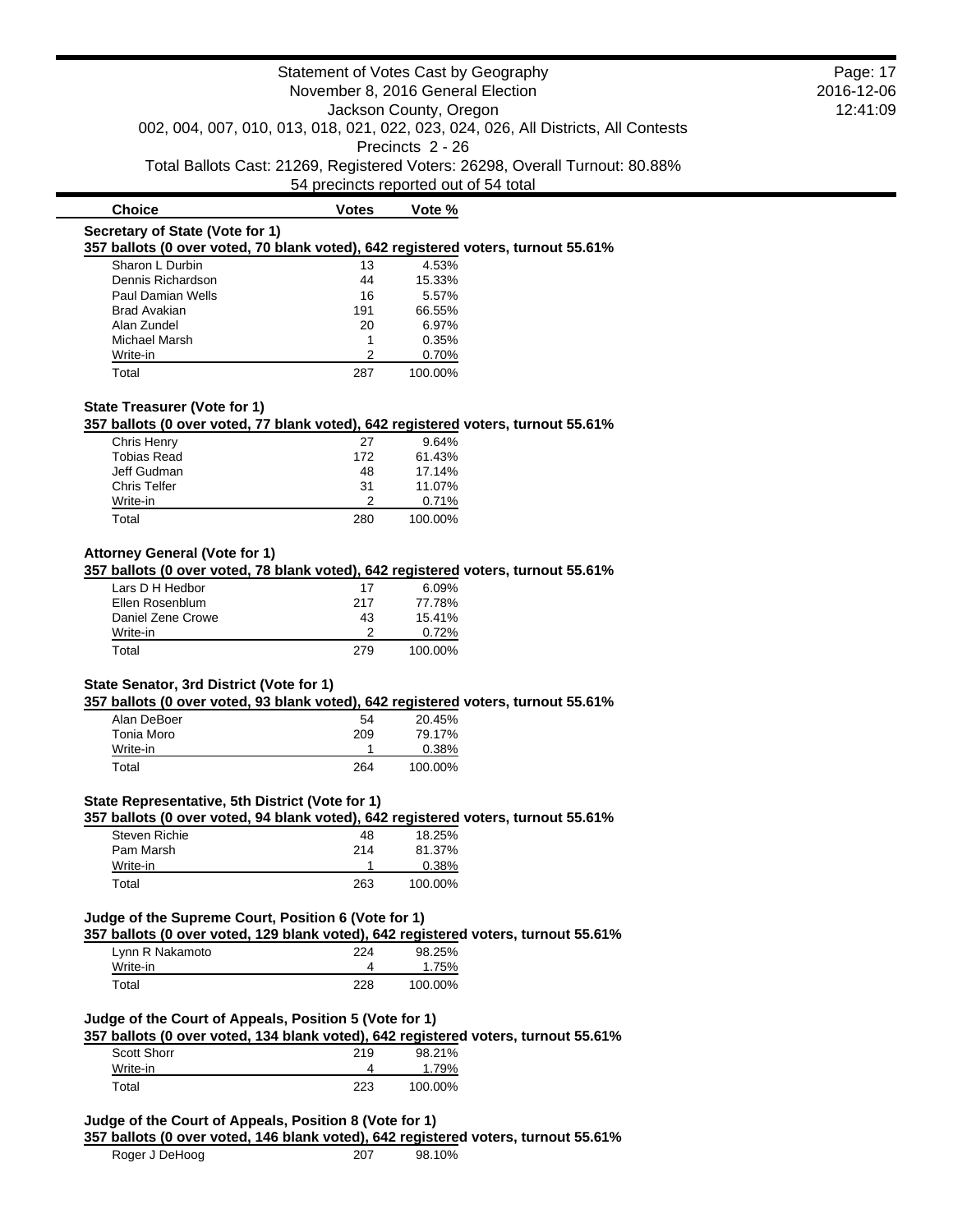| <b>Choice</b> | <b>Votes</b> | Vote %  |
|---------------|--------------|---------|
| Write-in      |              | .90%    |
| Total         | 211          | 100.00% |

## **County Commissioner, Pos 2 (Vote for 1)**

**357 ballots (0 over voted, 112 blank voted), 642 registered voters, turnout 55.61%**

| Jeff Thomas     | 198 | 80.82%   |
|-----------------|-----|----------|
| Robert Strosser | 47  | 19.18%   |
| Write-in        |     | $0.00\%$ |
| Total           | 245 | 100.00%  |

### **County Assessor (Vote for 1)**

**357 ballots (0 over voted, 152 blank voted), 642 registered voters, turnout 55.61%**

| David Arrasmith | 74  | 36.10%  |
|-----------------|-----|---------|
| Angela Stuhr    | 130 | 63.41%  |
| Write-in        |     | 0.49%   |
| Total           | 205 | 100.00% |

### **City of Ashland, Mayor (Vote for 1)**

**357 ballots (0 over voted, 95 blank voted), 642 registered voters, turnout 55.61%**

| John Greene           | 29  | 11.07%  |
|-----------------------|-----|---------|
| <b>Biome Erickson</b> | 9   | 3.44%   |
| John Stromberg        | 71  | 27.10%  |
| Carol Voisin          | 151 | 57.63%  |
| Write-in              |     | 0.76%   |
| Total                 | 262 | 100.00% |
|                       |     |         |

### **City of Ashland, Councilmember, Pos 1 (Vote for 1)**

**357 ballots (0 over voted, 150 blank voted), 642 registered voters, turnout 55.61%**

| Doug Burns             | 68  | 32.85%  |
|------------------------|-----|---------|
| Debra Neisewander      | 61  | 29.47%  |
| <b>Dennis Slattery</b> | 76  | 36.71%  |
| Write-in               |     | 0.97%   |
| Total                  | 207 | 100.00% |

### **City of Ashland, Councilmember, Pos 3 (Vote for 1)**

**357 ballots (0 over voted, 152 blank voted), 642 registered voters, turnout 55.61%**

| Theo White      | 57  | 27.80%   |
|-----------------|-----|----------|
| Martin Kamenski | 65  | 31.71%   |
| Greg Lemhouse   | 83  | 40.49%   |
| Write-in        | O   | $0.00\%$ |
| Total           | 205 | 100.00%  |

#### **City of Ashland Councilmember, Pos 5 (Vote for 1)**

**357 ballots (0 over voted, 149 blank voted), 642 registered voters, turnout 55.61%**

| <b>Rick Rosenthal</b> | 203 | 97.60%  |  |
|-----------------------|-----|---------|--|
| Write-in              | э   | 2.40%   |  |
| Total                 | 208 | 100.00% |  |

### **Ashland Parks & Rec Commissioner, Pos 1 (Vote for 1)**

**357 ballots (0 over voted, 146 blank voted), 642 registered voters, turnout 55.61%**

|             | . . | . .     |
|-------------|-----|---------|
| Joel Heller | 206 | 97.63%  |
| Write-in    | Ð   | 2.37%   |
| ™otal       | 211 | 100.00% |

#### **Ashland Parks & Rec Commissioner, Pos 2 (Vote for 1)**

**357 ballots (0 over voted, 145 blank voted), 642 registered voters, turnout 55.61%**

| Jim Lewis<br>$\sim$ $\sim$ | 207<br>___ | 3.40/<br>u,<br>7ο<br>14 |
|----------------------------|------------|-------------------------|
|                            |            |                         |

Page: 18 2016-12-06 12:41:09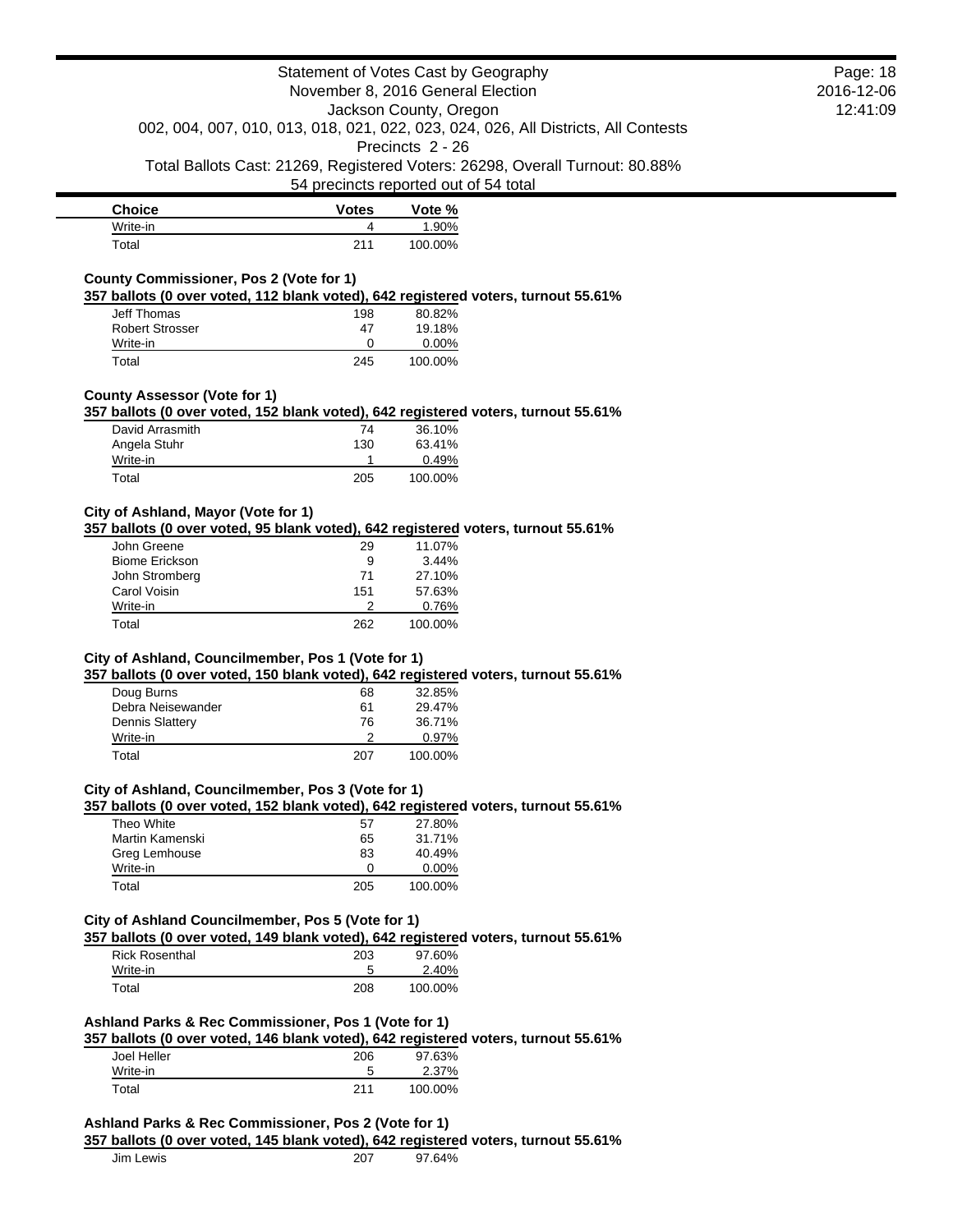|                                                          |              | Statement of Votes Cast by Geography                                                                   | Page: 19   |
|----------------------------------------------------------|--------------|--------------------------------------------------------------------------------------------------------|------------|
|                                                          |              | November 8, 2016 General Election                                                                      | 2016-12-06 |
|                                                          |              | Jackson County, Oregon                                                                                 | 12:41:09   |
|                                                          |              | 002, 004, 007, 010, 013, 018, 021, 022, 023, 024, 026, All Districts, All Contests<br>Precincts 2 - 26 |            |
|                                                          |              | Total Ballots Cast: 21269, Registered Voters: 26298, Overall Turnout: 80.88%                           |            |
|                                                          |              | 54 precincts reported out of 54 total                                                                  |            |
| <b>Choice</b>                                            | <b>Votes</b> | Vote %                                                                                                 |            |
| Write-in                                                 | 5            | 2.36%                                                                                                  |            |
| Total                                                    | 212          | 100.00%                                                                                                |            |
| Jackson Soil & Water Dist. Director, Zone 1 (Vote for 1) |              |                                                                                                        |            |
|                                                          |              | 357 ballots (0 over voted, 145 blank voted), 642 registered voters, turnout 55.61%                     |            |
| Marilyn Rice                                             | 207          | 97.64%                                                                                                 |            |
| Write-in                                                 | 5            | 2.36%                                                                                                  |            |
| Total                                                    | 212          | 100.00%                                                                                                |            |
| Jackson Soil & Water Dist, Director Zone 2 (Vote for 1)  |              |                                                                                                        |            |
|                                                          |              | 357 ballots (0 over voted, 145 blank voted), 642 registered voters, turnout 55.61%                     |            |
| Barbara Niedermeyer                                      | 207          | 97.64%                                                                                                 |            |
| Write-in                                                 | 5            | 2.36%                                                                                                  |            |
| Total                                                    | 212          | 100.00%                                                                                                |            |
| Jackson Soil & Water Dist. Director, Zone 3 (Vote for 1) |              |                                                                                                        |            |
|                                                          |              | 357 ballots (0 over voted, 145 blank voted), 642 registered voters, turnout 55.61%                     |            |
| Juanita Wright                                           | 209          | 98.58%                                                                                                 |            |
| Write-in                                                 | 3            | 1.42%                                                                                                  |            |
|                                                          |              |                                                                                                        |            |
| Total                                                    | 212          | 100.00%                                                                                                |            |
| Jackson Soil & Water Dist. Director, Zone 4 (Vote for 1) |              | 357 ballots (0 over voted, 144 blank voted), 642 registered voters, turnout 55.61%                     |            |
| Don Hamann                                               | 209          | 98.12%                                                                                                 |            |
| Write-in                                                 | 4            | 1.88%                                                                                                  |            |
| Total                                                    | 213          | 100.00%                                                                                                |            |
| Jackson Soil & Water Dist. Director, Zone 5 (Vote for 1) |              |                                                                                                        |            |
| Ronald W Hillers                                         | 207          | 357 ballots (0 over voted, 146 blank voted), 642 registered voters, turnout 55.61%<br>98.10%           |            |
| Write-in                                                 | 4            | 1.90%                                                                                                  |            |
| Total                                                    | 211          | 100.00%                                                                                                |            |
| Jackson Soil & Water Dist.Dir.At Large, #2 (Vote for 1)  |              |                                                                                                        |            |
|                                                          |              | 357 ballots (0 over voted, 146 blank voted), 642 registered voters, turnout 55.61%                     |            |
| Stan Dean                                                | 206          | 97.63%                                                                                                 |            |
| Write-in                                                 | 5            | 2.37%                                                                                                  |            |
| Total                                                    | 211          | 100.00%                                                                                                |            |
| Rogue Valley Heritage District, Director (Vote for 5)    |              |                                                                                                        |            |
|                                                          |              | 357 ballots (1 over voted, 1033 undervotes), 642 registered voters, turnout 55.61%                     |            |
| Allen Dobney                                             | 141          | 18.88%                                                                                                 |            |
| Charleen M Brown                                         | 149          | 19.95%                                                                                                 |            |
| Stephanie S Butler                                       | 156          | 20.88%                                                                                                 |            |
| Ronald Medinger                                          | 144          | 19.28%                                                                                                 |            |
| <b>Dennis Powers</b>                                     | 144          | 19.28%                                                                                                 |            |
| Write-in                                                 | 7            | 0.94%                                                                                                  |            |
| Write In                                                 | 2            | 0.27%                                                                                                  |            |
| Write In                                                 | 2            | 0.27%                                                                                                  |            |
| Write In                                                 | 1            | 0.13%                                                                                                  |            |
| Write In                                                 | 1<br>747     | 0.13%<br>100.00%                                                                                       |            |

#### **State 94 (Vote for 1)**

**357 ballots (0 over voted, 47 blank voted), 642 registered voters, turnout 55.61%**

| Yes. | 120 | 38.71% |
|------|-----|--------|
| No   | 190 | 61.29% |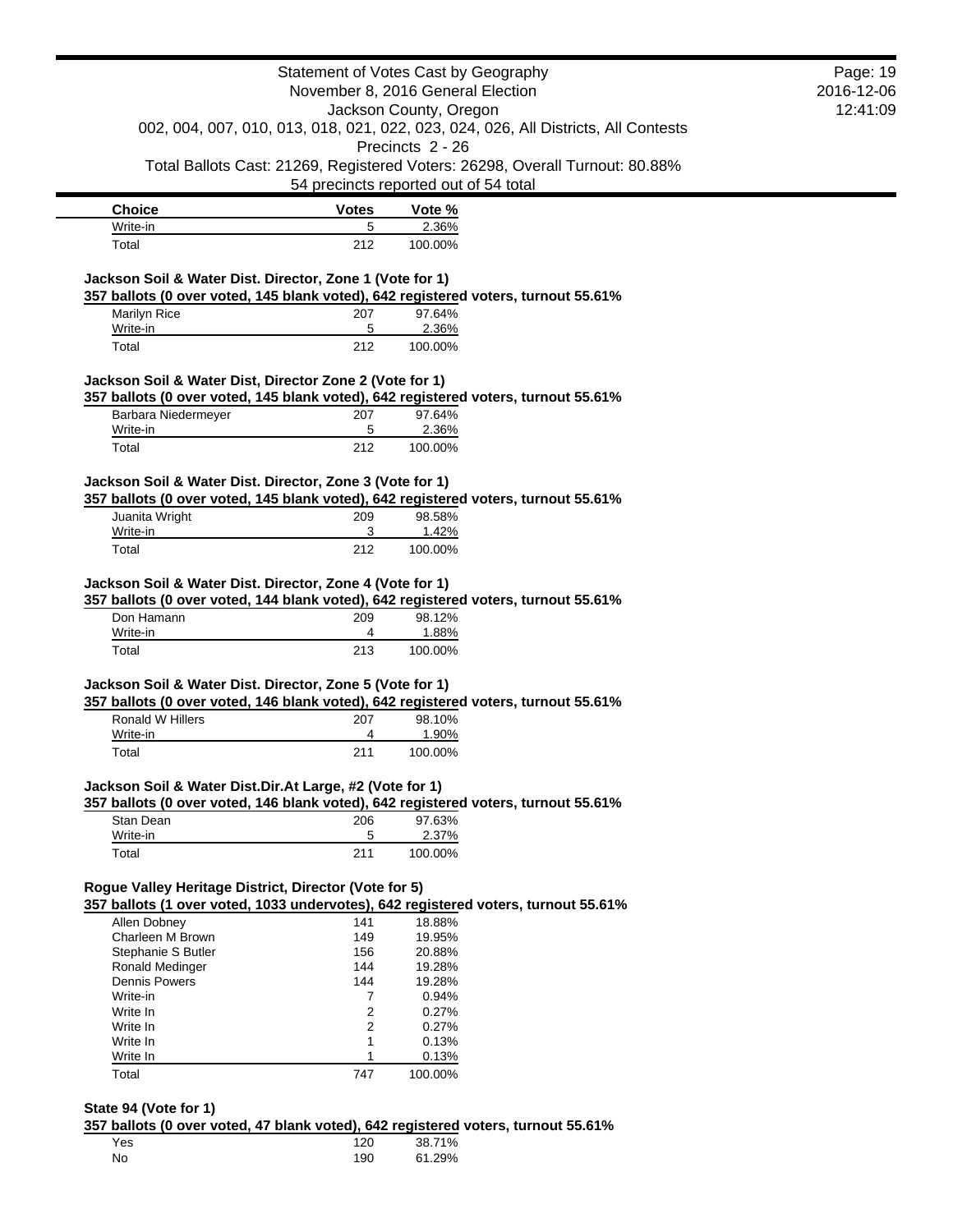|                                                                                                                   | Statement of Votes Cast by Geography<br>November 8, 2016 General Election |                        |                                                                                    | Page: 20<br>2016-12-06<br>12:41:09 |
|-------------------------------------------------------------------------------------------------------------------|---------------------------------------------------------------------------|------------------------|------------------------------------------------------------------------------------|------------------------------------|
|                                                                                                                   |                                                                           | Jackson County, Oregon | 002, 004, 007, 010, 013, 018, 021, 022, 023, 024, 026, All Districts, All Contests |                                    |
|                                                                                                                   |                                                                           | Precincts 2 - 26       | Total Ballots Cast: 21269, Registered Voters: 26298, Overall Turnout: 80.88%       |                                    |
|                                                                                                                   | 54 precincts reported out of 54 total                                     |                        |                                                                                    |                                    |
| <b>Choice</b>                                                                                                     | <b>Votes</b>                                                              | Vote %                 |                                                                                    |                                    |
| Total<br>State 95 (Vote for 1)                                                                                    | 310                                                                       | 100.00%                |                                                                                    |                                    |
| 357 ballots (0 over voted, 46 blank voted), 642 registered voters, turnout 55.61%<br>Yes                          | 263                                                                       | 84.57%                 |                                                                                    |                                    |
| No                                                                                                                | 48                                                                        | 15.43%                 |                                                                                    |                                    |
| Total                                                                                                             | 311                                                                       | 100.00%                |                                                                                    |                                    |
| State 96 (Vote for 1)<br>357 ballots (0 over voted, 42 blank voted), 642 registered voters, turnout 55.61%        |                                                                           |                        |                                                                                    |                                    |
| Yes                                                                                                               | 292                                                                       | 92.70%                 |                                                                                    |                                    |
| No                                                                                                                | 23                                                                        | 7.30%                  |                                                                                    |                                    |
| Total                                                                                                             | 315                                                                       | 100.00%                |                                                                                    |                                    |
| State 97 (Vote for 1)<br>357 ballots (1 over voted, 38 blank voted), 642 registered voters, turnout 55.61%        |                                                                           |                        |                                                                                    |                                    |
| Yes                                                                                                               | 244                                                                       | 76.73%                 |                                                                                    |                                    |
| No<br>Total                                                                                                       | 74<br>318                                                                 | 23.27%<br>100.00%      |                                                                                    |                                    |
|                                                                                                                   |                                                                           |                        |                                                                                    |                                    |
| 357 ballots (0 over voted, 38 blank voted), 642 registered voters, turnout 55.61%<br>Yes<br>No                    | 271<br>48                                                                 | 84.95%<br>15.05%       |                                                                                    |                                    |
| Total                                                                                                             | 319                                                                       | 100.00%                |                                                                                    |                                    |
| State 99 (Vote for 1)<br>357 ballots (0 over voted, 38 blank voted), 642 registered voters, turnout 55.61%<br>Yes | 264                                                                       | 82.76%                 |                                                                                    |                                    |
| No                                                                                                                | 55                                                                        | 17.24%                 |                                                                                    |                                    |
| Total                                                                                                             | 319                                                                       | 100.00%                |                                                                                    |                                    |
| State 100 (Vote for 1)<br>357 ballots (0 over voted, 43 blank voted), 642 registered voters, turnout 55.61%       |                                                                           |                        |                                                                                    |                                    |
| Yes<br>No                                                                                                         | 254<br>60                                                                 | 80.89%<br>19.11%       |                                                                                    |                                    |
| Total                                                                                                             | 314                                                                       | 100.00%                |                                                                                    |                                    |
| Measure 15-162 (Vote for 1)                                                                                       |                                                                           |                        |                                                                                    |                                    |
| 357 ballots (0 over voted, 47 blank voted), 642 registered voters, turnout 55.61%<br>Yes                          | 193                                                                       | 62.26%                 |                                                                                    |                                    |
| No                                                                                                                | 117                                                                       | 37.74%                 |                                                                                    |                                    |
| Total                                                                                                             | 310                                                                       | 100.00%                |                                                                                    |                                    |
| Measure 15-163 (Vote for 1)<br>357 ballots (0 over voted, 74 blank voted), 642 registered voters, turnout 55.61%  |                                                                           |                        |                                                                                    |                                    |
| Yes                                                                                                               | 190                                                                       | 67.14%                 |                                                                                    |                                    |
| No                                                                                                                | 93                                                                        | 32.86%                 |                                                                                    |                                    |
| Total                                                                                                             | 283                                                                       | 100.00%                |                                                                                    |                                    |
| Measure 15-149 (Vote for 1)<br>357 ballots (0 over voted, 48 blank voted), 642 registered voters, turnout 55.61%  |                                                                           |                        |                                                                                    |                                    |
| Yes                                                                                                               | 200                                                                       | 64.72%                 |                                                                                    |                                    |
| $\underline{\mathsf{No}}$                                                                                         | 109                                                                       | 35.28%                 |                                                                                    |                                    |
| Total                                                                                                             | 309                                                                       | 100.00%                |                                                                                    |                                    |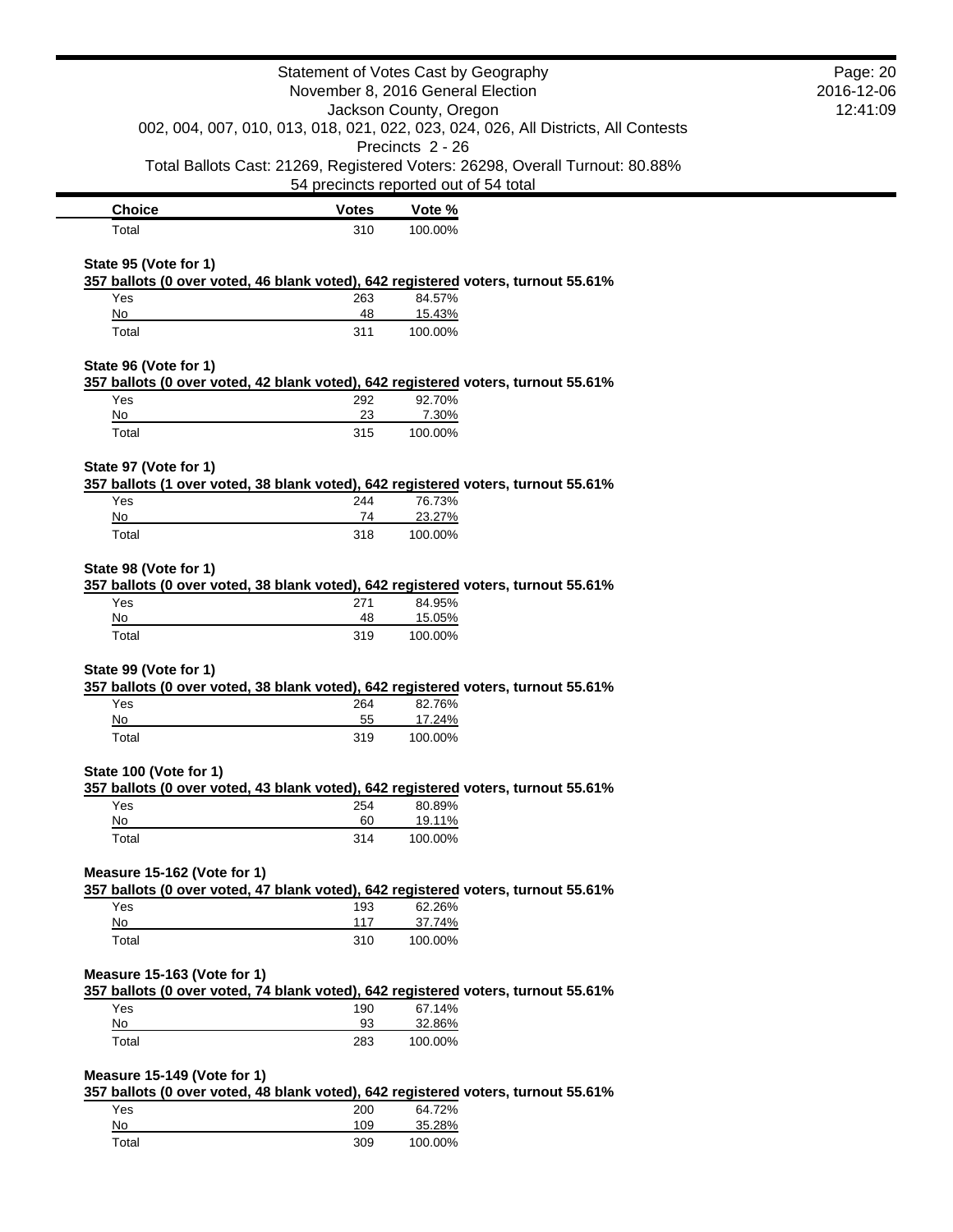|                                                                                                                        | Statement of Votes Cast by Geography<br>November 8, 2016 General Election |                        |                                                                                    | Page: 21<br>2016-12-06 |
|------------------------------------------------------------------------------------------------------------------------|---------------------------------------------------------------------------|------------------------|------------------------------------------------------------------------------------|------------------------|
|                                                                                                                        |                                                                           |                        |                                                                                    | 12:41:09               |
|                                                                                                                        |                                                                           | Jackson County, Oregon |                                                                                    |                        |
|                                                                                                                        |                                                                           |                        | 002, 004, 007, 010, 013, 018, 021, 022, 023, 024, 026, All Districts, All Contests |                        |
|                                                                                                                        |                                                                           | Precincts 2 - 26       |                                                                                    |                        |
|                                                                                                                        | 54 precincts reported out of 54 total                                     |                        | Total Ballots Cast: 21269, Registered Voters: 26298, Overall Turnout: 80.88%       |                        |
| <b>Choice</b>                                                                                                          | <b>Votes</b>                                                              | Vote %                 |                                                                                    |                        |
| Measure 15-154 (Vote for 1)                                                                                            |                                                                           |                        |                                                                                    |                        |
| 357 ballots (0 over voted, 62 blank voted), 642 registered voters, turnout 55.61%                                      |                                                                           |                        |                                                                                    |                        |
| Yes                                                                                                                    | 270                                                                       | 91.53%                 |                                                                                    |                        |
| No<br>Total                                                                                                            | 25<br>295                                                                 | 8.47%                  |                                                                                    |                        |
|                                                                                                                        |                                                                           | 100.00%                |                                                                                    |                        |
| Measure 15-156 (Vote for 1)                                                                                            |                                                                           |                        |                                                                                    |                        |
| 357 ballots (1 over voted, 67 blank voted), 642 registered voters, turnout 55.61%                                      |                                                                           |                        |                                                                                    |                        |
| Yes<br>No                                                                                                              | 195<br>94                                                                 | 67.47%<br>32.53%       |                                                                                    |                        |
| Total                                                                                                                  | 289                                                                       | 100.00%                |                                                                                    |                        |
|                                                                                                                        |                                                                           |                        |                                                                                    |                        |
| Measure 15-161 (Vote for 1)<br>357 ballots (0 over voted, 90 blank voted), 642 registered voters, turnout 55.61%       |                                                                           |                        |                                                                                    |                        |
| Yes                                                                                                                    | 89                                                                        | 33.33%                 |                                                                                    |                        |
| No                                                                                                                     | 178                                                                       | 66.67%                 |                                                                                    |                        |
| Total                                                                                                                  | 267                                                                       | 100.00%                |                                                                                    |                        |
|                                                                                                                        |                                                                           |                        |                                                                                    |                        |
| Measure 15-164 (Vote for 1)                                                                                            |                                                                           |                        |                                                                                    |                        |
| 357 ballots (0 over voted, 102 blank voted), 642 registered voters, turnout 55.61%                                     |                                                                           |                        |                                                                                    |                        |
| Yes<br>No                                                                                                              | 135<br>120                                                                | 52.94%<br>47.06%       |                                                                                    |                        |
| Total                                                                                                                  | 255                                                                       | 100.00%                |                                                                                    |                        |
|                                                                                                                        |                                                                           |                        |                                                                                    |                        |
| Precinct 013                                                                                                           |                                                                           |                        |                                                                                    |                        |
| United States President and Vice President (Vote for 1)                                                                |                                                                           |                        |                                                                                    |                        |
| 3396 ballots (1 over voted, 41 blank voted), 4115 registered voters, turnout 82.53%                                    |                                                                           |                        |                                                                                    |                        |
| Donald Trump/Mike Pence<br>Hillary Clinton/Tim Kaine                                                                   | 481<br>2470                                                               | 14.34%<br>73.64%       |                                                                                    |                        |
| Jill Stein/Ajamu Baraka                                                                                                | 189                                                                       | 5.64%                  |                                                                                    |                        |
| Gary Johnson/Bill Weld                                                                                                 | 85                                                                        | 2.53%                  |                                                                                    |                        |
| Write-in                                                                                                               | 129                                                                       | 3.85%                  |                                                                                    |                        |
| Total                                                                                                                  | 3354                                                                      | 100.00%                |                                                                                    |                        |
|                                                                                                                        |                                                                           |                        |                                                                                    |                        |
| <b>US Senator (Vote for 1)</b><br>3396 ballots (0 over voted, 130 blank voted), 4115 registered voters, turnout 82.53% |                                                                           |                        |                                                                                    |                        |
| Steven C Reynolds                                                                                                      | 77                                                                        | 2.36%                  |                                                                                    |                        |
| Ron Wyden                                                                                                              | 2386                                                                      | 73.06%                 |                                                                                    |                        |
| Mark Callahan                                                                                                          | 403                                                                       | 12.34%                 |                                                                                    |                        |
| Eric Navickas                                                                                                          | 249                                                                       | 7.62%                  |                                                                                    |                        |
| Jim Lindsay                                                                                                            | 22                                                                        | 0.67%                  |                                                                                    |                        |
| Shanti S Lewallen<br>Write-in                                                                                          | 127<br>2                                                                  | 3.89%<br>0.06%         |                                                                                    |                        |
| Total                                                                                                                  | 3266                                                                      | 100.00%                |                                                                                    |                        |
|                                                                                                                        |                                                                           |                        |                                                                                    |                        |
| US Representative, District 2 (Vote for 1)                                                                             |                                                                           |                        |                                                                                    |                        |
| 3396 ballots (0 over voted, 239 blank voted), 4115 registered voters, turnout 82.53%                                   |                                                                           |                        |                                                                                    |                        |
| Greg Walden                                                                                                            | 1005                                                                      | 31.83%                 |                                                                                    |                        |
| James Crary                                                                                                            | 2144                                                                      | 67.91%                 |                                                                                    |                        |
| Write-in                                                                                                               | 8                                                                         | 0.25%                  |                                                                                    |                        |
| Total                                                                                                                  | 3157                                                                      | 100.00%                |                                                                                    |                        |
| Governor (Vote for 1)                                                                                                  |                                                                           |                        |                                                                                    |                        |
| 3396 ballots (1 over voted, 168 blank voted), 4115 registered voters, turnout 82.53%                                   |                                                                           |                        |                                                                                    |                        |
| James Foster                                                                                                           | 82                                                                        | 2.54%                  |                                                                                    |                        |
| Kate Brown                                                                                                             | 2490                                                                      | 77.16%                 |                                                                                    |                        |

Cliff Thomason 72 2.23%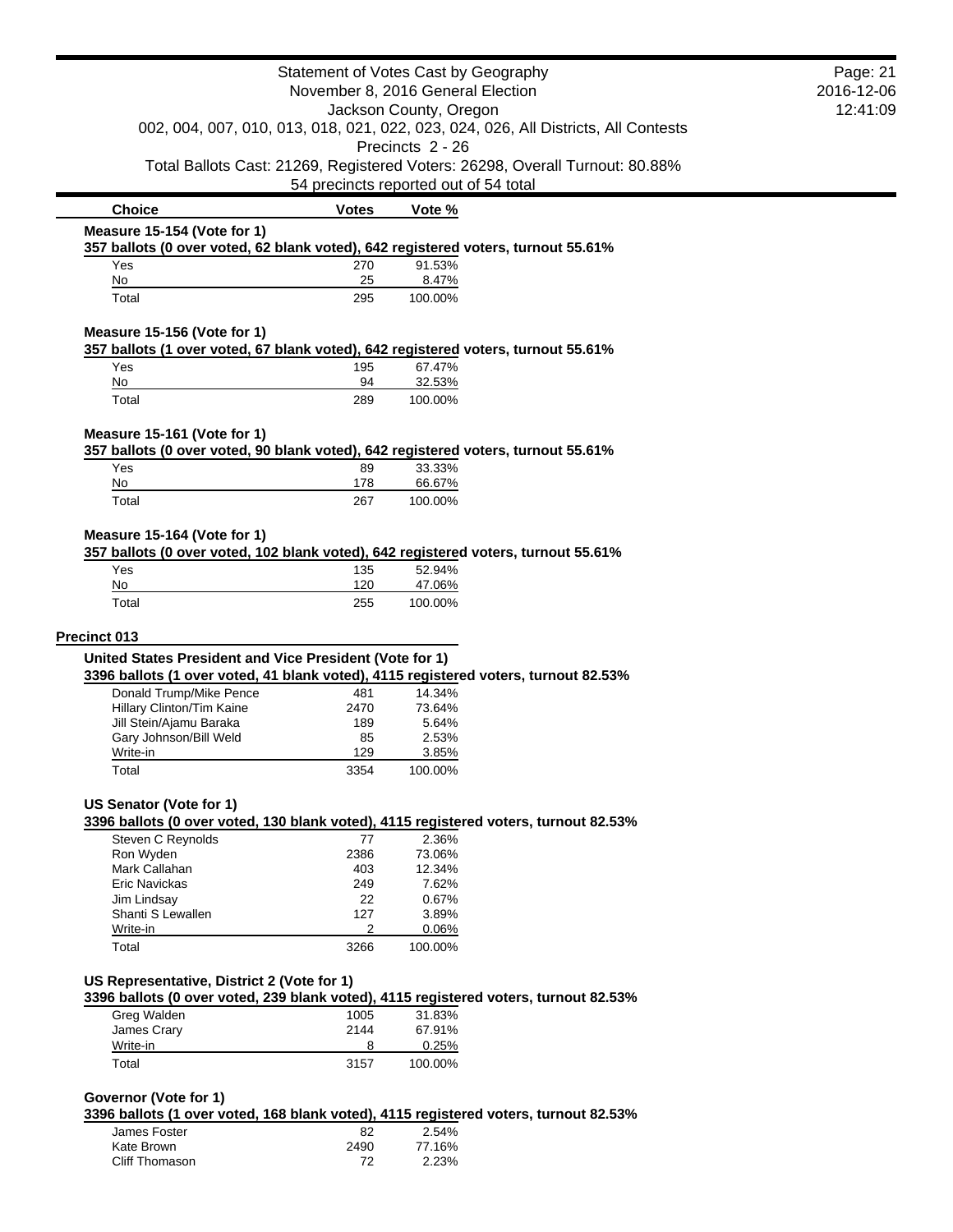| <b>Choice</b>     | <b>Votes</b> | Vote %  |
|-------------------|--------------|---------|
| Aaron Donald Auer | 20           | 0.62%   |
| <b>Bud Pierce</b> | 554          | 17.17%  |
| Write-in          | 9            | 0.28%   |
| Total             | 3227         | 100.00% |

### **Secretary of State (Vote for 1)**

**3396 ballots (0 over voted, 260 blank voted), 4115 registered voters, turnout 82.53%**

| Sharon L Durbin     | 60   | 1.91%   |
|---------------------|------|---------|
| Dennis Richardson   | 657  | 20.95%  |
| Paul Damian Wells   | 100  | 3.19%   |
| <b>Brad Avakian</b> | 2120 | 67.60%  |
| Alan Zundel         | 182  | 5.80%   |
| Michael Marsh       | 11   | 0.35%   |
| Write-in            | ิค   | 0.19%   |
| Total               | 3136 | 100.00% |

## **State Treasurer (Vote for 1)**

**3396 ballots (1 over voted, 345 blank voted), 4115 registered voters, turnout 82.53%**

| Chris Henry        | 257  | 8.43%   |
|--------------------|------|---------|
| <b>Tobias Read</b> | 2006 | 65.77%  |
| Jeff Gudman        | 558  | 18.30%  |
| Chris Telfer       | 222  | 7.28%   |
| Write-in           |      | 0.23%   |
| Total              | 3050 | 100.00% |

## **Attorney General (Vote for 1)**

**3396 ballots (1 over voted, 333 blank voted), 4115 registered voters, turnout 82.53%**

| Lars D H Hedbor   | 70   | 2.29%   |
|-------------------|------|---------|
| Ellen Rosenblum   | 2435 | 79.52%  |
| Daniel Zene Crowe | 553  | 18.06%  |
| Write-in          |      | 0.13%   |
| Total             | 3062 | 100.00% |

## **State Senator, 3rd District (Vote for 1)**

### **3396 ballots (0 over voted, 226 blank voted), 4115 registered voters, turnout 82.53%**

| Alan DeBoer | 889  | 28.04%   |
|-------------|------|----------|
| Tonia Moro  | 2274 | 71.74%   |
| Write-in    |      | $0.22\%$ |
| Total       | 3170 | 100.00%  |

# **State Representative, 5th District (Vote for 1)**

**3396 ballots (0 over voted, 340 blank voted), 4115 registered voters, turnout 82.53%**

| Steven Richie | 542  | 17.74%  |
|---------------|------|---------|
| Pam Marsh     | 2499 | 81.77%  |
| Write-in      | 15   | 0.49%   |
| Total         | 3056 | 100.00% |

### **Judge of the Supreme Court, Position 6 (Vote for 1)**

**3396 ballots (0 over voted, 1483 blank voted), 4115 registered voters, turnout 82.53%**

| Lynn R Nakamoto | 1893 | 98.95%  |
|-----------------|------|---------|
| Write-in        | 20   | 1.05%   |
| Total           | 1913 | 100.00% |

## **Judge of the Court of Appeals, Position 5 (Vote for 1)**

**3396 ballots (0 over voted, 1593 blank voted), 4115 registered voters, turnout 82.53%**

| Scott Shorr | 1788 | 99.17% |
|-------------|------|--------|
| Write-in    | 15   | 0.83%  |

Page: 22 2016-12-06 12:41:09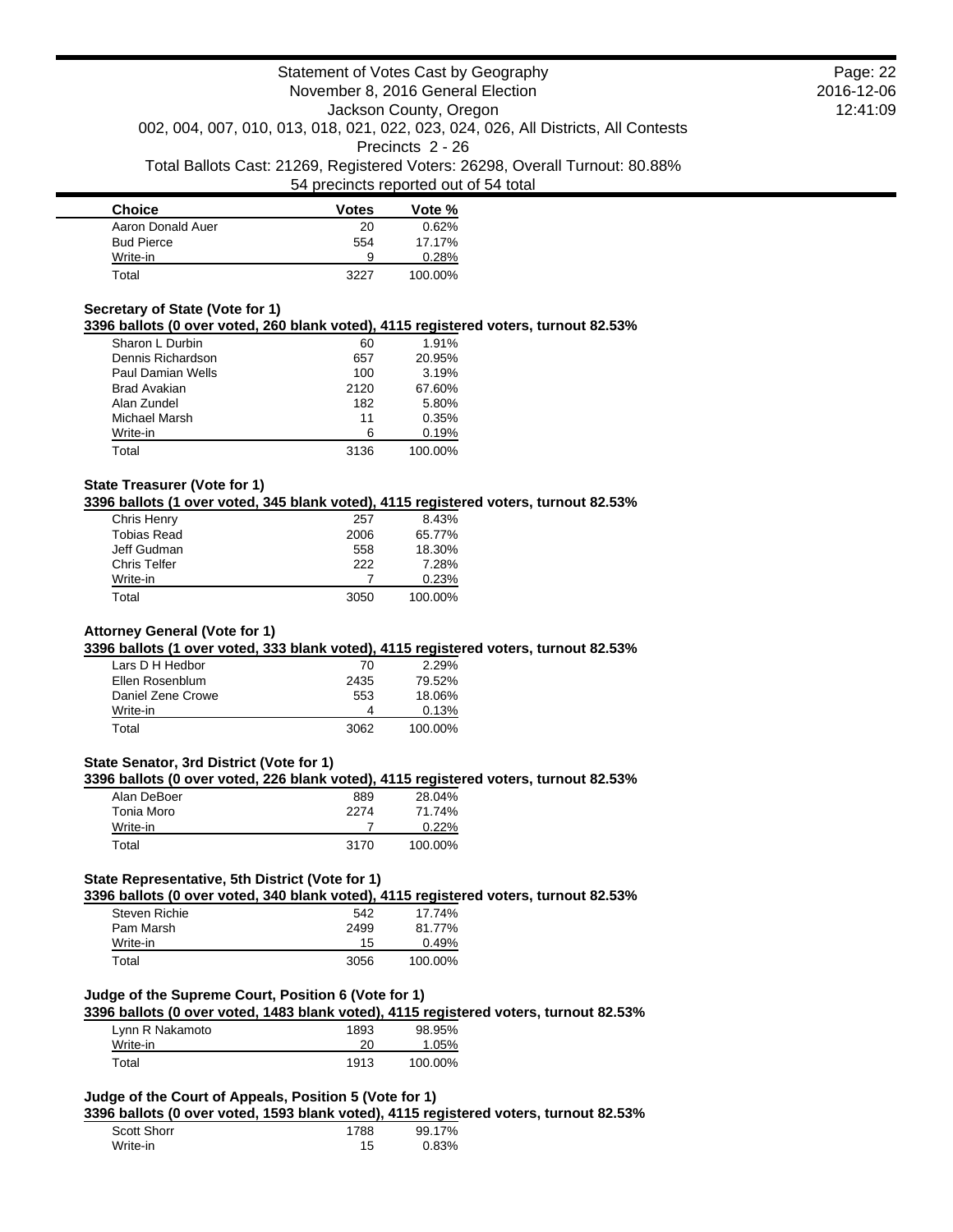|                                                                                                                                                                                                                                                                                                                                                                                                                                                                                                                                                                                                            |                  | Statement of Votes Cast by Geography  |                                                                                    | Page: 23   |
|------------------------------------------------------------------------------------------------------------------------------------------------------------------------------------------------------------------------------------------------------------------------------------------------------------------------------------------------------------------------------------------------------------------------------------------------------------------------------------------------------------------------------------------------------------------------------------------------------------|------------------|---------------------------------------|------------------------------------------------------------------------------------|------------|
|                                                                                                                                                                                                                                                                                                                                                                                                                                                                                                                                                                                                            |                  | November 8, 2016 General Election     |                                                                                    | 2016-12-06 |
|                                                                                                                                                                                                                                                                                                                                                                                                                                                                                                                                                                                                            |                  | Jackson County, Oregon                |                                                                                    | 12:41:09   |
|                                                                                                                                                                                                                                                                                                                                                                                                                                                                                                                                                                                                            |                  | Precincts 2 - 26                      | 002, 004, 007, 010, 013, 018, 021, 022, 023, 024, 026, All Districts, All Contests |            |
|                                                                                                                                                                                                                                                                                                                                                                                                                                                                                                                                                                                                            |                  |                                       | Total Ballots Cast: 21269, Registered Voters: 26298, Overall Turnout: 80.88%       |            |
|                                                                                                                                                                                                                                                                                                                                                                                                                                                                                                                                                                                                            |                  | 54 precincts reported out of 54 total |                                                                                    |            |
| <b>Choice</b>                                                                                                                                                                                                                                                                                                                                                                                                                                                                                                                                                                                              | <b>Votes</b>     | Vote %                                |                                                                                    |            |
| Total                                                                                                                                                                                                                                                                                                                                                                                                                                                                                                                                                                                                      | 1803             | 100.00%                               |                                                                                    |            |
|                                                                                                                                                                                                                                                                                                                                                                                                                                                                                                                                                                                                            |                  |                                       |                                                                                    |            |
| Judge of the Court of Appeals, Position 8 (Vote for 1)<br>3396 ballots (0 over voted, 1717 blank voted), 4115 registered voters, turnout 82.53%                                                                                                                                                                                                                                                                                                                                                                                                                                                            |                  |                                       |                                                                                    |            |
| Roger J DeHoog                                                                                                                                                                                                                                                                                                                                                                                                                                                                                                                                                                                             | 1663             | 99.05%                                |                                                                                    |            |
| Write-in                                                                                                                                                                                                                                                                                                                                                                                                                                                                                                                                                                                                   | 16               | 0.95%                                 |                                                                                    |            |
| Total                                                                                                                                                                                                                                                                                                                                                                                                                                                                                                                                                                                                      | 1679             | 100.00%                               |                                                                                    |            |
| County Commissioner, Pos 2 (Vote for 1)                                                                                                                                                                                                                                                                                                                                                                                                                                                                                                                                                                    |                  |                                       |                                                                                    |            |
| 3396 ballots (0 over voted, 491 blank voted), 4115 registered voters, turnout 82.53%                                                                                                                                                                                                                                                                                                                                                                                                                                                                                                                       |                  |                                       |                                                                                    |            |
| <b>Jeff Thomas</b>                                                                                                                                                                                                                                                                                                                                                                                                                                                                                                                                                                                         | 2252             | 77.52%                                |                                                                                    |            |
| <b>Robert Strosser</b>                                                                                                                                                                                                                                                                                                                                                                                                                                                                                                                                                                                     | 646              | 22.24%                                |                                                                                    |            |
| Write-in<br>Total                                                                                                                                                                                                                                                                                                                                                                                                                                                                                                                                                                                          | 7<br>2905        | 0.24%<br>100.00%                      |                                                                                    |            |
|                                                                                                                                                                                                                                                                                                                                                                                                                                                                                                                                                                                                            |                  |                                       |                                                                                    |            |
| <b>County Assessor (Vote for 1)</b>                                                                                                                                                                                                                                                                                                                                                                                                                                                                                                                                                                        |                  |                                       |                                                                                    |            |
| 3396 ballots (1 over voted, 1137 blank voted), 4115 registered voters, turnout 82.53%                                                                                                                                                                                                                                                                                                                                                                                                                                                                                                                      |                  |                                       |                                                                                    |            |
| David Arrasmith                                                                                                                                                                                                                                                                                                                                                                                                                                                                                                                                                                                            | 837              | 37.07%                                |                                                                                    |            |
| Angela Stuhr<br>Write-in                                                                                                                                                                                                                                                                                                                                                                                                                                                                                                                                                                                   | 1412<br>9        | 62.53%<br>0.40%                       |                                                                                    |            |
|                                                                                                                                                                                                                                                                                                                                                                                                                                                                                                                                                                                                            |                  |                                       |                                                                                    |            |
| Total                                                                                                                                                                                                                                                                                                                                                                                                                                                                                                                                                                                                      | 2258             | 100.00%                               |                                                                                    |            |
| John Greene<br><b>Biome Erickson</b><br>John Stromberg                                                                                                                                                                                                                                                                                                                                                                                                                                                                                                                                                     | 87<br>52<br>1605 | 2.92%<br>1.74%<br>53.80%              |                                                                                    |            |
| Carol Voisin                                                                                                                                                                                                                                                                                                                                                                                                                                                                                                                                                                                               | 1229             | 41.20%                                |                                                                                    |            |
| Write-in                                                                                                                                                                                                                                                                                                                                                                                                                                                                                                                                                                                                   | 10               | 0.34%                                 |                                                                                    |            |
| Total                                                                                                                                                                                                                                                                                                                                                                                                                                                                                                                                                                                                      | 2983             | 100.00%                               |                                                                                    |            |
|                                                                                                                                                                                                                                                                                                                                                                                                                                                                                                                                                                                                            |                  |                                       |                                                                                    |            |
|                                                                                                                                                                                                                                                                                                                                                                                                                                                                                                                                                                                                            |                  |                                       |                                                                                    |            |
| Doug Burns<br>Debra Neisewander                                                                                                                                                                                                                                                                                                                                                                                                                                                                                                                                                                            | 699<br>408       | 27.30%<br>15.94%                      |                                                                                    |            |
| <b>Dennis Slattery</b>                                                                                                                                                                                                                                                                                                                                                                                                                                                                                                                                                                                     | 1442             | 56.33%                                |                                                                                    |            |
| Write-in                                                                                                                                                                                                                                                                                                                                                                                                                                                                                                                                                                                                   | 11               | 0.43%                                 |                                                                                    |            |
| Total                                                                                                                                                                                                                                                                                                                                                                                                                                                                                                                                                                                                      | 2560             | 100.00%                               |                                                                                    |            |
|                                                                                                                                                                                                                                                                                                                                                                                                                                                                                                                                                                                                            |                  |                                       |                                                                                    |            |
|                                                                                                                                                                                                                                                                                                                                                                                                                                                                                                                                                                                                            |                  |                                       |                                                                                    |            |
| Theo White                                                                                                                                                                                                                                                                                                                                                                                                                                                                                                                                                                                                 | 308              | 11.85%                                |                                                                                    |            |
| Martin Kamenski                                                                                                                                                                                                                                                                                                                                                                                                                                                                                                                                                                                            | 497              | 19.12%                                |                                                                                    |            |
| Greg Lemhouse                                                                                                                                                                                                                                                                                                                                                                                                                                                                                                                                                                                              | 1771             | 68.14%                                |                                                                                    |            |
| Write-in<br>Total                                                                                                                                                                                                                                                                                                                                                                                                                                                                                                                                                                                          | 23<br>2599       | 0.88%<br>100.00%                      |                                                                                    |            |
|                                                                                                                                                                                                                                                                                                                                                                                                                                                                                                                                                                                                            |                  |                                       |                                                                                    |            |
|                                                                                                                                                                                                                                                                                                                                                                                                                                                                                                                                                                                                            |                  |                                       |                                                                                    |            |
|                                                                                                                                                                                                                                                                                                                                                                                                                                                                                                                                                                                                            |                  |                                       |                                                                                    |            |
| City of Ashland, Mayor (Vote for 1)<br>3396 ballots (2 over voted, 411 blank voted), 4115 registered voters, turnout 82.53%<br>City of Ashland, Councilmember, Pos 1 (Vote for 1)<br>3396 ballots (1 over voted, 835 blank voted), 4115 registered voters, turnout 82.53%<br>City of Ashland, Councilmember, Pos 3 (Vote for 1)<br>3396 ballots (3 over voted, 794 blank voted), 4115 registered voters, turnout 82.53%<br>City of Ashland Councilmember, Pos 5 (Vote for 1)<br>3396 ballots (0 over voted, 1453 blank voted), 4115 registered voters, turnout 82.53%<br><b>Rick Rosenthal</b><br>Write-in | 1886<br>57       | 97.07%<br>2.93%                       |                                                                                    |            |

**3396 ballots (1 over voted, 1619 blank voted), 4115 registered voters, turnout 82.53%**

| Joel Heller | 1738 | 97.86% |  |
|-------------|------|--------|--|
| Write-in    | 38   | 2.14%  |  |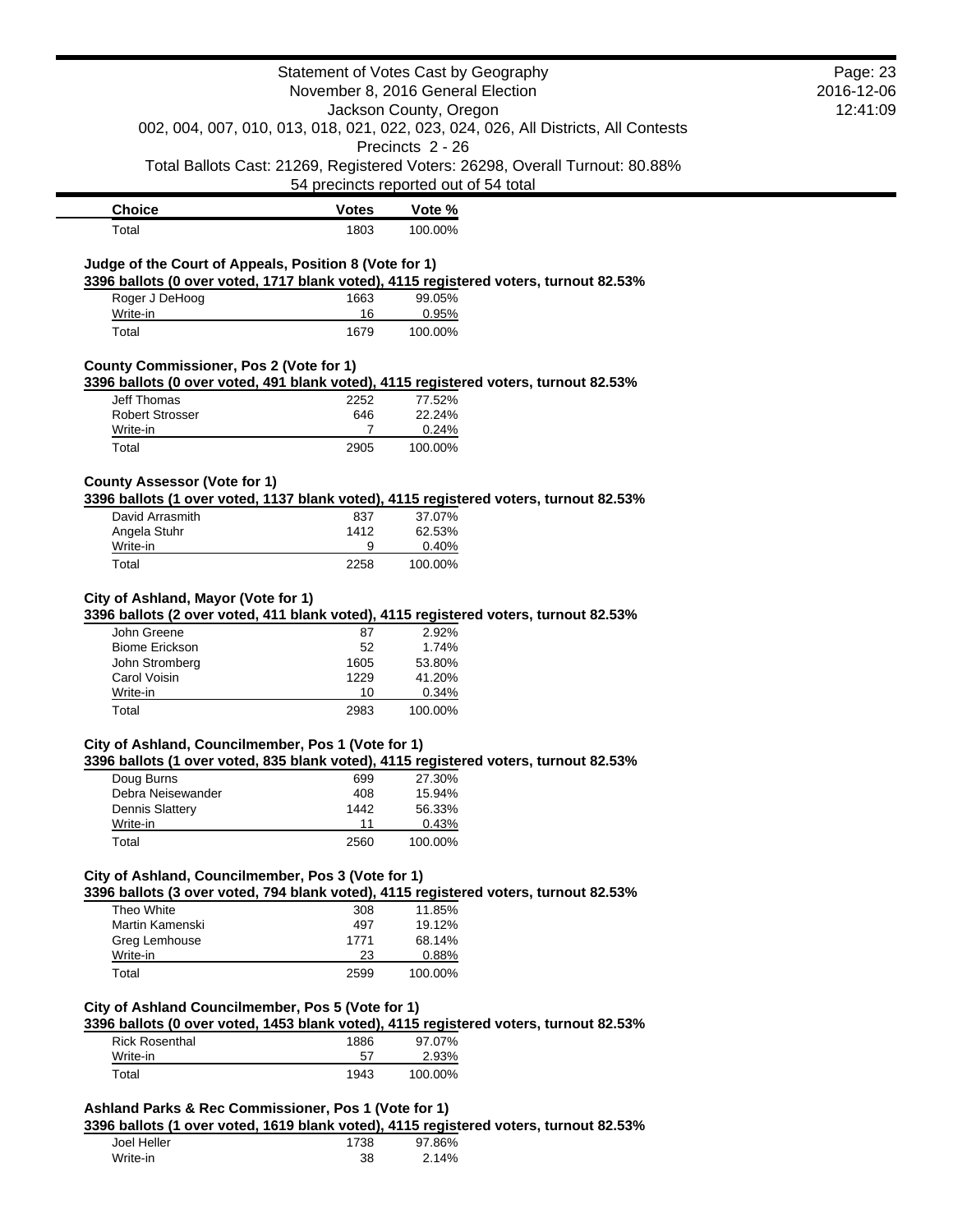|                                                          |              | Statement of Votes Cast by Geography                                                            | Page: 24   |
|----------------------------------------------------------|--------------|-------------------------------------------------------------------------------------------------|------------|
|                                                          |              | November 8, 2016 General Election                                                               | 2016-12-06 |
|                                                          |              | Jackson County, Oregon                                                                          | 12:41:09   |
|                                                          |              | 002, 004, 007, 010, 013, 018, 021, 022, 023, 024, 026, All Districts, All Contests              |            |
|                                                          |              | Precincts 2 - 26                                                                                |            |
|                                                          |              | Total Ballots Cast: 21269, Registered Voters: 26298, Overall Turnout: 80.88%                    |            |
|                                                          |              | 54 precincts reported out of 54 total                                                           |            |
| <b>Choice</b>                                            | <b>Votes</b> | Vote %                                                                                          |            |
| Total                                                    | 1776         | 100.00%                                                                                         |            |
|                                                          |              |                                                                                                 |            |
| Ashland Parks & Rec Commissioner, Pos 2 (Vote for 1)     |              |                                                                                                 |            |
| Jim Lewis                                                | 1745         | 3396 ballots (1 over voted, 1626 blank voted), 4115 registered voters, turnout 82.53%<br>98.64% |            |
| Write-in                                                 | 24           | 1.36%                                                                                           |            |
| Total                                                    | 1769         | 100.00%                                                                                         |            |
|                                                          |              |                                                                                                 |            |
| Jackson Soil & Water Dist. Director, Zone 1 (Vote for 1) |              |                                                                                                 |            |
|                                                          |              | 3396 ballots (1 over voted, 1730 blank voted), 4115 registered voters, turnout 82.53%           |            |
| Marilyn Rice                                             | 1649         | 99.04%                                                                                          |            |
| Write-in                                                 | 16           | 0.96%                                                                                           |            |
| Total                                                    | 1665         | 100.00%                                                                                         |            |
| Jackson Soil & Water Dist, Director Zone 2 (Vote for 1)  |              |                                                                                                 |            |
|                                                          |              | 3396 ballots (1 over voted, 1745 blank voted), 4115 registered voters, turnout 82.53%           |            |
| Barbara Niedermeyer                                      | 1632         | 98.91%                                                                                          |            |
| Write-in                                                 | 18           | 1.09%                                                                                           |            |
| Total                                                    | 1650         | 100.00%                                                                                         |            |
|                                                          |              |                                                                                                 |            |
| Jackson Soil & Water Dist. Director, Zone 3 (Vote for 1) |              |                                                                                                 |            |
|                                                          |              | 3396 ballots (1 over voted, 1740 blank voted), 4115 registered voters, turnout 82.53%           |            |
| Juanita Wright                                           | 1639         | 99.03%                                                                                          |            |
| Write-in                                                 | 16           | 0.97%                                                                                           |            |
| Total                                                    | 1655         | 100.00%                                                                                         |            |
| Jackson Soil & Water Dist. Director, Zone 4 (Vote for 1) |              |                                                                                                 |            |
|                                                          |              |                                                                                                 |            |
|                                                          |              |                                                                                                 |            |
| Don Hamann                                               | 1608         | 3396 ballots (1 over voted, 1769 blank voted), 4115 registered voters, turnout 82.53%<br>98.89% |            |
| Write-in                                                 | 18           | 1.11%                                                                                           |            |
| Total                                                    | 1626         | 100.00%                                                                                         |            |
|                                                          |              |                                                                                                 |            |
| Jackson Soil & Water Dist. Director, Zone 5 (Vote for 1) |              |                                                                                                 |            |
|                                                          |              | 3396 ballots (1 over voted, 1768 blank voted), 4115 registered voters, turnout 82.53%           |            |
| Ronald W Hillers                                         | 1598         | 98.22%                                                                                          |            |
| Write-in                                                 | 29           | 1.78%                                                                                           |            |
| Total                                                    | 1627         | 100.00%                                                                                         |            |
|                                                          |              |                                                                                                 |            |
| Jackson Soil & Water Dist.Dir.At Large, #2 (Vote for 1)  |              |                                                                                                 |            |
|                                                          |              | 3396 ballots (1 over voted, 1760 blank voted), 4115 registered voters, turnout 82.53%           |            |
| Stan Dean<br>Write-in                                    | 1613<br>22   | 98.65%<br>1.35%                                                                                 |            |
| Total                                                    | 1635         | 100.00%                                                                                         |            |
|                                                          |              |                                                                                                 |            |
| Rogue Valley Heritage District, Director (Vote for 5)    |              |                                                                                                 |            |
|                                                          |              | 3396 ballots (6 over voted, 10555 undervotes), 4115 registered voters, turnout 82.53%           |            |
| Allen Dobney                                             | 1227         | 19.19%                                                                                          |            |
| Charleen M Brown                                         | 1270         | 19.86%                                                                                          |            |
| Stephanie S Butler                                       | 1315         | 20.56%                                                                                          |            |
| Ronald Medinger                                          | 1236         | 19.33%                                                                                          |            |
| <b>Dennis Powers</b>                                     | 1274         | 19.92%                                                                                          |            |
| Write-in<br>Write In                                     | 29<br>14     | 0.45%<br>0.22%                                                                                  |            |
| Write In                                                 | 11           | 0.17%                                                                                           |            |
| Write In<br>Write In                                     | 10<br>9      | 0.16%<br>0.14%                                                                                  |            |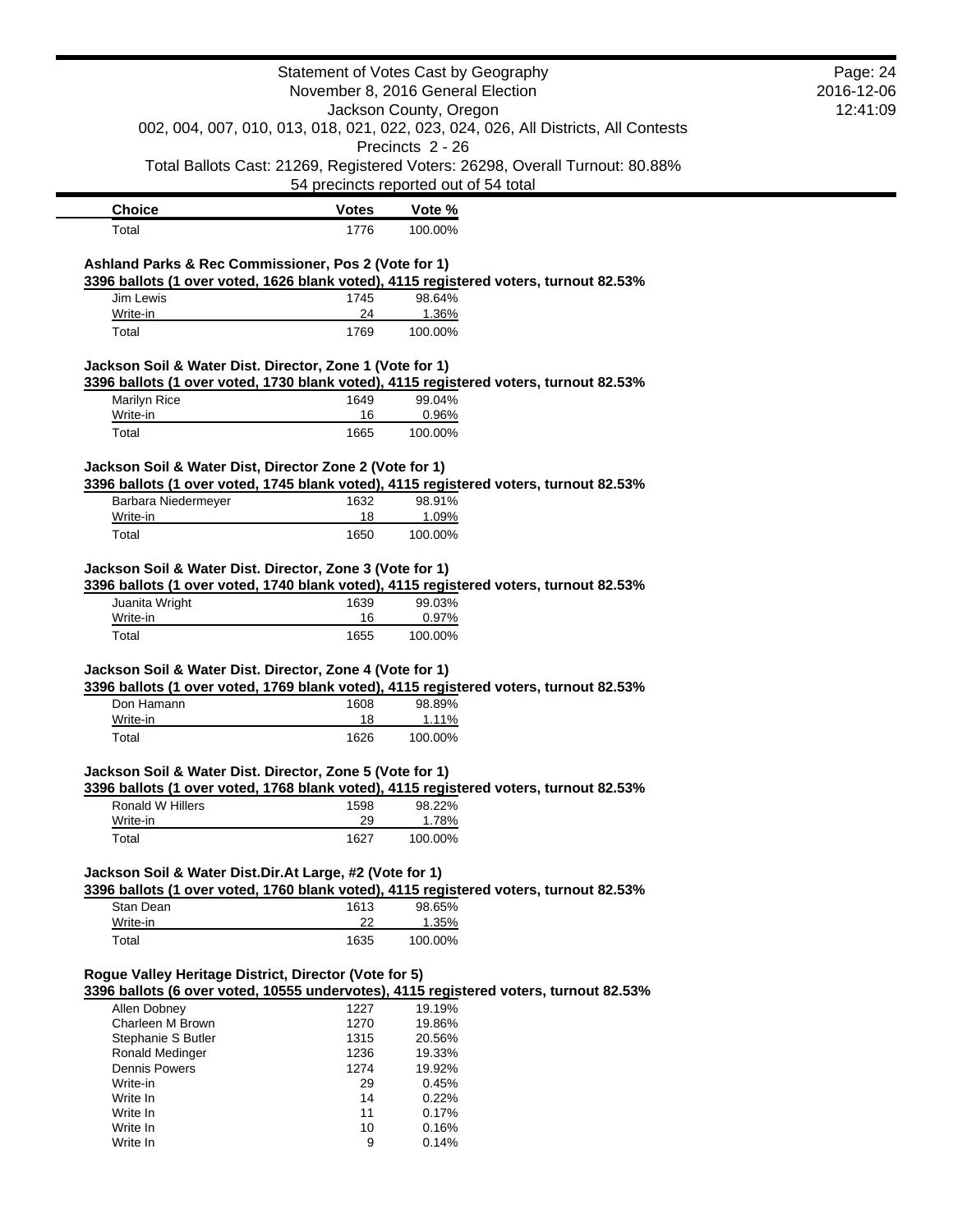|                                                                                                               |              | Statement of Votes Cast by Geography<br>November 8, 2016 General Election |                                                                                    | Page: 25<br>2016-12-06 |
|---------------------------------------------------------------------------------------------------------------|--------------|---------------------------------------------------------------------------|------------------------------------------------------------------------------------|------------------------|
| Jackson County, Oregon                                                                                        |              | 12:41:09                                                                  |                                                                                    |                        |
|                                                                                                               |              |                                                                           | 002, 004, 007, 010, 013, 018, 021, 022, 023, 024, 026, All Districts, All Contests |                        |
|                                                                                                               |              | Precincts 2 - 26                                                          |                                                                                    |                        |
|                                                                                                               |              |                                                                           | Total Ballots Cast: 21269, Registered Voters: 26298, Overall Turnout: 80.88%       |                        |
|                                                                                                               |              | 54 precincts reported out of 54 total                                     |                                                                                    |                        |
| <b>Choice</b>                                                                                                 | <b>Votes</b> | Vote %                                                                    |                                                                                    |                        |
| Total                                                                                                         | 6395         | 100.00%                                                                   |                                                                                    |                        |
|                                                                                                               |              |                                                                           |                                                                                    |                        |
| State 94 (Vote for 1)                                                                                         |              |                                                                           |                                                                                    |                        |
| 3396 ballots (5 over voted, 312 blank voted), 4115 registered voters, turnout 82.53%                          |              | 45.63%                                                                    |                                                                                    |                        |
| Yes<br>No                                                                                                     | 1405<br>1674 | 54.37%                                                                    |                                                                                    |                        |
| Total                                                                                                         | 3079         | 100.00%                                                                   |                                                                                    |                        |
|                                                                                                               |              |                                                                           |                                                                                    |                        |
| State 95 (Vote for 1)<br>3396 ballots (0 over voted, 353 blank voted), 4115 registered voters, turnout 82.53% |              |                                                                           |                                                                                    |                        |
| Yes                                                                                                           | 2301         | 75.62%                                                                    |                                                                                    |                        |
| $No$                                                                                                          | 742          | 24.38%                                                                    |                                                                                    |                        |
| Total                                                                                                         | 3043         | 100.00%                                                                   |                                                                                    |                        |
|                                                                                                               |              |                                                                           |                                                                                    |                        |
| State 96 (Vote for 1)                                                                                         |              |                                                                           |                                                                                    |                        |
| 3396 ballots (3 over voted, 251 blank voted), 4115 registered voters, turnout 82.53%                          |              |                                                                           |                                                                                    |                        |
| Yes<br>No                                                                                                     | 2622<br>520  | 83.45%<br>16.55%                                                          |                                                                                    |                        |
| Total                                                                                                         | 3142         | 100.00%                                                                   |                                                                                    |                        |
|                                                                                                               |              |                                                                           |                                                                                    |                        |
| State 97 (Vote for 1)                                                                                         |              |                                                                           |                                                                                    |                        |
| 3396 ballots (3 over voted, 138 blank voted), 4115 registered voters, turnout 82.53%                          |              |                                                                           |                                                                                    |                        |
| Yes<br>No                                                                                                     | 2301<br>954  | 70.69%                                                                    |                                                                                    |                        |
| Total                                                                                                         | 3255         | 29.31%<br>100.00%                                                         |                                                                                    |                        |
|                                                                                                               |              |                                                                           |                                                                                    |                        |
| State 98 (Vote for 1)                                                                                         |              |                                                                           |                                                                                    |                        |
| 3396 ballots (1 over voted, 236 blank voted), 4115 registered voters, turnout 82.53%                          |              |                                                                           |                                                                                    |                        |
| Yes                                                                                                           | 2535         | 80.25%                                                                    |                                                                                    |                        |
| No                                                                                                            | 624          | 19.75%                                                                    |                                                                                    |                        |
| Total                                                                                                         | 3159         | 100.00%                                                                   |                                                                                    |                        |
| State 99 (Vote for 1)                                                                                         |              |                                                                           |                                                                                    |                        |
| 3396 ballots (0 over voted, 239 blank voted), 4115 registered voters, turnout 82.53%                          |              |                                                                           |                                                                                    |                        |
| Yes                                                                                                           | 2442         | 77.35%                                                                    |                                                                                    |                        |
| $\underline{\mathsf{No}}$                                                                                     | 715          | 22.65%                                                                    |                                                                                    |                        |
| Total                                                                                                         | 3157         | 100.00%                                                                   |                                                                                    |                        |
| State 100 (Vote for 1)                                                                                        |              |                                                                           |                                                                                    |                        |
| 3396 ballots (1 over voted, 268 blank voted), 4115 registered voters, turnout 82.53%                          |              |                                                                           |                                                                                    |                        |
| Yes                                                                                                           | 2714         | 86.79%                                                                    |                                                                                    |                        |
| No                                                                                                            | 413          | 13.21%                                                                    |                                                                                    |                        |
| Total                                                                                                         | 3127         | 100.00%                                                                   |                                                                                    |                        |
|                                                                                                               |              |                                                                           |                                                                                    |                        |
| Measure 15-162 (Vote for 1)                                                                                   |              |                                                                           |                                                                                    |                        |
| 3396 ballots (0 over voted, 224 blank voted), 4115 registered voters, turnout 82.53%                          |              |                                                                           |                                                                                    |                        |
| Yes                                                                                                           | 2391         | 75.38%                                                                    |                                                                                    |                        |
| No<br>Total                                                                                                   | 781<br>3172  | 24.62%<br>100.00%                                                         |                                                                                    |                        |
|                                                                                                               |              |                                                                           |                                                                                    |                        |
| Measure 15-163 (Vote for 1)                                                                                   |              |                                                                           |                                                                                    |                        |
| 3396 ballots (3 over voted, 368 blank voted), 4115 registered voters, turnout 82.53%                          |              |                                                                           |                                                                                    |                        |
| Yes                                                                                                           | 1722         | 56.93%                                                                    |                                                                                    |                        |
| No                                                                                                            | 1303         | 43.07%                                                                    |                                                                                    |                        |
| Total                                                                                                         | 3025         | 100.00%                                                                   |                                                                                    |                        |
|                                                                                                               |              |                                                                           |                                                                                    |                        |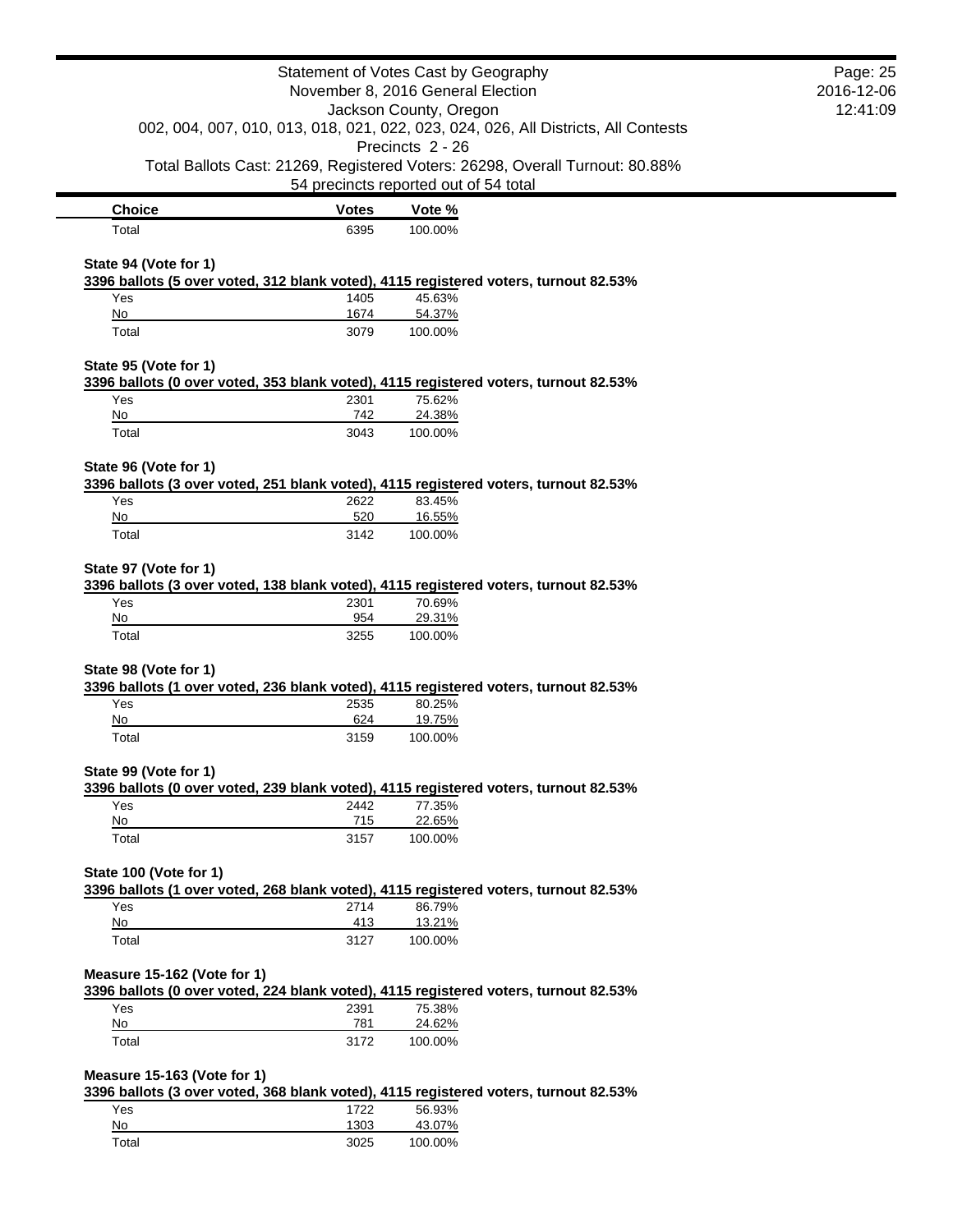| Statement of Votes Cast by Geography                                                                                |                                       | Page: 26          |                                                                              |  |
|---------------------------------------------------------------------------------------------------------------------|---------------------------------------|-------------------|------------------------------------------------------------------------------|--|
| November 8, 2016 General Election                                                                                   |                                       | 2016-12-06        |                                                                              |  |
| Jackson County, Oregon                                                                                              |                                       | 12:41:09          |                                                                              |  |
| 002, 004, 007, 010, 013, 018, 021, 022, 023, 024, 026, All Districts, All Contests                                  |                                       |                   |                                                                              |  |
|                                                                                                                     |                                       | Precincts 2 - 26  |                                                                              |  |
|                                                                                                                     |                                       |                   | Total Ballots Cast: 21269, Registered Voters: 26298, Overall Turnout: 80.88% |  |
|                                                                                                                     | 54 precincts reported out of 54 total |                   |                                                                              |  |
| <b>Choice</b>                                                                                                       | <b>Votes</b>                          | Vote %            |                                                                              |  |
| Measure 15-149 (Vote for 1)                                                                                         |                                       |                   |                                                                              |  |
| 3396 ballots (0 over voted, 187 blank voted), 4115 registered voters, turnout 82.53%                                |                                       |                   |                                                                              |  |
| Yes<br>No                                                                                                           | 2355<br>854                           | 73.39%            |                                                                              |  |
| Total                                                                                                               | 3209                                  | 26.61%<br>100.00% |                                                                              |  |
|                                                                                                                     |                                       |                   |                                                                              |  |
| Measure 15-154 (Vote for 1)<br>3396 ballots (1 over voted, 320 blank voted), 4115 registered voters, turnout 82.53% |                                       |                   |                                                                              |  |
| Yes                                                                                                                 | 2641                                  | 85.89%            |                                                                              |  |
| No                                                                                                                  | 434                                   | 14.11%            |                                                                              |  |
| Total                                                                                                               | 3075                                  | 100.00%           |                                                                              |  |
| Measure 15-156 (Vote for 1)                                                                                         |                                       |                   |                                                                              |  |
| 3396 ballots (3 over voted, 312 blank voted), 4115 registered voters, turnout 82.53%                                |                                       |                   |                                                                              |  |
| Yes                                                                                                                 | 2346                                  | 76.14%            |                                                                              |  |
| No                                                                                                                  | 735                                   | 23.86%            |                                                                              |  |
| Total                                                                                                               | 3081                                  | 100.00%           |                                                                              |  |
|                                                                                                                     |                                       |                   |                                                                              |  |
| Measure 15-161 (Vote for 1)                                                                                         |                                       |                   |                                                                              |  |
| 3396 ballots (1 over voted, 366 blank voted), 4115 registered voters, turnout 82.53%                                |                                       |                   |                                                                              |  |
| Yes<br>No                                                                                                           | 1014<br>2015                          | 33.48%<br>66.52%  |                                                                              |  |
| Total                                                                                                               | 3029                                  | 100.00%           |                                                                              |  |
|                                                                                                                     |                                       |                   |                                                                              |  |
| Measure 15-164 (Vote for 1)                                                                                         |                                       |                   |                                                                              |  |
| 3396 ballots (1 over voted, 487 blank voted), 4115 registered voters, turnout 82.53%                                |                                       |                   |                                                                              |  |
| Yes                                                                                                                 | 1348                                  | 46.35%            |                                                                              |  |
| No                                                                                                                  | 1560                                  | 53.65%            |                                                                              |  |
| Total                                                                                                               | 2908                                  | 100.00%           |                                                                              |  |
| <b>Precinct 018</b>                                                                                                 |                                       |                   |                                                                              |  |
| United States President and Vice President (Vote for 1)                                                             |                                       |                   |                                                                              |  |
| 2881 ballots (0 over voted, 37 blank voted), 3528 registered voters, turnout 81.66%                                 |                                       |                   |                                                                              |  |
| Donald Trump/Mike Pence                                                                                             | 747                                   | 26.27%            |                                                                              |  |
| Hillary Clinton/Tim Kaine                                                                                           | 1731                                  | 60.86%            |                                                                              |  |
| Jill Stein/Ajamu Baraka                                                                                             | 166                                   | 5.84%             |                                                                              |  |
| Gary Johnson/Bill Weld                                                                                              | 111                                   | 3.90%             |                                                                              |  |
| Write-in                                                                                                            | 89                                    | 3.13%             |                                                                              |  |
| Total                                                                                                               | 2844                                  | 100.00%           |                                                                              |  |
| US Senator (Vote for 1)                                                                                             |                                       |                   |                                                                              |  |
| 2881 ballots (1 over voted, 97 blank voted), 3528 registered voters, turnout 81.66%                                 |                                       |                   |                                                                              |  |
| Steven C Reynolds                                                                                                   | 63                                    | 2.26%             |                                                                              |  |
| Ron Wyden                                                                                                           | 1753                                  | 62.99%            |                                                                              |  |
| Mark Callahan                                                                                                       | 601                                   | 21.60%            |                                                                              |  |
| Eric Navickas                                                                                                       | 217                                   | 7.80%             |                                                                              |  |
| Jim Lindsay                                                                                                         | 33                                    | 1.19%             |                                                                              |  |
| Shanti S Lewallen                                                                                                   | 114                                   | 4.10%             |                                                                              |  |
| Write-in                                                                                                            | 2                                     | 0.07%             |                                                                              |  |
| Total                                                                                                               | 2783                                  | 100.00%           |                                                                              |  |
| US Representative, District 2 (Vote for 1)                                                                          |                                       |                   |                                                                              |  |
| 2881 ballots (0 over voted, 174 blank voted), 3528 registered voters, turnout 81.66%                                |                                       |                   |                                                                              |  |
| Greg Walden                                                                                                         | 1153                                  | 42.59%            |                                                                              |  |
| James Crary                                                                                                         | 1543                                  | 57.00%            |                                                                              |  |
| Write-in                                                                                                            | 11                                    | 0.41%             |                                                                              |  |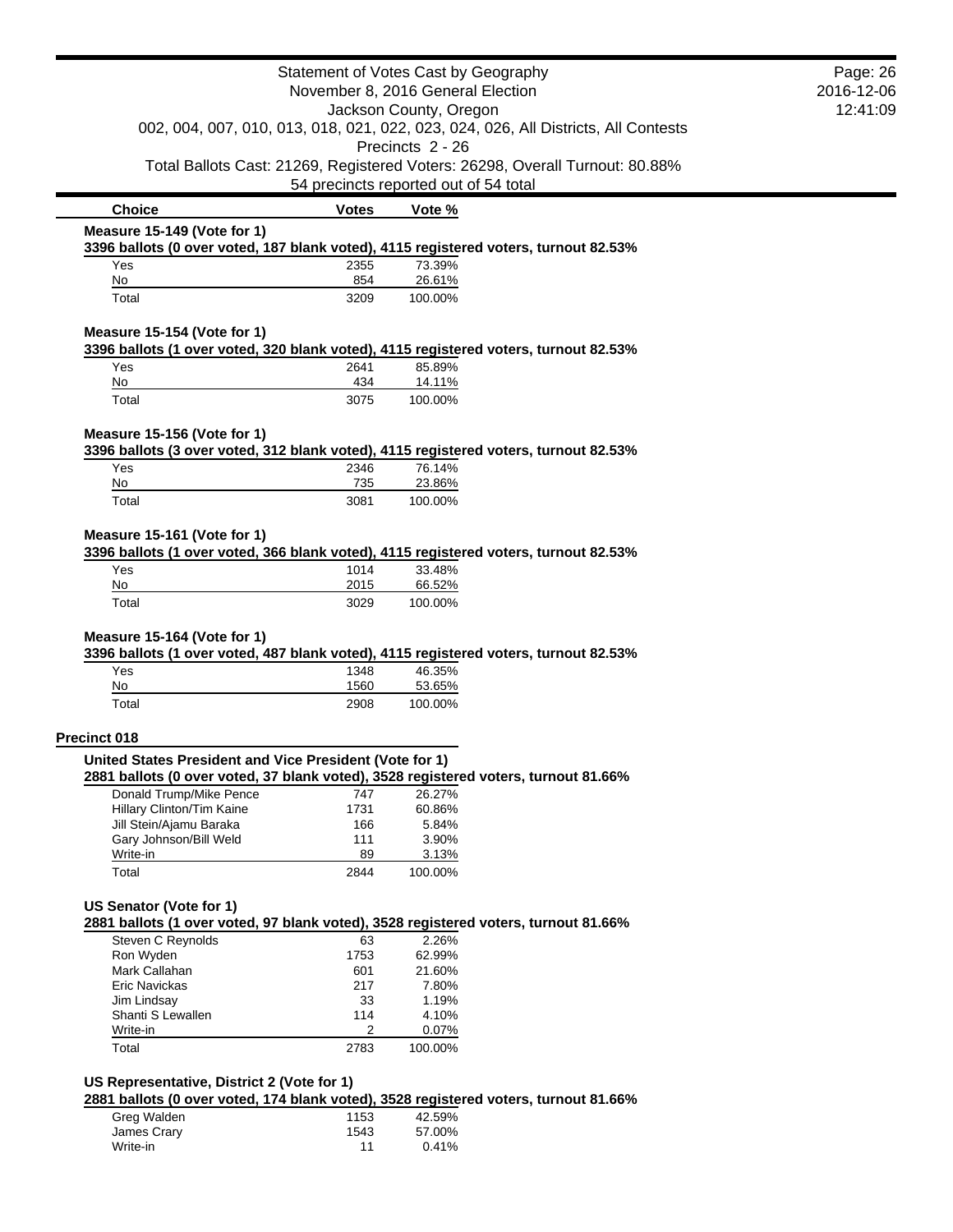| <b>Choice</b> | Votes | Vote %  |
|---------------|-------|---------|
| $\tau$ otal   | 2707  | 100.00% |

## **Governor (Vote for 1)**

**2881 ballots (1 over voted, 124 blank voted), 3528 registered voters, turnout 81.66%**

| James Foster      | 71   | 2.58%   |
|-------------------|------|---------|
| Kate Brown        | 1777 | 64.48%  |
| Cliff Thomason    | 83   | 3.01%   |
| Aaron Donald Auer | 16   | 0.58%   |
| <b>Bud Pierce</b> | 802  | 29.10%  |
| Write-in          |      | 0.25%   |
| Total             | 2756 | 100.00% |

## **Secretary of State (Vote for 1)**

#### **2881 ballots (0 over voted, 190 blank voted), 3528 registered voters, turnout 81.66%**

| Sharon L Durbin   | 64   | 2.38%   |
|-------------------|------|---------|
| Dennis Richardson | 896  | 33.30%  |
| Paul Damian Wells | 72   | 2.68%   |
| Brad Avakian      | 1502 | 55.82%  |
| Alan Zundel       | 142  | 5.28%   |
| Michael Marsh     | 12   | 0.45%   |
| Write-in          | 3    | 0.11%   |
| Total             | 2691 | 100.00% |

#### **State Treasurer (Vote for 1)**

**2881 ballots (0 over voted, 272 blank voted), 3528 registered voters, turnout 81.66%**

| Chris Henry         | 236  | 9.05%   |
|---------------------|------|---------|
| <b>Tobias Read</b>  | 1382 | 52.97%  |
| Jeff Gudman         | 768  | 29.44%  |
| <b>Chris Telfer</b> | 218  | 8.36%   |
| Write-in            | 5    | 0.19%   |
| Total               | 2609 | 100.00% |

## **Attorney General (Vote for 1)**

#### **2881 ballots (0 over voted, 238 blank voted), 3528 registered voters, turnout 81.66%**

| Lars D H Hedbor   | 97   | $3.67\%$ |
|-------------------|------|----------|
| Ellen Rosenblum   | 1761 | 66.63%   |
| Daniel Zene Crowe | 781  | 29.55%   |
| Write-in          | Δ    | 0.15%    |
| Total             | 2643 | 100.00%  |

## **State Senator, 3rd District (Vote for 1)**

**2873 ballots (0 over voted, 158 blank voted), 3517 registered voters, turnout 81.69%**

| Alan DeBoer | 1115 | 41.05%   |
|-------------|------|----------|
| Tonia Moro  | 1599 | 58.87%   |
| Write-in    |      | $0.07\%$ |
| Total       | 2716 | 100.00%  |

# **State Senator, 28th District (Vote for 1)**

## **8 ballots (0 over voted, 7 blank voted), 11 registered voters, turnout 72.73%**

| <b>Todd Kepple</b> | 100.00%  |
|--------------------|----------|
| Dennis Linthicum   | $0.00\%$ |
| Write-in           | $0.00\%$ |
| Total              | 100.00%  |

# **State Representative, 5th District (Vote for 1)**

**2873 ballots (0 over voted, 256 blank voted), 3517 registered voters, turnout 81.69%**

| 803<br>30.68%<br>Steven Richie<br>1805<br>Pam Marsh<br>68.97% |  |  |
|---------------------------------------------------------------|--|--|
|                                                               |  |  |
|                                                               |  |  |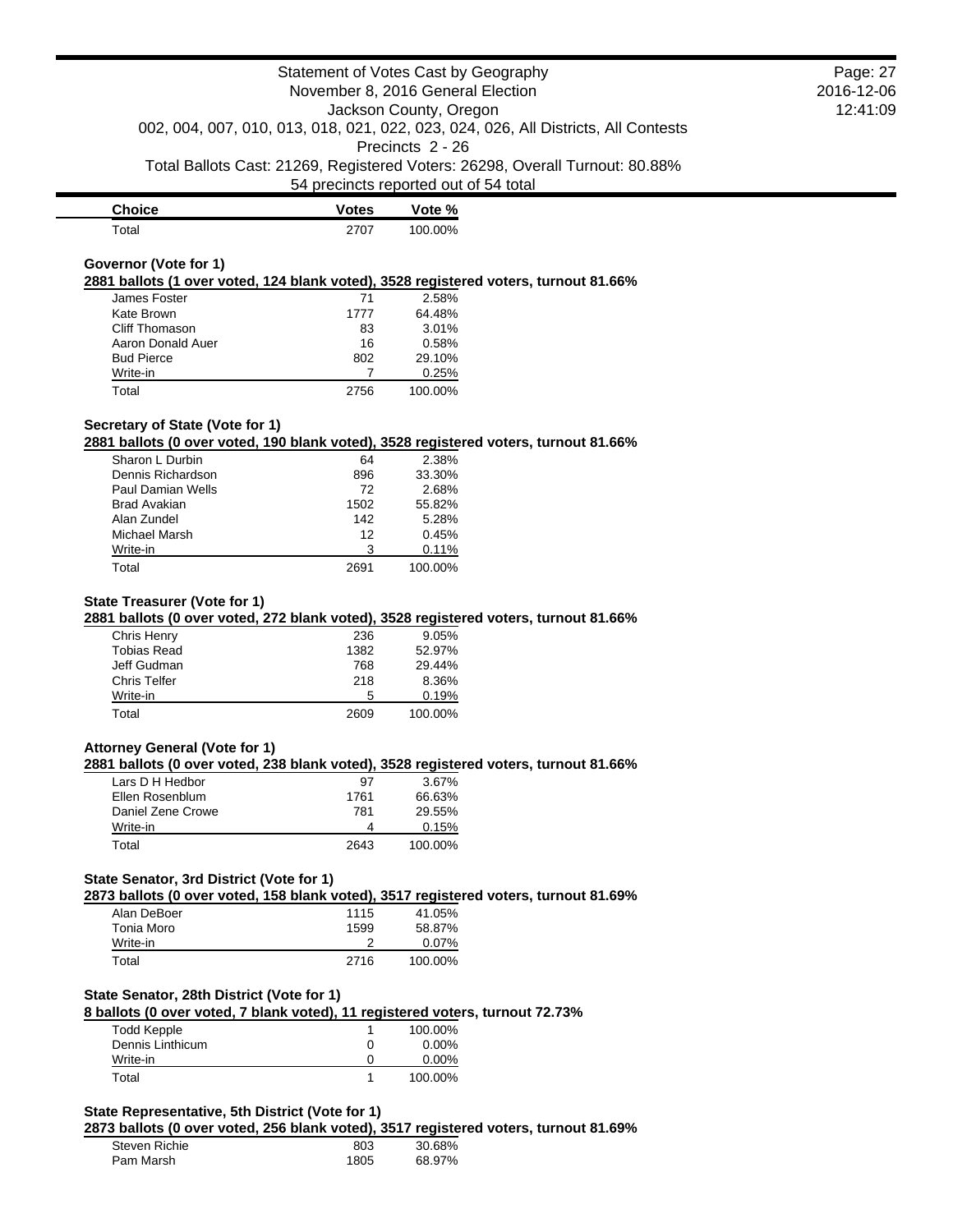|                                                                                                                                                   | Statement of Votes Cast by Geography  |                        |                                                                                    |
|---------------------------------------------------------------------------------------------------------------------------------------------------|---------------------------------------|------------------------|------------------------------------------------------------------------------------|
|                                                                                                                                                   | November 8, 2016 General Election     |                        |                                                                                    |
|                                                                                                                                                   |                                       | Jackson County, Oregon |                                                                                    |
|                                                                                                                                                   |                                       |                        | 002, 004, 007, 010, 013, 018, 021, 022, 023, 024, 026, All Districts, All Contests |
|                                                                                                                                                   |                                       | Precincts 2 - 26       |                                                                                    |
|                                                                                                                                                   | 54 precincts reported out of 54 total |                        | Total Ballots Cast: 21269, Registered Voters: 26298, Overall Turnout: 80.88%       |
|                                                                                                                                                   |                                       |                        |                                                                                    |
| <b>Choice</b><br>Write-in                                                                                                                         | <b>Votes</b><br>9                     | Vote %<br>0.34%        |                                                                                    |
| Total                                                                                                                                             | 2617                                  | 100.00%                |                                                                                    |
|                                                                                                                                                   |                                       |                        |                                                                                    |
| State Representative, 55th District (Vote for 1)                                                                                                  |                                       |                        |                                                                                    |
| 8 ballots (0 over voted, 7 blank voted), 11 registered voters, turnout 72.73%<br>Mike McLane                                                      |                                       | 0.00%                  |                                                                                    |
| <b>Brie S Malarkey</b>                                                                                                                            | 0<br>1                                | 100.00%                |                                                                                    |
| Write-in                                                                                                                                          | 0                                     | 0.00%                  |                                                                                    |
| Total                                                                                                                                             | 1                                     | 100.00%                |                                                                                    |
| Judge of the Supreme Court, Position 6 (Vote for 1)                                                                                               |                                       |                        |                                                                                    |
| 2881 ballots (0 over voted, 1438 blank voted), 3528 registered voters, turnout 81.66%                                                             |                                       |                        |                                                                                    |
| Lynn R Nakamoto                                                                                                                                   | 1424                                  | 98.68%                 |                                                                                    |
| Write-in                                                                                                                                          | 19                                    | 1.32%                  |                                                                                    |
| Total                                                                                                                                             | 1443                                  | 100.00%                |                                                                                    |
| Judge of the Court of Appeals, Position 5 (Vote for 1)                                                                                            |                                       |                        |                                                                                    |
| 2881 ballots (0 over voted, 1523 blank voted), 3528 registered voters, turnout 81.66%                                                             |                                       |                        |                                                                                    |
| <b>Scott Shorr</b>                                                                                                                                | 1344                                  | 98.97%                 |                                                                                    |
| Write-in                                                                                                                                          | 14                                    | 1.03%                  |                                                                                    |
| Total                                                                                                                                             | 1358                                  | 100.00%                |                                                                                    |
| Judge of the Court of Appeals, Position 8 (Vote for 1)                                                                                            |                                       |                        |                                                                                    |
| 2881 ballots (0 over voted, 1596 blank voted), 3528 registered voters, turnout 81.66%                                                             |                                       |                        |                                                                                    |
| Roger J DeHoog                                                                                                                                    | 1270                                  | 98.83%                 |                                                                                    |
| Write-in                                                                                                                                          | 15                                    | 1.17%                  |                                                                                    |
| Total                                                                                                                                             | 1285                                  | 100.00%                |                                                                                    |
| <b>County Commissioner, Pos 2 (Vote for 1)</b>                                                                                                    |                                       |                        |                                                                                    |
| 2881 ballots (2 over voted, 403 blank voted), 3528 registered voters, turnout 81.66%                                                              |                                       |                        |                                                                                    |
| <b>Jeff Thomas</b>                                                                                                                                | 1611                                  | 65.06%                 |                                                                                    |
| <b>Robert Strosser</b>                                                                                                                            | 862                                   | 34.81%                 |                                                                                    |
| Write-in<br>Total                                                                                                                                 | 3<br>2476                             | 0.12%<br>100.00%       |                                                                                    |
|                                                                                                                                                   |                                       |                        |                                                                                    |
| <b>County Assessor (Vote for 1)</b>                                                                                                               |                                       |                        |                                                                                    |
| 2881 ballots (0 over voted, 1069 blank voted), 3528 registered voters, turnout 81.66%                                                             |                                       |                        |                                                                                    |
| David Arrasmith<br>Angela Stuhr                                                                                                                   | 801<br>1004                           | 44.21%<br>55.41%       |                                                                                    |
| Write-in                                                                                                                                          | 7                                     | 0.39%                  |                                                                                    |
| Total                                                                                                                                             | 1812                                  | 100.00%                |                                                                                    |
|                                                                                                                                                   |                                       |                        |                                                                                    |
| Jackson Soil & Water Dist. Director, Zone 1 (Vote for 1)                                                                                          |                                       |                        |                                                                                    |
| 2881 ballots (1 over voted, 1587 blank voted), 3528 registered voters, turnout 81.66%<br>Marilyn Rice                                             | 1281                                  | 99.07%                 |                                                                                    |
| Write-in                                                                                                                                          | 12                                    | 0.93%                  |                                                                                    |
| Total                                                                                                                                             | 1293                                  | 100.00%                |                                                                                    |
|                                                                                                                                                   |                                       |                        |                                                                                    |
| Jackson Soil & Water Dist, Director Zone 2 (Vote for 1)                                                                                           |                                       |                        |                                                                                    |
| 2881 ballots (0 over voted, 1598 blank voted), 3528 registered voters, turnout 81.66%<br>Barbara Niedermeyer                                      | 1268                                  | 98.83%                 |                                                                                    |
| Write-in                                                                                                                                          | 15                                    | 1.17%                  |                                                                                    |
| Total                                                                                                                                             | 1283                                  | 100.00%                |                                                                                    |
|                                                                                                                                                   |                                       |                        |                                                                                    |
| Jackson Soil & Water Dist. Director, Zone 3 (Vote for 1)<br>2881 ballots (0 over voted, 1615 blank voted), 3528 registered voters, turnout 81.66% |                                       |                        |                                                                                    |
|                                                                                                                                                   |                                       |                        |                                                                                    |

Page: 28 2016-12-06 12:41:09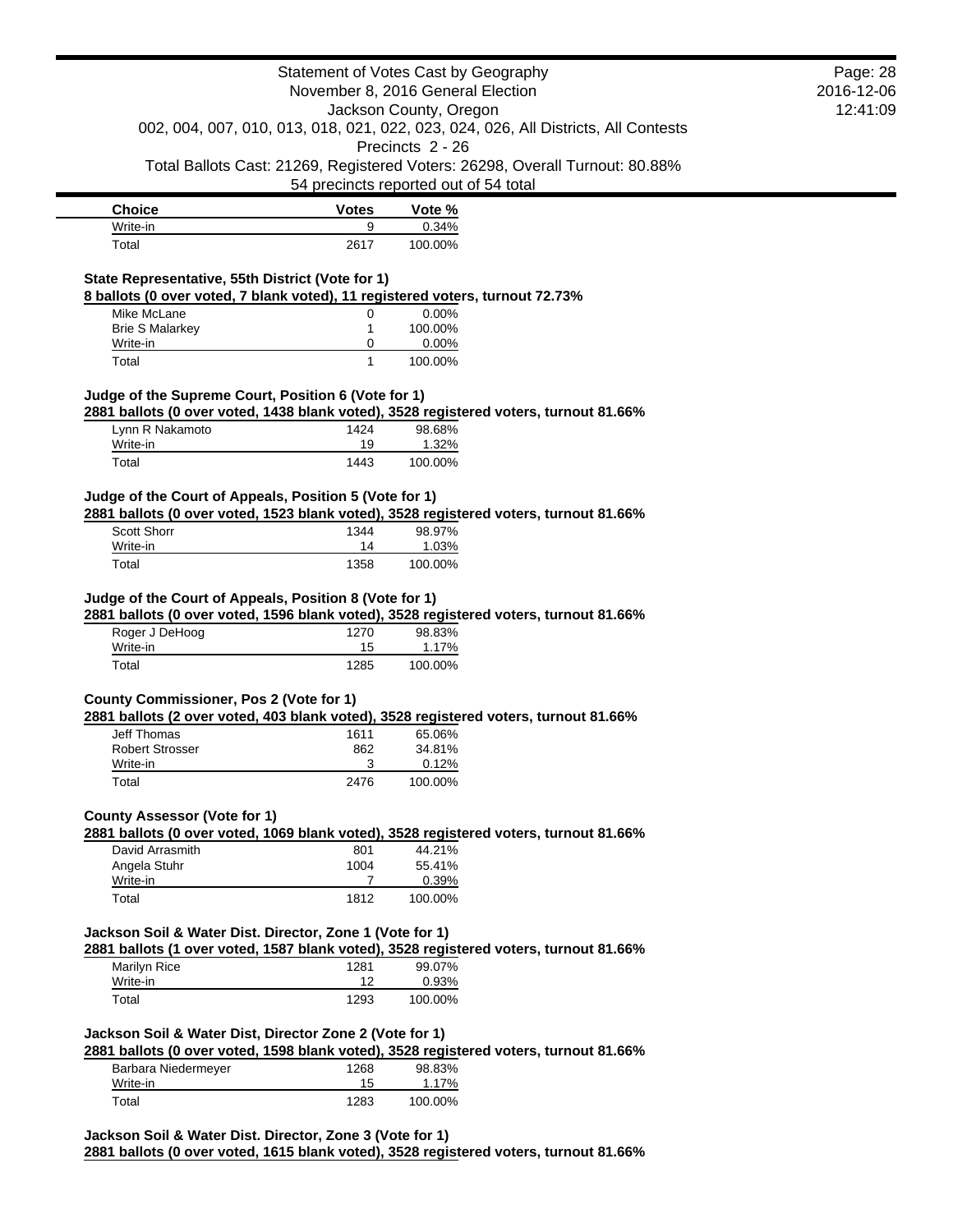Page: 29 2016-12-06 12:41:09

**Choice Votes Votes Vote** % Juanita Wright 1251 98.82% Write-in 1.18% Total 1266 100.00%

## **Jackson Soil & Water Dist. Director, Zone 4 (Vote for 1)**

**2881 ballots (0 over voted, 1627 blank voted), 3528 registered voters, turnout 81.66%**

| Don Hamann | 1240 | 98.88%  |
|------------|------|---------|
| Write-in   | 14   | 1.12%   |
| Total      | 1254 | 100.00% |

#### **Jackson Soil & Water Dist. Director, Zone 5 (Vote for 1)**

**2881 ballots (1 over voted, 1625 blank voted), 3528 registered voters, turnout 81.66%**

| Ronald W Hillers | 1241 | 98.88%  |
|------------------|------|---------|
| Write-in         | 14   | 1.12%   |
| Total            | 1255 | 100.00% |

### **Jackson Soil & Water Dist.Dir.At Large, #2 (Vote for 1)**

**2881 ballots (0 over voted, 1624 blank voted), 3528 registered voters, turnout 81.66%**

| Stan Dean | 1242 | 98.81%  |
|-----------|------|---------|
| Write-in  | 15   | 1.19%   |
| Total     | 1257 | 100.00% |

### **Rogue Valley Heritage District, Director (Vote for 5)**

**2881 ballots (3 over voted, 9120 undervotes), 3528 registered voters, turnout 81.66%**

| Allen Dobney           | 1014 | 19.24%  |
|------------------------|------|---------|
| Charleen M Brown       | 1051 | 19.94%  |
| Stephanie S Butler     | 1080 | 20.49%  |
| <b>Ronald Medinger</b> | 1027 | 19.49%  |
| Dennis Powers          | 1070 | 20.30%  |
| Write-in               | 18   | 0.34%   |
| Write In               | 4    | 0.08%   |
| Write In               | 4    | 0.08%   |
| Write In               | 1    | 0.02%   |
| Write In               |      | 0.02%   |
| Total                  | 5270 | 100.00% |

#### **State 94 (Vote for 1)**

**2881 ballots (1 over voted, 264 blank voted), 3528 registered voters, turnout 81.66%**

| Yes   | 1182 | 45.18%  |
|-------|------|---------|
| No    | 1434 | 54.82%  |
| Total | 2616 | 100.00% |

#### **State 95 (Vote for 1)**

**2881 ballots (0 over voted, 234 blank voted), 3528 registered voters, turnout 81.66%**

| Yes   | 1857 | 70.15%  |
|-------|------|---------|
| No    | 790  | 29.85%  |
| Total | 2647 | 100.00% |

#### **State 96 (Vote for 1)**

|       | 2881 ballots (0 over voted, 148 blank voted), 3528 registered voters, turnout 81.66% |         |  |
|-------|--------------------------------------------------------------------------------------|---------|--|
| Yes   | 2236                                                                                 | 81.81%  |  |
| No    | 497                                                                                  | 18.19%  |  |
| Total | 2733                                                                                 | 100.00% |  |

#### **State 97 (Vote for 1)**

**2881 ballots (1 over voted, 78 blank voted), 3528 registered voters, turnout 81.66%** Yes 1587 56.64%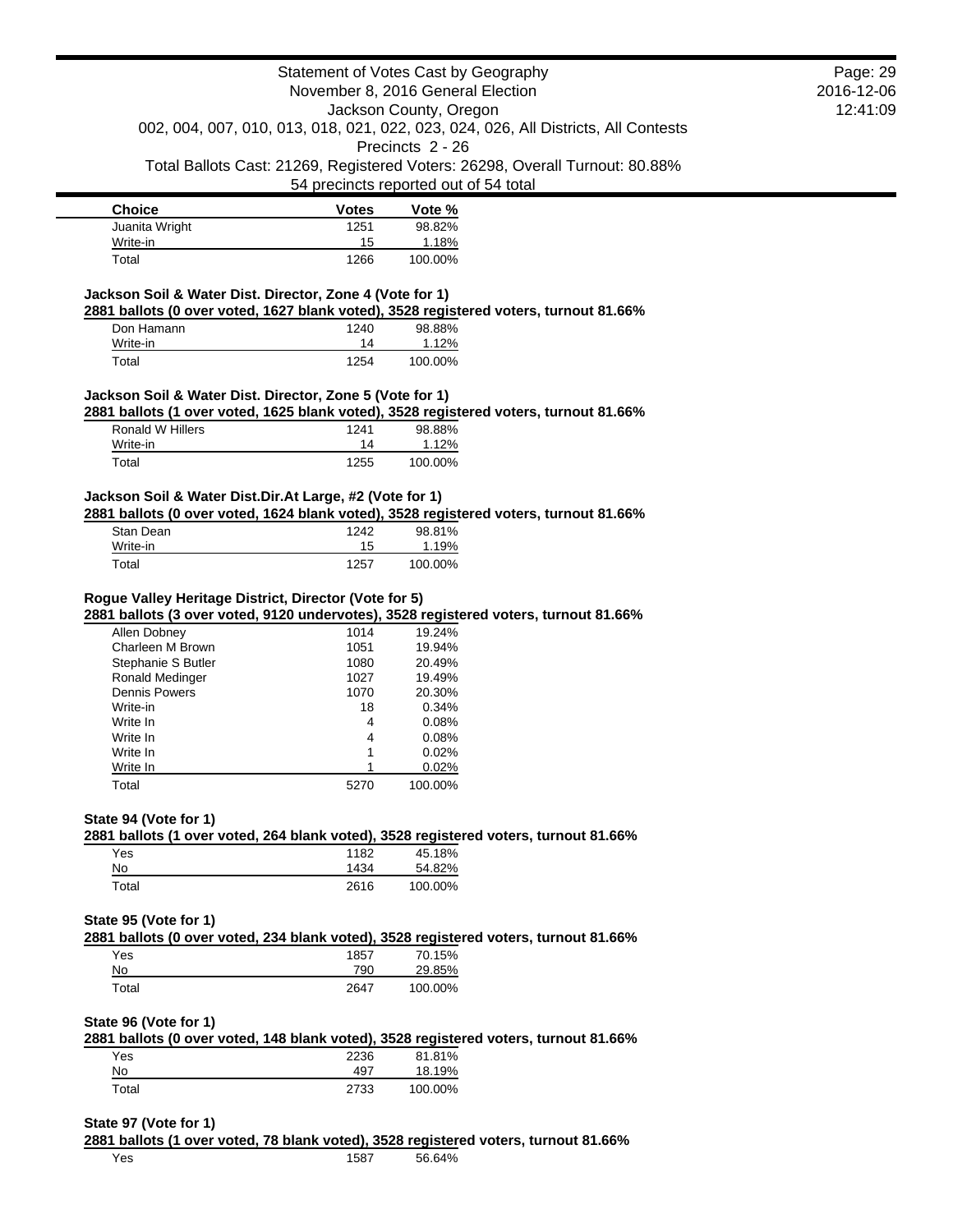|                                                         |              | Statement of Votes Cast by Geography                                                                     | Page: 30   |
|---------------------------------------------------------|--------------|----------------------------------------------------------------------------------------------------------|------------|
|                                                         |              | November 8, 2016 General Election                                                                        | 2016-12-06 |
|                                                         |              | Jackson County, Oregon                                                                                   | 12:41:09   |
|                                                         |              | 002, 004, 007, 010, 013, 018, 021, 022, 023, 024, 026, All Districts, All Contests<br>Precincts 2 - 26   |            |
|                                                         |              | Total Ballots Cast: 21269, Registered Voters: 26298, Overall Turnout: 80.88%                             |            |
|                                                         |              | 54 precincts reported out of 54 total                                                                    |            |
|                                                         |              |                                                                                                          |            |
| <b>Choice</b>                                           | <b>Votes</b> | Vote %                                                                                                   |            |
| No                                                      | 1215         | 43.36%                                                                                                   |            |
| Total                                                   | 2802         | 100.00%                                                                                                  |            |
| State 98 (Vote for 1)                                   |              |                                                                                                          |            |
| Yes                                                     | 1991         | 2881 ballots (0 over voted, 159 blank voted), 3528 registered voters, turnout 81.66%<br>73.14%           |            |
| No                                                      | 731          | 26.86%                                                                                                   |            |
| Total                                                   | 2722         | 100.00%                                                                                                  |            |
| State 99 (Vote for 1)                                   |              |                                                                                                          |            |
|                                                         |              | 2881 ballots (0 over voted, 132 blank voted), 3528 registered voters, turnout 81.66%                     |            |
| Yes                                                     | 1947<br>802  | 70.83%                                                                                                   |            |
| No<br>Total                                             | 2749         | 29.17%<br>100.00%                                                                                        |            |
| State 100 (Vote for 1)                                  |              |                                                                                                          |            |
|                                                         |              | 2881 ballots (0 over voted, 165 blank voted), 3528 registered voters, turnout 81.66%                     |            |
| Yes                                                     | 2171         | 79.93%                                                                                                   |            |
| No                                                      | 545          | 20.07%                                                                                                   |            |
| Total                                                   | 2716         | 100.00%                                                                                                  |            |
| Measure 15-162 (Vote for 1)<br>Yes<br>No                | 1966<br>776  | 2881 ballots (2 over voted, 137 blank voted), 3528 registered voters, turnout 81.66%<br>71.70%<br>28.30% |            |
| Total                                                   | 2742         | 100.00%                                                                                                  |            |
| Measure 15-163 (Vote for 1)                             |              |                                                                                                          |            |
|                                                         |              | 2881 ballots (0 over voted, 229 blank voted), 3528 registered voters, turnout 81.66%                     |            |
| Yes                                                     | 1481         | 55.84%                                                                                                   |            |
| No<br>Total                                             | 1171<br>2652 | 44.16%<br>100.00%                                                                                        |            |
|                                                         |              |                                                                                                          |            |
| Measure 15-161 (Vote for 1)                             |              | 2881 ballots (1 over voted, 191 blank voted), 3528 registered voters, turnout 81.66%                     |            |
| Yes                                                     | 826          | 30.72%                                                                                                   |            |
| No                                                      | 1863         | 69.28%                                                                                                   |            |
| Total                                                   | 2689         | 100.00%                                                                                                  |            |
| Measure 15-164 (Vote for 1)                             |              |                                                                                                          |            |
| Yes                                                     | 1100         | 2881 ballots (1 over voted, 295 blank voted), 3528 registered voters, turnout 81.66%<br>42.55%           |            |
| No                                                      | 1485         | 57.45%                                                                                                   |            |
| Total                                                   | 2585         | 100.00%                                                                                                  |            |
| <b>Precinct 021</b>                                     |              |                                                                                                          |            |
| United States President and Vice President (Vote for 1) |              |                                                                                                          |            |
|                                                         |              | 195 ballots (0 over voted, 0 blank voted), 254 registered voters, turnout 76.77%                         |            |
| Donald Trump/Mike Pence                                 | 59           | 30.26%                                                                                                   |            |
| Hillary Clinton/Tim Kaine                               | 107          | 54.87%                                                                                                   |            |
| Jill Stein/Ajamu Baraka<br>Gary Johnson/Bill Weld       | 16<br>8      | 8.21%<br>4.10%                                                                                           |            |
| Write-in                                                | 5            | 2.56%                                                                                                    |            |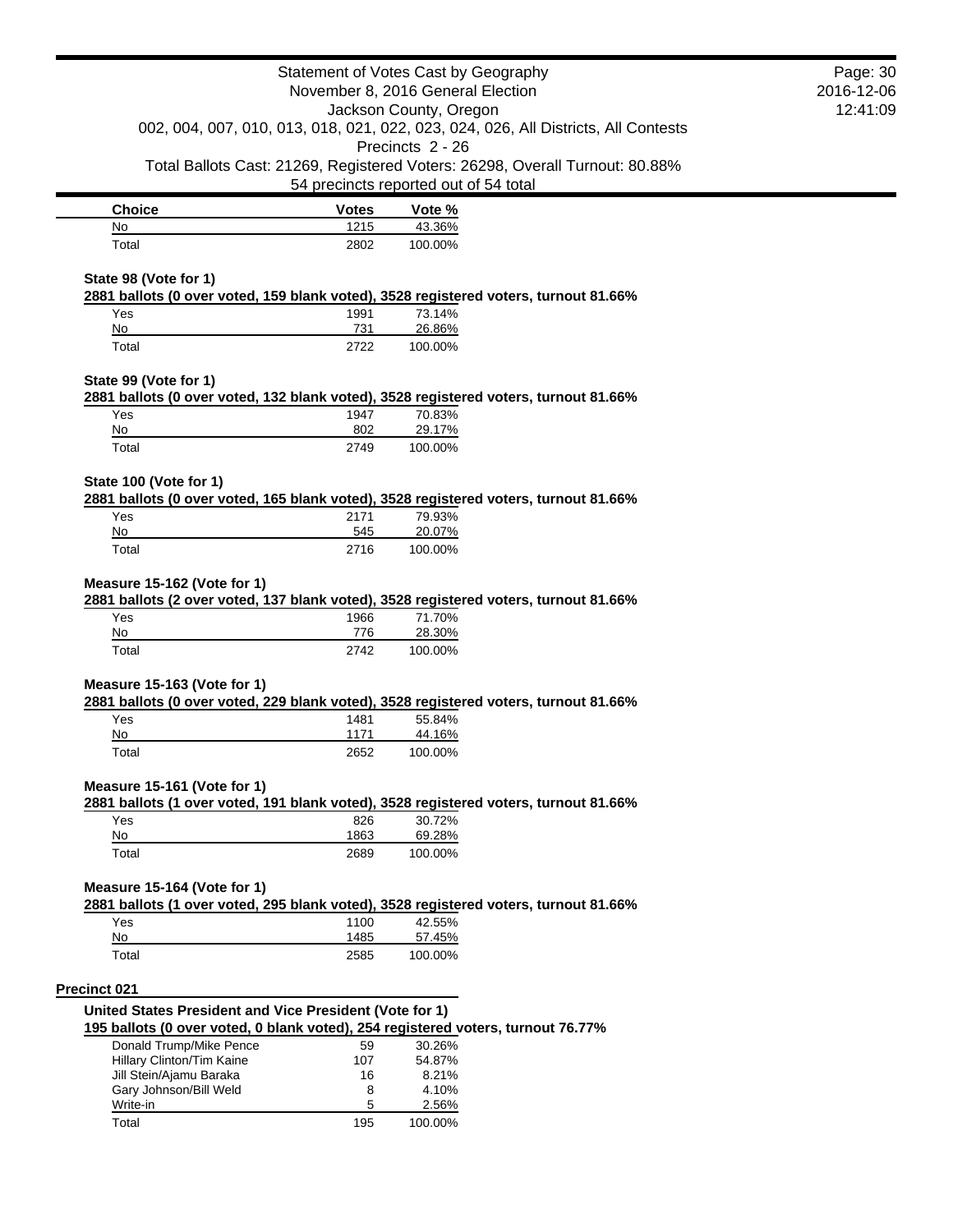**195 ballots (0 over voted, 6 blank voted), 254 registered voters, turnout 76.77%**

| Steven C Reynolds | 6   | 3.17%   |
|-------------------|-----|---------|
| Ron Wyden         | 111 | 58.73%  |
| Mark Callahan     | 47  | 24.87%  |
| Eric Navickas     | 15  | 7.94%   |
| Jim Lindsay       | 4   | 2.12%   |
| Shanti S Lewallen | 6   | 3.17%   |
| Write-in          | ∩   | 0.00%   |
| Total             | 189 | 100.00% |

**Choice Votes Vote %**

## **US Representative, District 2 (Vote for 1)**

**195 ballots (0 over voted, 10 blank voted), 254 registered voters, turnout 76.77%**

| Greg Walden | 72  | 38.92%   |
|-------------|-----|----------|
| James Crary | 113 | 61.08%   |
| Write-in    |     | $0.00\%$ |
| Total       | 185 | 100.00%  |

# **Governor (Vote for 1)**

# **195 ballots (0 over voted, 8 blank voted), 254 registered voters, turnout 76.77%**

| James Foster      | 8   | 4.28%   |
|-------------------|-----|---------|
| Kate Brown        | 112 | 59.89%  |
| Cliff Thomason    | 3   | 1.60%   |
| Aaron Donald Auer | 4   | 2.14%   |
| <b>Bud Pierce</b> | 58  | 31.02%  |
| Write-in          |     | 1.07%   |
| Total             | 187 | 100.00% |

## **Secretary of State (Vote for 1)**

**195 ballots (0 over voted, 13 blank voted), 254 registered voters, turnout 76.77%**

| Sharon L Durbin     | 4   | 2.20%    |
|---------------------|-----|----------|
| Dennis Richardson   | 69  | 37.91%   |
| Paul Damian Wells   | 4   | 2.20%    |
| <b>Brad Avakian</b> | 99  | 54.40%   |
| Alan Zundel         | 4   | 2.20%    |
| Michael Marsh       | 2   | 1.10%    |
| Write-in            | O   | $0.00\%$ |
| Total               | 182 | 100.00%  |

## **State Treasurer (Vote for 1)**

**195 ballots (0 over voted, 20 blank voted), 254 registered voters, turnout 76.77%**

| Chris Henry         | 14  | 8.00%    |
|---------------------|-----|----------|
| <b>Tobias Read</b>  | 84  | 48.00%   |
| Jeff Gudman         | 59  | 33.71%   |
| <b>Chris Telfer</b> | 18  | 10.29%   |
| Write-in            | O   | $0.00\%$ |
| Total               | 175 | 100.00%  |

### **Attorney General (Vote for 1)**

**195 ballots (0 over voted, 13 blank voted), 254 registered voters, turnout 76.77%**

| Lars D H Hedbor   |              | 3.85%    |
|-------------------|--------------|----------|
| Ellen Rosenblum   | 112          | 61.54%   |
| Daniel Zene Crowe | 63           | 34.62%   |
| Write-in          | $\mathbf{0}$ | $0.00\%$ |
| Total             | 182          | 100.00%  |

Page: 31 2016-12-06 12:41:09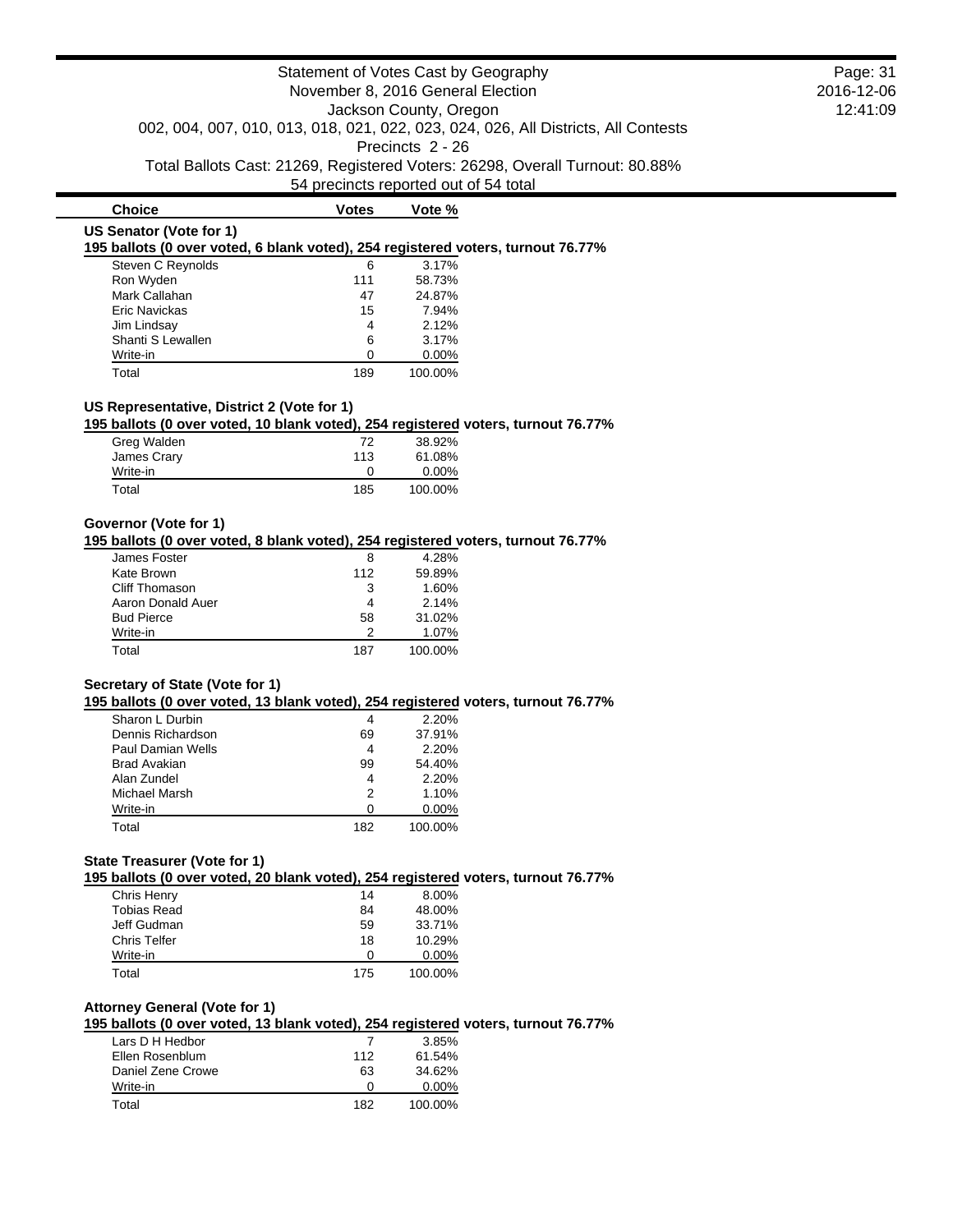|                                                                                                                                             |              | Statement of Votes Cast by Geography  |                                                                                    | Page: 32 |
|---------------------------------------------------------------------------------------------------------------------------------------------|--------------|---------------------------------------|------------------------------------------------------------------------------------|----------|
| November 8, 2016 General Election<br>Jackson County, Oregon                                                                                 |              | 2016-12-06                            |                                                                                    |          |
|                                                                                                                                             |              |                                       |                                                                                    | 12:41:09 |
|                                                                                                                                             |              |                                       | 002, 004, 007, 010, 013, 018, 021, 022, 023, 024, 026, All Districts, All Contests |          |
|                                                                                                                                             |              | Precincts 2 - 26                      | Total Ballots Cast: 21269, Registered Voters: 26298, Overall Turnout: 80.88%       |          |
|                                                                                                                                             |              | 54 precincts reported out of 54 total |                                                                                    |          |
| <b>Choice</b>                                                                                                                               | <b>Votes</b> | Vote %                                |                                                                                    |          |
| State Senator, 3rd District (Vote for 1)                                                                                                    |              |                                       |                                                                                    |          |
| 195 ballots (0 over voted, 12 blank voted), 254 registered voters, turnout 76.77%                                                           |              |                                       |                                                                                    |          |
| Alan DeBoer<br>Tonia Moro                                                                                                                   | 77<br>106    | 42.08%<br>57.92%                      |                                                                                    |          |
| Write-in                                                                                                                                    | 0            | 0.00%                                 |                                                                                    |          |
| Total                                                                                                                                       | 183          | 100.00%                               |                                                                                    |          |
| State Representative, 5th District (Vote for 1)                                                                                             |              |                                       |                                                                                    |          |
| 195 ballots (0 over voted, 12 blank voted), 254 registered voters, turnout 76.77%                                                           |              |                                       |                                                                                    |          |
| Steven Richie                                                                                                                               | 52           | 28.42%                                |                                                                                    |          |
| Pam Marsh                                                                                                                                   | 131          | 71.58%                                |                                                                                    |          |
| Write-in                                                                                                                                    | 0            | 0.00%                                 |                                                                                    |          |
| Total                                                                                                                                       | 183          | 100.00%                               |                                                                                    |          |
| Judge of the Supreme Court, Position 6 (Vote for 1)                                                                                         |              |                                       |                                                                                    |          |
| 195 ballots (0 over voted, 90 blank voted), 254 registered voters, turnout 76.77%<br>Lynn R Nakamoto                                        | 104          | 99.05%                                |                                                                                    |          |
| Write-in                                                                                                                                    | 1            | 0.95%                                 |                                                                                    |          |
| Total                                                                                                                                       | 105          | 100.00%                               |                                                                                    |          |
| Judge of the Court of Appeals, Position 5 (Vote for 1)<br>195 ballots (0 over voted, 95 blank voted), 254 registered voters, turnout 76.77% |              |                                       |                                                                                    |          |
| Scott Shorr                                                                                                                                 | 100          | 100.00%                               |                                                                                    |          |
| Write-in                                                                                                                                    | 0            | 0.00%                                 |                                                                                    |          |
| Total                                                                                                                                       | 100          | 100.00%                               |                                                                                    |          |
| Judge of the Court of Appeals, Position 8 (Vote for 1)                                                                                      |              |                                       |                                                                                    |          |
| 195 ballots (0 over voted, 95 blank voted), 254 registered voters, turnout 76.77%                                                           |              |                                       |                                                                                    |          |
| Roger J DeHoog<br>Write-in                                                                                                                  | 99<br>1      | 99.00%<br>1.00%                       |                                                                                    |          |
| Total                                                                                                                                       | 100          | 100.00%                               |                                                                                    |          |
|                                                                                                                                             |              |                                       |                                                                                    |          |
| County Commissioner, Pos 2 (Vote for 1)                                                                                                     |              |                                       |                                                                                    |          |
| 195 ballots (0 over voted, 21 blank voted), 254 registered voters, turnout 76.77%                                                           |              |                                       |                                                                                    |          |
| <b>Jeff Thomas</b>                                                                                                                          | 109          | 62.64%                                |                                                                                    |          |
| <b>Robert Strosser</b>                                                                                                                      | 64           | 36.78%                                |                                                                                    |          |
| Write-in<br>Total                                                                                                                           | 1<br>174     | 0.57%<br>100.00%                      |                                                                                    |          |
|                                                                                                                                             |              |                                       |                                                                                    |          |
| <b>County Assessor (Vote for 1)</b>                                                                                                         |              |                                       |                                                                                    |          |
| 195 ballots (1 over voted, 60 blank voted), 254 registered voters, turnout 76.77%<br>David Arrasmith                                        | 55           | 41.04%                                |                                                                                    |          |
| Angela Stuhr                                                                                                                                | 79           | 58.96%                                |                                                                                    |          |
| Write-in                                                                                                                                    | 0            | 0.00%                                 |                                                                                    |          |
| Total                                                                                                                                       | 134          | 100.00%                               |                                                                                    |          |
|                                                                                                                                             |              |                                       |                                                                                    |          |
| Jackson Soil & Water Dist. Director, Zone 1 (Vote for 1)                                                                                    |              |                                       |                                                                                    |          |
| 195 ballots (0 over voted, 102 blank voted), 254 registered voters, turnout 76.77%                                                          |              |                                       |                                                                                    |          |
| Marilyn Rice                                                                                                                                | 93           | 100.00%                               |                                                                                    |          |
| Write-in                                                                                                                                    | 0            | 0.00%                                 |                                                                                    |          |
| Total                                                                                                                                       | 93           | 100.00%                               |                                                                                    |          |
| Jackson Soil & Water Dist, Director Zone 2 (Vote for 1)                                                                                     |              |                                       |                                                                                    |          |
| 195 ballots (0 over voted, 100 blank voted), 254 registered voters, turnout 76.77%                                                          |              |                                       |                                                                                    |          |
| Barbara Niedermeyer                                                                                                                         | 95           | 100.00%                               |                                                                                    |          |
| Write-in                                                                                                                                    | 0            | 0.00%                                 |                                                                                    |          |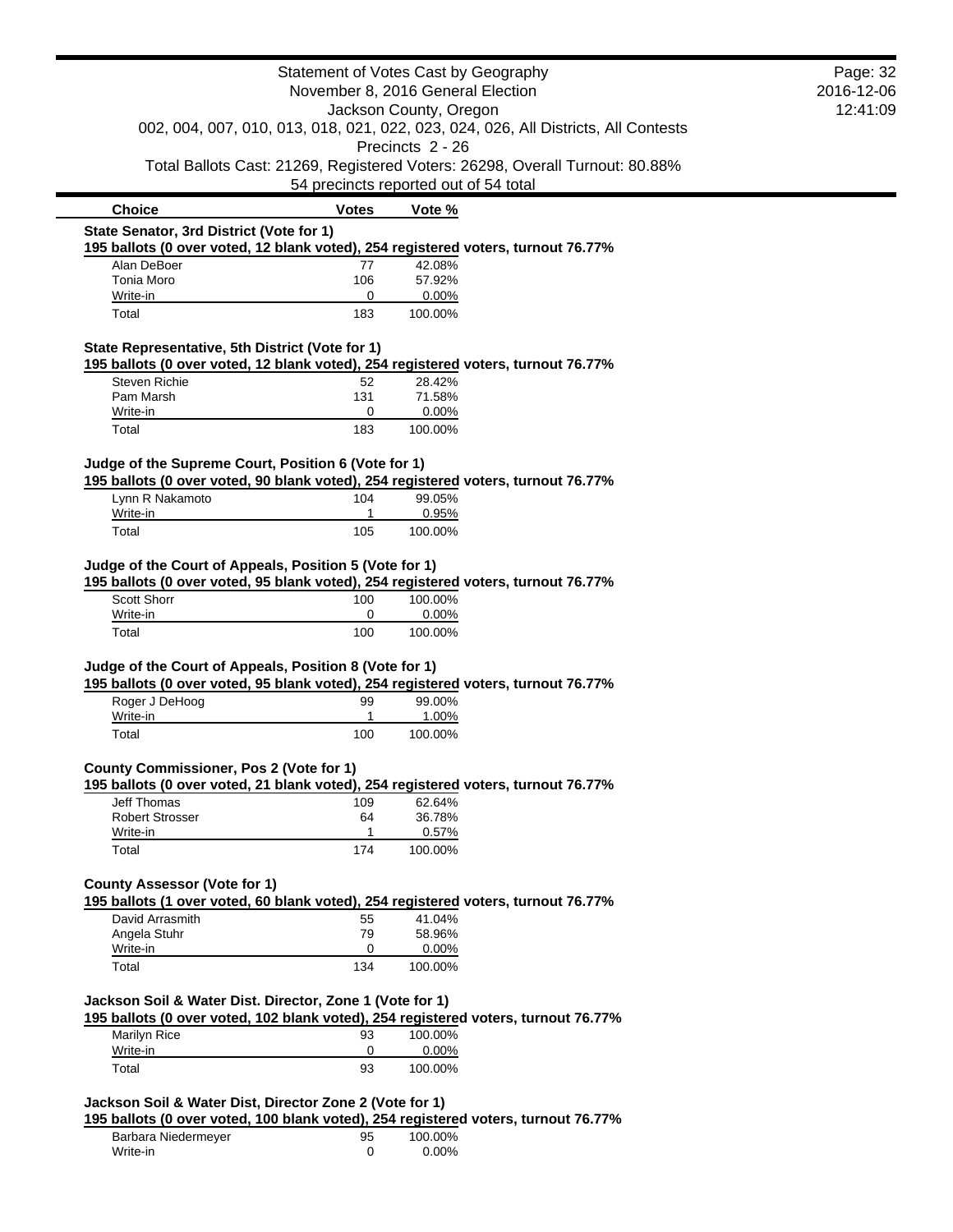|                                                                                                                                            |              | Statement of Votes Cast by Geography  |                                                                                    | Page: 33   |
|--------------------------------------------------------------------------------------------------------------------------------------------|--------------|---------------------------------------|------------------------------------------------------------------------------------|------------|
|                                                                                                                                            |              | November 8, 2016 General Election     |                                                                                    | 2016-12-06 |
|                                                                                                                                            |              | Jackson County, Oregon                |                                                                                    | 12:41:09   |
|                                                                                                                                            |              |                                       | 002, 004, 007, 010, 013, 018, 021, 022, 023, 024, 026, All Districts, All Contests |            |
|                                                                                                                                            |              | Precincts 2 - 26                      |                                                                                    |            |
|                                                                                                                                            |              |                                       | Total Ballots Cast: 21269, Registered Voters: 26298, Overall Turnout: 80.88%       |            |
|                                                                                                                                            |              | 54 precincts reported out of 54 total |                                                                                    |            |
| <b>Choice</b>                                                                                                                              | <b>Votes</b> | Vote %                                |                                                                                    |            |
| Total                                                                                                                                      | 95           | 100.00%                               |                                                                                    |            |
|                                                                                                                                            |              |                                       |                                                                                    |            |
| Jackson Soil & Water Dist. Director, Zone 3 (Vote for 1)                                                                                   |              |                                       |                                                                                    |            |
| 195 ballots (0 over voted, 101 blank voted), 254 registered voters, turnout 76.77%                                                         |              |                                       |                                                                                    |            |
| Juanita Wright                                                                                                                             | 94           | 100.00%                               |                                                                                    |            |
| Write-in                                                                                                                                   | 0            | 0.00%                                 |                                                                                    |            |
| Total                                                                                                                                      | 94           | 100.00%                               |                                                                                    |            |
| Jackson Soil & Water Dist. Director, Zone 4 (Vote for 1)                                                                                   |              |                                       |                                                                                    |            |
| 195 ballots (0 over voted, 102 blank voted), 254 registered voters, turnout 76.77%                                                         |              |                                       |                                                                                    |            |
| Don Hamann                                                                                                                                 | 93           | 100.00%                               |                                                                                    |            |
| Write-in                                                                                                                                   | 0            | 0.00%                                 |                                                                                    |            |
| Total                                                                                                                                      | 93           | 100.00%                               |                                                                                    |            |
|                                                                                                                                            |              |                                       |                                                                                    |            |
| Jackson Soil & Water Dist. Director, Zone 5 (Vote for 1)                                                                                   |              |                                       |                                                                                    |            |
| 195 ballots (0 over voted, 97 blank voted), 254 registered voters, turnout 76.77%                                                          |              |                                       |                                                                                    |            |
| Ronald W Hillers                                                                                                                           | 95           | 96.94%                                |                                                                                    |            |
| Write-in                                                                                                                                   | 3            | 3.06%                                 |                                                                                    |            |
| Total                                                                                                                                      | 98           | 100.00%                               |                                                                                    |            |
| Write-in                                                                                                                                   | 0            | 0.00%                                 |                                                                                    |            |
| Total                                                                                                                                      | 92           | 100.00%                               |                                                                                    |            |
|                                                                                                                                            |              |                                       |                                                                                    |            |
| Rogue Valley Heritage District, Director (Vote for 5)<br>195 ballots (0 over voted, 575 undervotes), 254 registered voters, turnout 76.77% |              |                                       |                                                                                    |            |
|                                                                                                                                            |              |                                       |                                                                                    |            |
| Allen Dobney<br>Charleen M Brown                                                                                                           | 77           | 19.25%                                |                                                                                    |            |
|                                                                                                                                            | 78<br>83     | 19.50%<br>20.75%                      |                                                                                    |            |
| Stephanie S Butler                                                                                                                         | 80           |                                       |                                                                                    |            |
| Ronald Medinger<br>Dennis Powers                                                                                                           | 80           | 20.00%<br>20.00%                      |                                                                                    |            |
| Write-in                                                                                                                                   | 2            | 0.50%                                 |                                                                                    |            |
| Write In                                                                                                                                   | 0            | 0.00%                                 |                                                                                    |            |
| Write In                                                                                                                                   | 0            | 0.00%                                 |                                                                                    |            |
| Write In                                                                                                                                   | 0            | 0.00%                                 |                                                                                    |            |
| Write In                                                                                                                                   | 0            | 0.00%                                 |                                                                                    |            |
| Total                                                                                                                                      | 400          | 100.00%                               |                                                                                    |            |
|                                                                                                                                            |              |                                       |                                                                                    |            |
| State 94 (Vote for 1)                                                                                                                      |              |                                       |                                                                                    |            |
| 195 ballots (0 over voted, 10 blank voted), 254 registered voters, turnout 76.77%                                                          |              |                                       |                                                                                    |            |
| Yes                                                                                                                                        | 60           | 32.43%                                |                                                                                    |            |
| No                                                                                                                                         | 125          | 67.57%                                |                                                                                    |            |
| Total                                                                                                                                      | 185          | 100.00%                               |                                                                                    |            |
|                                                                                                                                            |              |                                       |                                                                                    |            |
| State 95 (Vote for 1)                                                                                                                      |              |                                       |                                                                                    |            |
| 195 ballots (0 over voted, 16 blank voted), 254 registered voters, turnout 76.77%                                                          |              |                                       |                                                                                    |            |
| Yes                                                                                                                                        | 118          | 65.92%                                |                                                                                    |            |
| No                                                                                                                                         | 61           | 34.08%                                |                                                                                    |            |
| Total                                                                                                                                      | 179          | 100.00%                               |                                                                                    |            |
|                                                                                                                                            |              |                                       |                                                                                    |            |
| State 96 (Vote for 1)                                                                                                                      |              |                                       |                                                                                    |            |
|                                                                                                                                            |              |                                       |                                                                                    |            |
| 195 ballots (0 over voted, 5 blank voted), 254 registered voters, turnout 76.77%<br>Yes                                                    | 159          | 83.68%                                |                                                                                    |            |

No 31 16.32%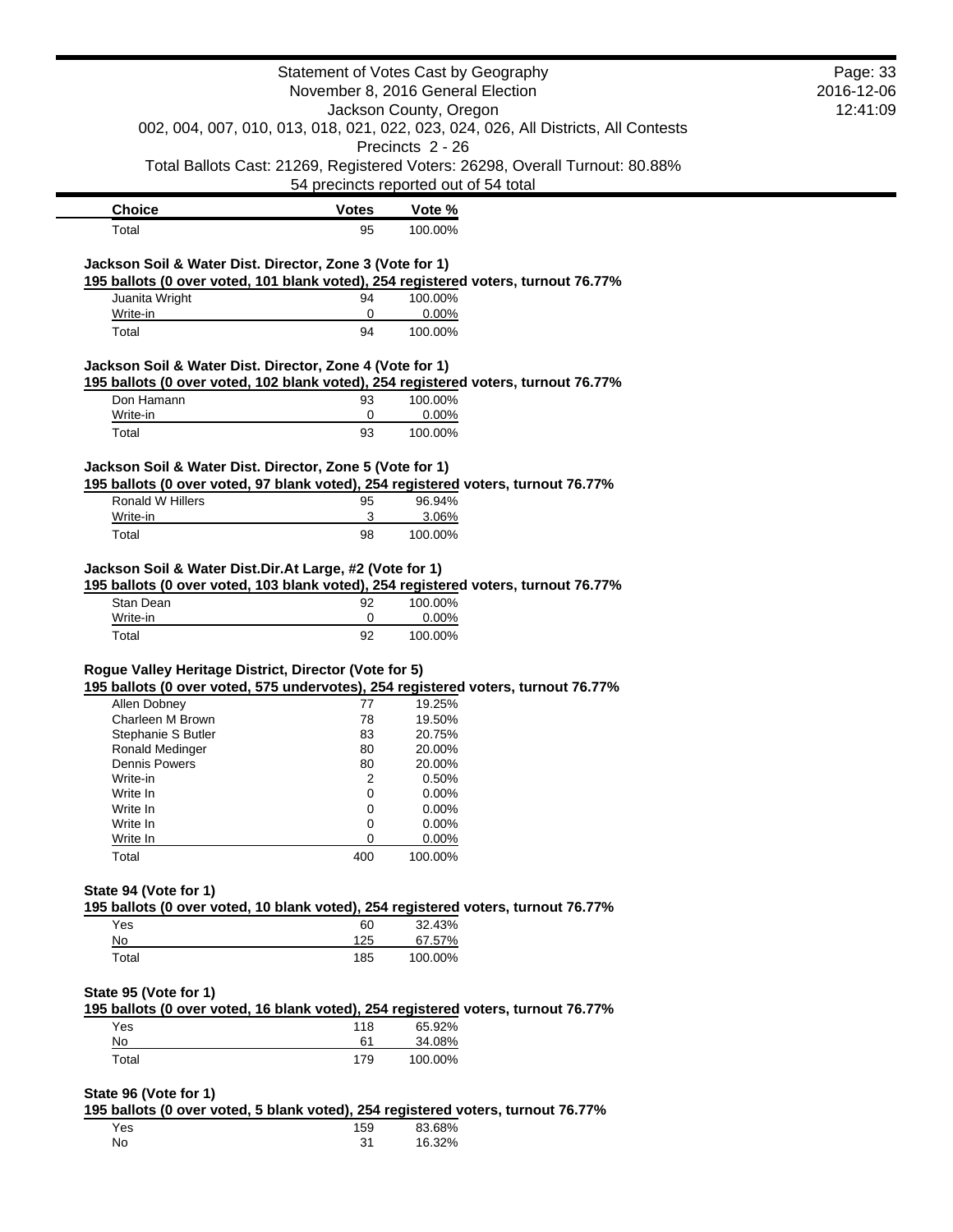|                                                         |              | Statement of Votes Cast by Geography<br>November 8, 2016 General Election                        | Page: 34<br>2016-12-06 |
|---------------------------------------------------------|--------------|--------------------------------------------------------------------------------------------------|------------------------|
|                                                         |              | Jackson County, Oregon                                                                           | 12:41:09               |
|                                                         |              | 002, 004, 007, 010, 013, 018, 021, 022, 023, 024, 026, All Districts, All Contests               |                        |
|                                                         |              | Precincts 2 - 26<br>Total Ballots Cast: 21269, Registered Voters: 26298, Overall Turnout: 80.88% |                        |
|                                                         |              | 54 precincts reported out of 54 total                                                            |                        |
| <b>Choice</b>                                           | <b>Votes</b> | Vote %                                                                                           |                        |
| Total                                                   | 190          | 100.00%                                                                                          |                        |
| State 97 (Vote for 1)                                   |              |                                                                                                  |                        |
|                                                         |              | 195 ballots (0 over voted, 4 blank voted), 254 registered voters, turnout 76.77%                 |                        |
| Yes                                                     | 106          | 55.50%                                                                                           |                        |
| No<br>Total                                             | 85<br>191    | 44.50%<br>100.00%                                                                                |                        |
|                                                         |              |                                                                                                  |                        |
| State 98 (Vote for 1)                                   |              | 195 ballots (0 over voted, 8 blank voted), 254 registered voters, turnout 76.77%                 |                        |
| Yes                                                     | 121          | 64.71%                                                                                           |                        |
| No                                                      | 66           | 35.29%                                                                                           |                        |
| Total                                                   | 187          | 100.00%                                                                                          |                        |
| State 99 (Vote for 1)                                   |              |                                                                                                  |                        |
| Yes                                                     | 129          | 195 ballots (0 over voted, 5 blank voted), 254 registered voters, turnout 76.77%<br>67.89%       |                        |
| No                                                      | 61           | 32.11%                                                                                           |                        |
| Total                                                   | 190          | 100.00%                                                                                          |                        |
| State 100 (Vote for 1)                                  |              |                                                                                                  |                        |
|                                                         |              | 195 ballots (1 over voted, 6 blank voted), 254 registered voters, turnout 76.77%                 |                        |
| Yes<br>No                                               | 132<br>56    | 70.21%<br>29.79%                                                                                 |                        |
| Total                                                   | 188          | 100.00%                                                                                          |                        |
|                                                         |              |                                                                                                  |                        |
| Measure 15-162 (Vote for 1)                             |              | 195 ballots (0 over voted, 5 blank voted), 254 registered voters, turnout 76.77%                 |                        |
| Yes                                                     | 138          | 72.63%                                                                                           |                        |
| No                                                      | 52           | 27.37%                                                                                           |                        |
| Total                                                   | 190          | 100.00%                                                                                          |                        |
| Measure 15-163 (Vote for 1)                             |              |                                                                                                  |                        |
|                                                         |              | 195 ballots (0 over voted, 8 blank voted), 254 registered voters, turnout 76.77%                 |                        |
| Yes<br>No                                               | 115<br>72    | 61.50%<br>38.50%                                                                                 |                        |
| Total                                                   | 187          | 100.00%                                                                                          |                        |
|                                                         |              |                                                                                                  |                        |
| Measure 15-161 (Vote for 1)                             |              |                                                                                                  |                        |
| Yes                                                     | 54           | 195 ballots (0 over voted, 9 blank voted), 254 registered voters, turnout 76.77%<br>29.03%       |                        |
| No                                                      | 132          | 70.97%                                                                                           |                        |
| Total                                                   | 186          | 100.00%                                                                                          |                        |
| Measure 15-164 (Vote for 1)                             |              |                                                                                                  |                        |
|                                                         |              | 195 ballots (0 over voted, 14 blank voted), 254 registered voters, turnout 76.77%                |                        |
| Yes                                                     | 81           | 44.75%                                                                                           |                        |
| No                                                      | 100          | 55.25%                                                                                           |                        |
| Total                                                   | 181          | 100.00%                                                                                          |                        |
| Precinct 022                                            |              |                                                                                                  |                        |
| United States President and Vice President (Vote for 1) |              |                                                                                                  |                        |
|                                                         |              | 639 ballots (4 over voted, 7 blank voted), 817 registered voters, turnout 78.21%                 |                        |
| Donald Trump/Mike Pence<br>Hillary Clinton/Tim Kaine    | 432<br>142   | 68.79%<br>22.61%                                                                                 |                        |
| Jill Stein/Ajamu Baraka                                 | 13           | 2.07%                                                                                            |                        |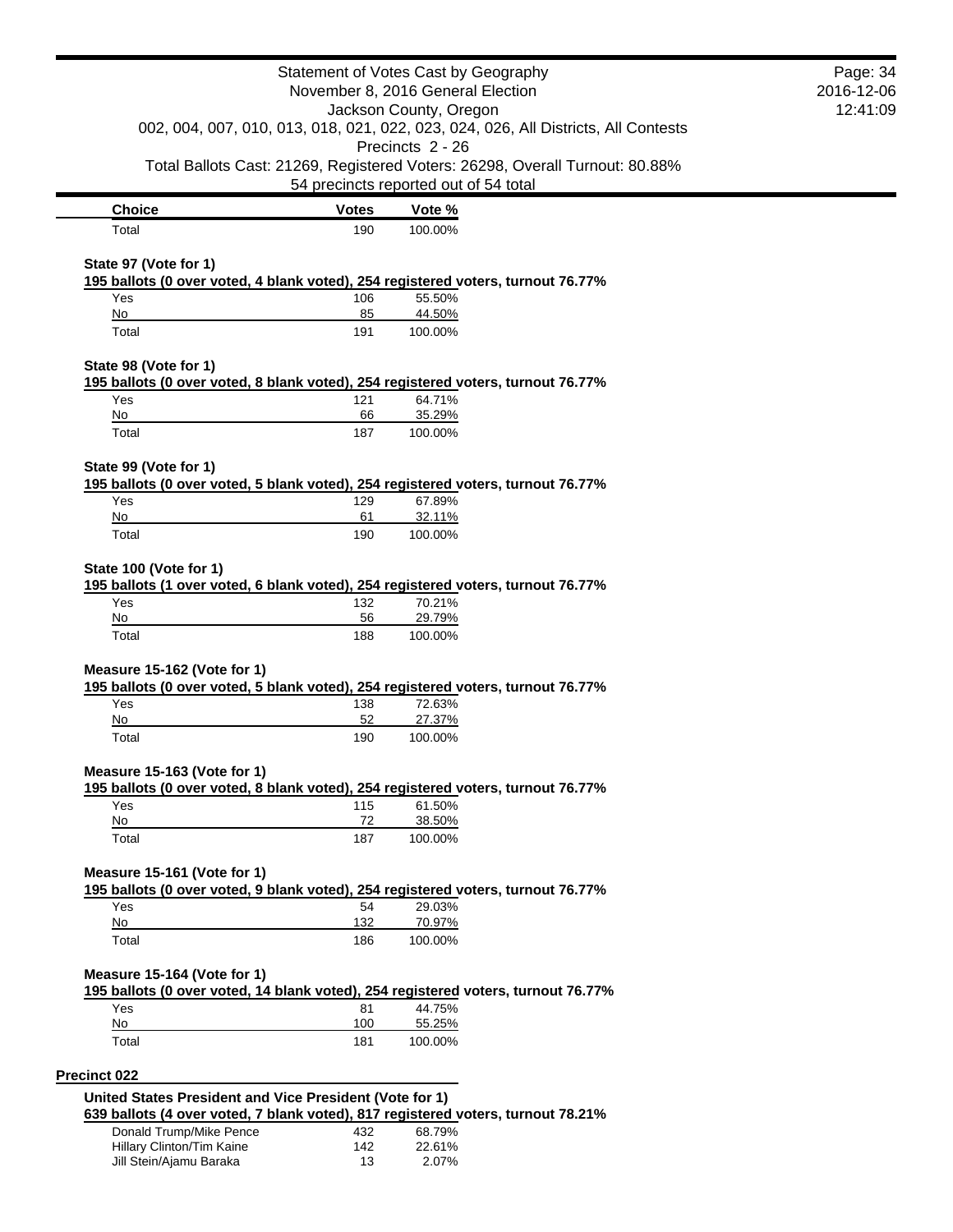| <b>Choice</b>          | <b>Votes</b> | Vote %  |
|------------------------|--------------|---------|
| Gary Johnson/Bill Weld | 30           | 4.78%   |
| Write-in               | 11           | 1.75%   |
| Total                  | 628          | 100.00% |

#### **US Senator (Vote for 1)**

### **639 ballots (1 over voted, 24 blank voted), 817 registered voters, turnout 78.21%**

| Steven C Reynolds    | 20  | 3.26%   |
|----------------------|-----|---------|
| Ron Wyden            | 223 | 36.32%  |
| Mark Callahan        | 332 | 54.07%  |
| <b>Eric Navickas</b> | 12  | 1.95%   |
| Jim Lindsay          | 8   | 1.30%   |
| Shanti S Lewallen    | 19  | 3.09%   |
| Write-in             | O   | 0.00%   |
| Total                | 614 | 100.00% |

# **US Representative, District 2 (Vote for 1)**

**639 ballots (1 over voted, 29 blank voted), 817 registered voters, turnout 78.21%**

| Greg Walden | 509 | 83.58%  |
|-------------|-----|---------|
| James Crary | 97  | 15.93%  |
| Write-in    |     | 0.49%   |
| Total       | 609 | 100.00% |

#### **Governor (Vote for 1)**

#### **639 ballots (1 over voted, 25 blank voted), 817 registered voters, turnout 78.21%**

| James Foster      | 15  | 2.45%   |
|-------------------|-----|---------|
| Kate Brown        | 161 | 26.26%  |
| Cliff Thomason    | 19  | 3.10%   |
| Aaron Donald Auer | 19  | 3.10%   |
| <b>Bud Pierce</b> | 398 | 64.93%  |
| Write-in          |     | 0.16%   |
| Total             | 613 | 100.00% |

### **Secretary of State (Vote for 1)**

#### **639 ballots (2 over voted, 36 blank voted), 817 registered voters, turnout 78.21%**

| Sharon L Durbin   | 15  | 2.50%    |
|-------------------|-----|----------|
| Dennis Richardson | 428 | 71.21%   |
| Paul Damian Wells | 24  | 3.99%    |
| Brad Avakian      | 112 | 18.64%   |
| Alan Zundel       | 11  | 1.83%    |
| Michael Marsh     | 11  | 1.83%    |
| Write-in          | O   | $0.00\%$ |
| Total             | 601 | 100.00%  |

#### **State Treasurer (Vote for 1)**

**639 ballots (2 over voted, 47 blank voted), 817 registered voters, turnout 78.21%**

| Chris Henry         | 16  | 2.71%   |
|---------------------|-----|---------|
| <b>Tobias Read</b>  | 114 | 19.32%  |
| Jeff Gudman         | 397 | 67.29%  |
| <b>Chris Telfer</b> | 62  | 10.51%  |
| Write-in            |     | 0.17%   |
| Total               | 590 | 100.00% |
|                     |     |         |

## **Attorney General (Vote for 1)**

## **639 ballots (1 over voted, 58 blank voted), 817 registered voters, turnout 78.21%**

| Lars D H Hedbor   | 18  | 3.10%    |
|-------------------|-----|----------|
| Ellen Rosenblum   | 167 | 28.79%   |
| Daniel Zene Crowe | 394 | 67.93%   |
| Write-in          |     | $0.17\%$ |

Page: 35 2016-12-06 12:41:09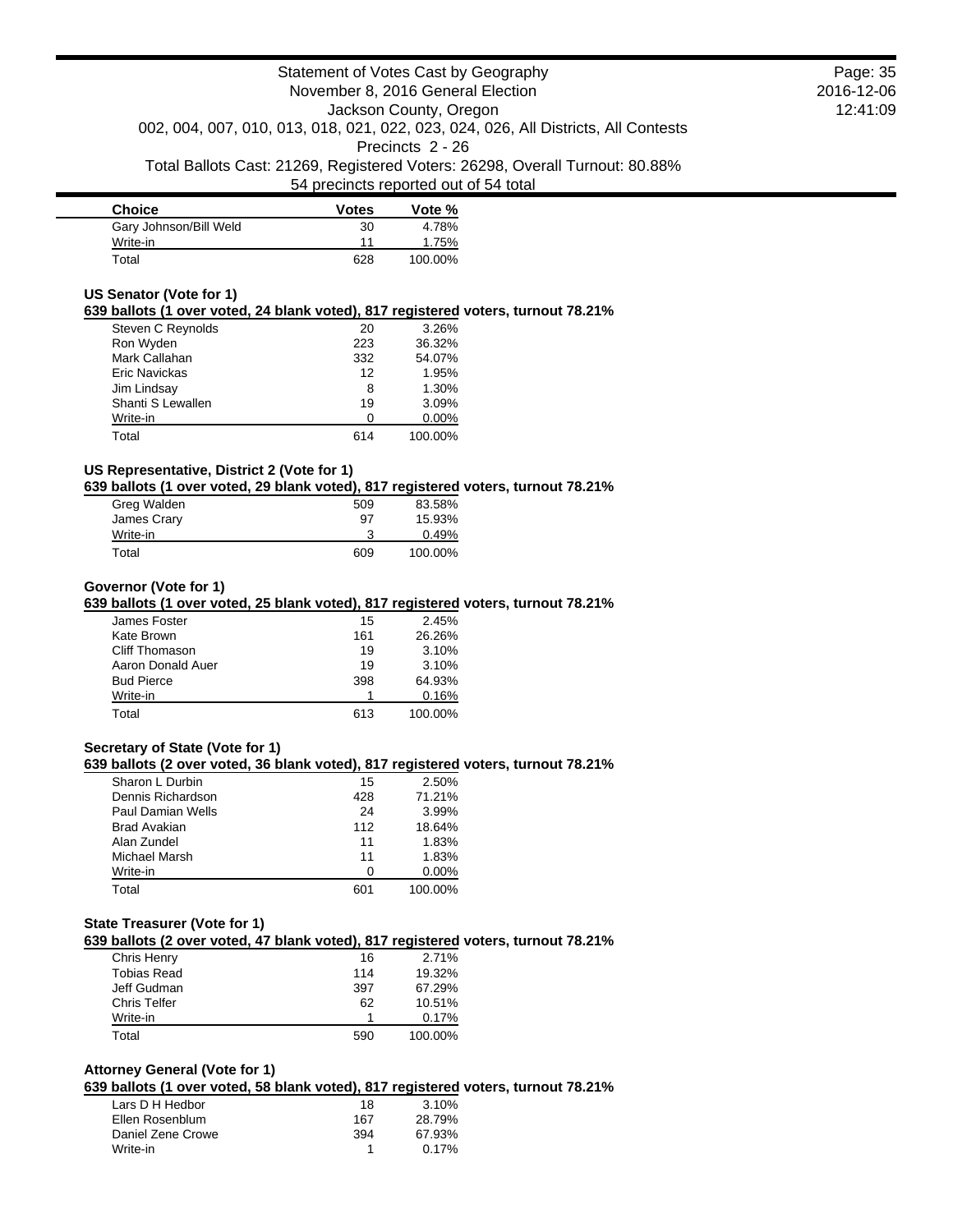| Statement of Votes Cast by Geography<br>November 8, 2016 General Election                                                                 |                                       | Page: 36<br>2016-12-06 |                                                                                    |  |
|-------------------------------------------------------------------------------------------------------------------------------------------|---------------------------------------|------------------------|------------------------------------------------------------------------------------|--|
| Jackson County, Oregon                                                                                                                    |                                       |                        | 12:41:09                                                                           |  |
|                                                                                                                                           |                                       |                        | 002, 004, 007, 010, 013, 018, 021, 022, 023, 024, 026, All Districts, All Contests |  |
|                                                                                                                                           |                                       | Precincts 2 - 26       |                                                                                    |  |
|                                                                                                                                           |                                       |                        | Total Ballots Cast: 21269, Registered Voters: 26298, Overall Turnout: 80.88%       |  |
|                                                                                                                                           | 54 precincts reported out of 54 total |                        |                                                                                    |  |
| <b>Choice</b>                                                                                                                             | <b>Votes</b>                          | Vote %                 |                                                                                    |  |
| Total                                                                                                                                     | 580                                   | 100.00%                |                                                                                    |  |
|                                                                                                                                           |                                       |                        |                                                                                    |  |
| State Senator, 28th District (Vote for 1)<br>639 ballots (1 over voted, 60 blank voted), 817 registered voters, turnout 78.21%            |                                       |                        |                                                                                    |  |
| <b>Todd Kepple</b>                                                                                                                        | 152                                   | 26.30%                 |                                                                                    |  |
| Dennis Linthicum                                                                                                                          | 425                                   | 73.53%                 |                                                                                    |  |
| Write-in                                                                                                                                  | $\mathbf{1}$                          | 0.17%                  |                                                                                    |  |
| Total                                                                                                                                     | 578                                   | 100.00%                |                                                                                    |  |
|                                                                                                                                           |                                       |                        |                                                                                    |  |
| State Representative, 55th District (Vote for 1)<br>639 ballots (0 over voted, 61 blank voted), 817 registered voters, turnout 78.21%     |                                       |                        |                                                                                    |  |
| Mike McLane                                                                                                                               | 438                                   | 75.78%                 |                                                                                    |  |
| <b>Brie S Malarkey</b>                                                                                                                    | 139                                   | 24.05%                 |                                                                                    |  |
| Write-in                                                                                                                                  | 1                                     | 0.17%                  |                                                                                    |  |
| Total                                                                                                                                     | 578                                   | 100.00%                |                                                                                    |  |
|                                                                                                                                           |                                       |                        |                                                                                    |  |
| Judge of the Supreme Court, Position 6 (Vote for 1)<br>639 ballots (0 over voted, 281 blank voted), 817 registered voters, turnout 78.21% |                                       |                        |                                                                                    |  |
| Lynn R Nakamoto                                                                                                                           | 349                                   | 97.49%                 |                                                                                    |  |
| Write-in                                                                                                                                  | 9                                     | 2.51%                  |                                                                                    |  |
| Total                                                                                                                                     | 358                                   | 100.00%                |                                                                                    |  |
|                                                                                                                                           |                                       |                        |                                                                                    |  |
| Judge of the Court of Appeals, Position 5 (Vote for 1)                                                                                    |                                       |                        |                                                                                    |  |
| 639 ballots (0 over voted, 286 blank voted), 817 registered voters, turnout 78.21%                                                        |                                       |                        |                                                                                    |  |
| <b>Scott Shorr</b>                                                                                                                        | 347                                   | 98.30%                 |                                                                                    |  |
| Write-in                                                                                                                                  | 6                                     | 1.70%                  |                                                                                    |  |
| Total                                                                                                                                     | 353                                   | 100.00%                |                                                                                    |  |
| Judge of the Court of Appeals, Position 8 (Vote for 1)                                                                                    |                                       |                        |                                                                                    |  |
| 639 ballots (0 over voted, 299 blank voted), 817 registered voters, turnout 78.21%                                                        |                                       |                        |                                                                                    |  |
| Roger J DeHoog                                                                                                                            | 335                                   | 98.53%                 |                                                                                    |  |
| Write-in                                                                                                                                  | 5                                     | 1.47%                  |                                                                                    |  |
| Total                                                                                                                                     | 340                                   | 100.00%                |                                                                                    |  |
|                                                                                                                                           |                                       |                        |                                                                                    |  |
| County Commissioner, Pos 2 (Vote for 1)<br>639 ballots (1 over voted, 56 blank voted), 817 registered voters, turnout 78.21%              |                                       |                        |                                                                                    |  |
| Jeff Thomas                                                                                                                               | 164                                   | 28.18%                 |                                                                                    |  |
| <b>Robert Strosser</b>                                                                                                                    | 416                                   | 71.48%                 |                                                                                    |  |
| Write-in                                                                                                                                  | 2                                     | 0.34%                  |                                                                                    |  |
| Total                                                                                                                                     | 582                                   | 100.00%                |                                                                                    |  |
|                                                                                                                                           |                                       |                        |                                                                                    |  |
| <b>County Assessor (Vote for 1)</b>                                                                                                       |                                       |                        |                                                                                    |  |
| 639 ballots (0 over voted, 162 blank voted), 817 registered voters, turnout 78.21%                                                        |                                       |                        |                                                                                    |  |
| David Arrasmith<br>Angela Stuhr                                                                                                           | 287<br>188                            | 60.17%<br>39.41%       |                                                                                    |  |
| Write-in                                                                                                                                  | $\overline{2}$                        | 0.42%                  |                                                                                    |  |
| Total                                                                                                                                     | 477                                   | 100.00%                |                                                                                    |  |
|                                                                                                                                           |                                       |                        |                                                                                    |  |
| Butte Falls, Mayor (Vote for 1)                                                                                                           |                                       |                        |                                                                                    |  |
| 172 ballots (0 over voted, 39 blank voted), 585 registered voters, turnout 29.40%                                                         |                                       |                        |                                                                                    |  |
| Linda Spencer                                                                                                                             | 122                                   | 91.73%                 |                                                                                    |  |
| Write-in                                                                                                                                  | 11                                    | 8.27%                  |                                                                                    |  |
| Total                                                                                                                                     | 133                                   | 100.00%                |                                                                                    |  |

**172 ballots (0 over voted, 19 blank voted), 585 registered voters, turnout 29.40%**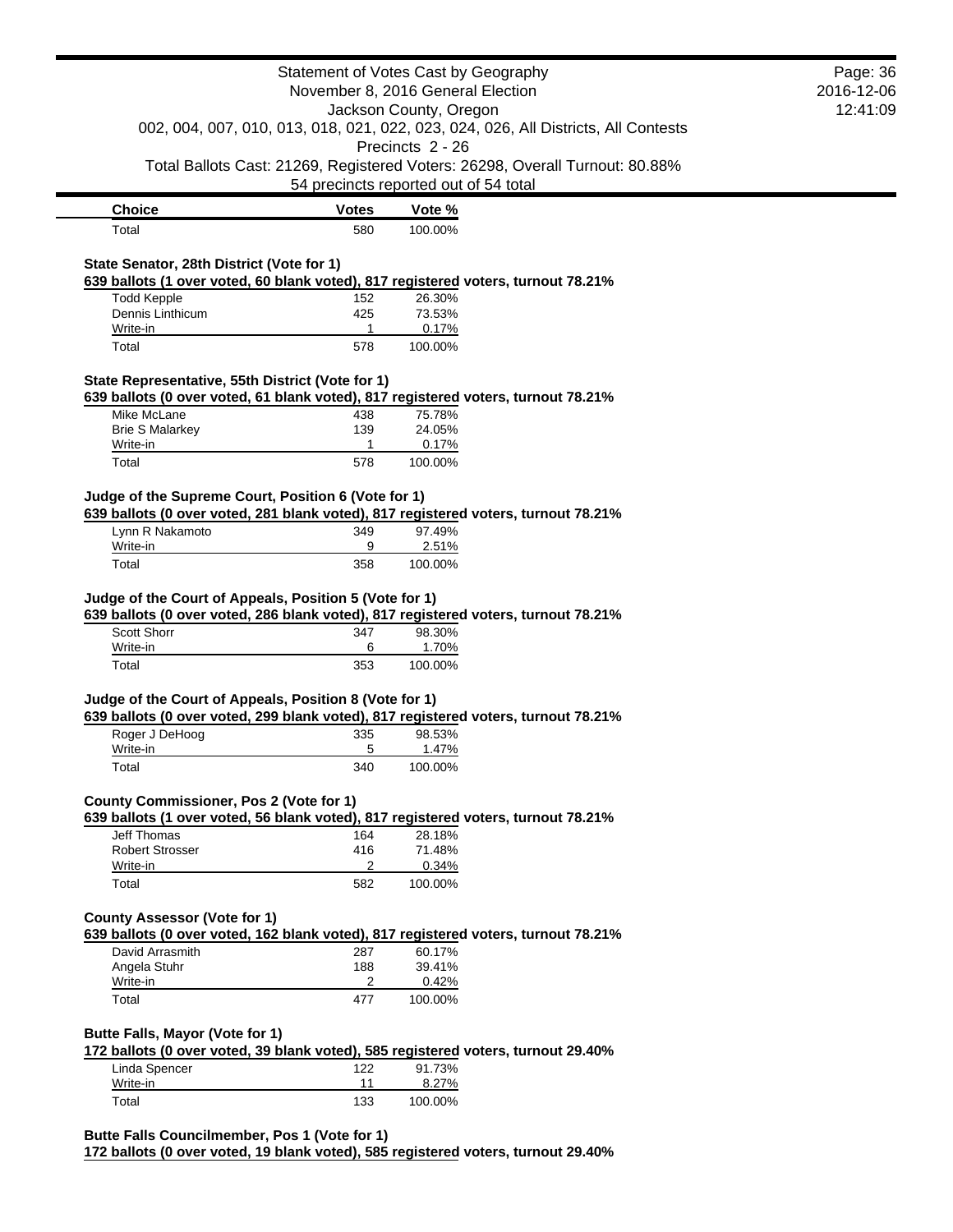| <b>Choice</b>    | <b>Votes</b> | Vote %  |
|------------------|--------------|---------|
| Carrie Driskell  | 118          | 77.12%  |
| Nancy J Stockton | 33           | 21.57%  |
| Write-in         |              | 1.31%   |
| Total            | 153          | 100.00% |

## **Butte Falls Councilmember, Pos 2 (Vote for 1)**

**172 ballots (0 over voted, 41 blank voted), 585 registered voters, turnout 29.40%**

| Alvin C Thompson | 119 | 90.84%  |
|------------------|-----|---------|
| Write-in         | 12  | 9.16%   |
| Total            | 131 | 100.00% |

## **Butte Falls Councilmember, Pos 3 (Vote for 1)**

**172 ballots (0 over voted, 56 blank voted), 585 registered voters, turnout 29.40%**

| <b>Robert Stockton</b> | 108 | 93.10%  |
|------------------------|-----|---------|
| Write-in               |     | 6.90%   |
| Total                  | 116 | 100.00% |

# **Jackson Soil & Water Dist. Director, Zone 1 (Vote for 1)**

**639 ballots (0 over voted, 296 blank voted), 817 registered voters, turnout 78.21%**

| Marilyn Rice | 339 | 98.83%  |
|--------------|-----|---------|
| Write-in     |     | 1.17%   |
| Total        | 343 | 100.00% |

# **Jackson Soil & Water Dist, Director Zone 2 (Vote for 1)**

**639 ballots (0 over voted, 293 blank voted), 817 registered voters, turnout 78.21%**

| Barbara Niedermeyer | 344 | 99.42%  |
|---------------------|-----|---------|
| Write-in            |     | 0.58%   |
| Total               | 346 | 100.00% |

### **Jackson Soil & Water Dist. Director, Zone 3 (Vote for 1)**

**639 ballots (0 over voted, 301 blank voted), 817 registered voters, turnout 78.21%**

|                | . . |         |
|----------------|-----|---------|
| Juanita Wright | 336 | 99.41%  |
| Write-in       |     | 0.59%   |
| Total          | 338 | 100.00% |
|                |     |         |

#### **Jackson Soil & Water Dist. Director, Zone 4 (Vote for 1)**

**639 ballots (0 over voted, 201 blank voted), 817 registered voters, turnout 78.21%**

| Don Hamann | 435 | 99.32%   |
|------------|-----|----------|
| Write-in   | ว   | $0.68\%$ |
| Total      | 438 | 100.00%  |

#### **Jackson Soil & Water Dist. Director, Zone 5 (Vote for 1)**

**639 ballots (0 over voted, 304 blank voted), 817 registered voters, turnout 78.21%**

|                  | . . | . .      |  |
|------------------|-----|----------|--|
| Ronald W Hillers | 332 | 99.10%   |  |
| Write-in         | ົ   | $0.90\%$ |  |
| Total            | 335 | 100.00%  |  |
|                  |     |          |  |

## **Jackson Soil & Water Dist.Dir.At Large, #2 (Vote for 1)**

**639 ballots (0 over voted, 303 blank voted), 817 registered voters, turnout 78.21%**

| Stan Dean | 332 | 98.81%  |
|-----------|-----|---------|
| Write-in  |     | 1.19%   |
| Total     | 336 | 100.00% |

### **Rogue Valley Heritage District, Director (Vote for 5)**

**639 ballots (0 over voted, 1839 undervotes), 817 registered voters, turnout 78.21%**

Allen Dobney 254 18.73%

Page: 37 2016-12-06 12:41:09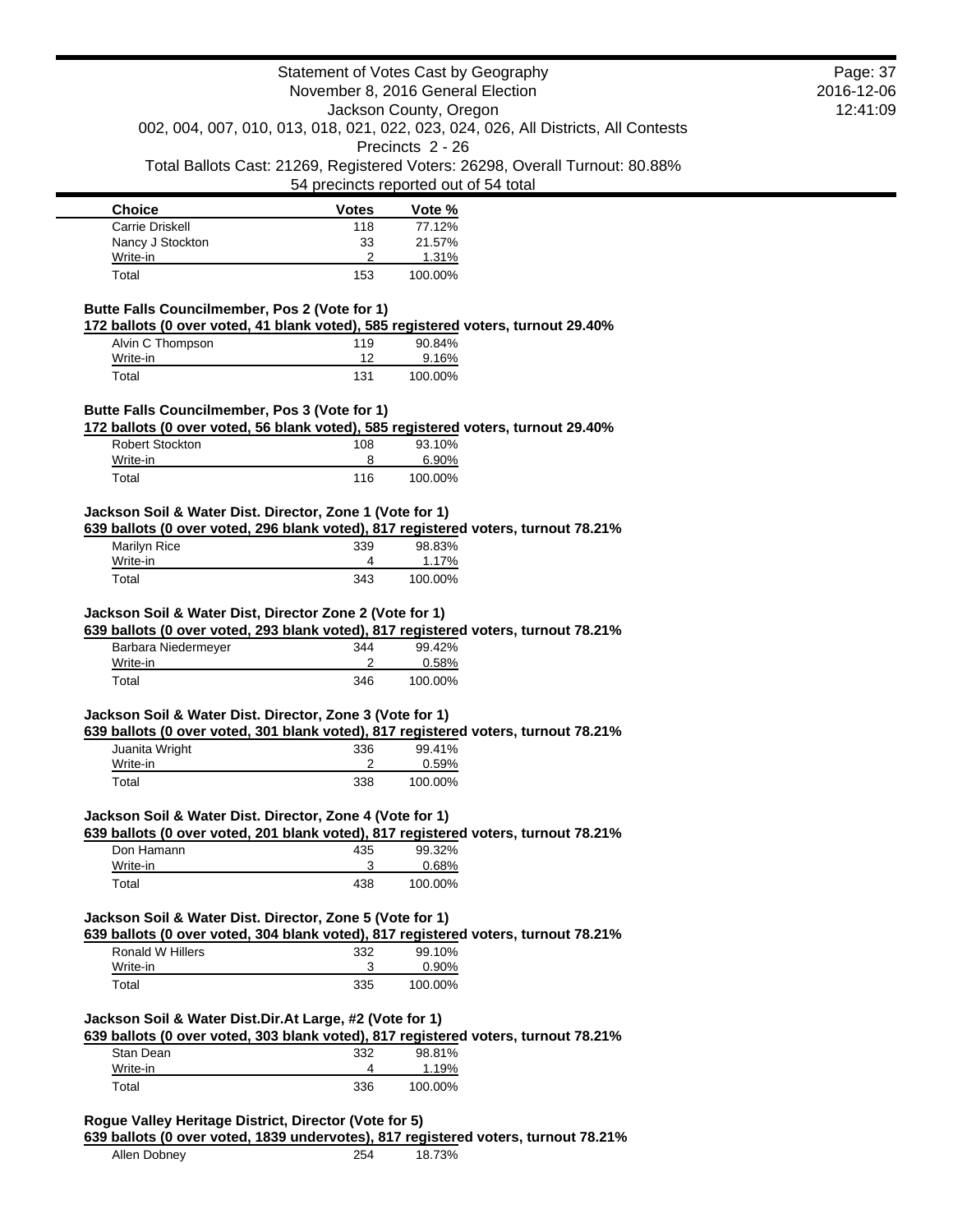| <b>Choice</b>        | <b>Votes</b> | Vote %  |
|----------------------|--------------|---------|
| Charleen M Brown     | 305          | 22.49%  |
| Stephanie S Butler   | 258          | 19.03%  |
| Ronald Medinger      | 250          | 18.44%  |
| <b>Dennis Powers</b> | 269          | 19.84%  |
| Write-in             | 8            | 0.59%   |
| Write In             | 4            | 0.29%   |
| Write In             | 2            | 0.15%   |
| Write In             | 3            | 0.22%   |
| Write In             | 3            | 0.22%   |
| Total                | 1356         | 100.00% |

#### **State 94 (Vote for 1)**

#### **639 ballots (1 over voted, 43 blank voted), 817 registered voters, turnout 78.21%**

| Yes   | 178 | 29.92%  |
|-------|-----|---------|
| No    | 417 | 70.08%  |
| Total | 595 | 100.00% |

#### **State 95 (Vote for 1)**

#### **639 ballots (0 over voted, 41 blank voted), 817 registered voters, turnout 78.21%**

| Yes   | 314 | 52.51%  |
|-------|-----|---------|
| No.   | 284 | 47.49%  |
| Total | 598 | 100.00% |

#### **State 96 (Vote for 1)**

#### **639 ballots (0 over voted, 27 blank voted), 817 registered voters, turnout 78.21%**

| Yes   | 507 | 82.84%  |
|-------|-----|---------|
| No    | 105 | 17.16%  |
| Total | 612 | 100.00% |

#### **State 97 (Vote for 1)**

## **639 ballots (0 over voted, 11 blank voted), 817 registered voters, turnout 78.21%**

| Yes   | 150 | 23.89%  |
|-------|-----|---------|
| No    | 478 | 76.11%  |
| Total | 628 | 100.00% |

#### **State 98 (Vote for 1)**

# **639 ballots (0 over voted, 29 blank voted), 817 registered voters, turnout 78.21%**

| Yes   | 339 | 55.57%  |
|-------|-----|---------|
| No    | 271 | 44.43%  |
| Total | 610 | 100.00% |

#### **State 99 (Vote for 1)**

# **639 ballots (1 over voted, 28 blank voted), 817 registered voters, turnout 78.21%**

| Yes   | 382 | 62.62%  |
|-------|-----|---------|
| No    | 228 | 37.38%  |
| Total | 610 | 100.00% |

### **State 100 (Vote for 1)**

**639 ballots (0 over voted, 39 blank voted), 817 registered voters, turnout 78.21%** Yes 307 51.17%

| No          | 293 | 48.83%  |
|-------------|-----|---------|
| $\tau$ otal | 600 | 100.00% |

#### **Measure 15-162 (Vote for 1)**

**639 ballots (0 over voted, 23 blank voted), 817 registered voters, turnout 78.21%**

| Yes | 418 | 67.86% |
|-----|-----|--------|
| No  | 198 | 32.14% |

Page: 38 2016-12-06 12:41:09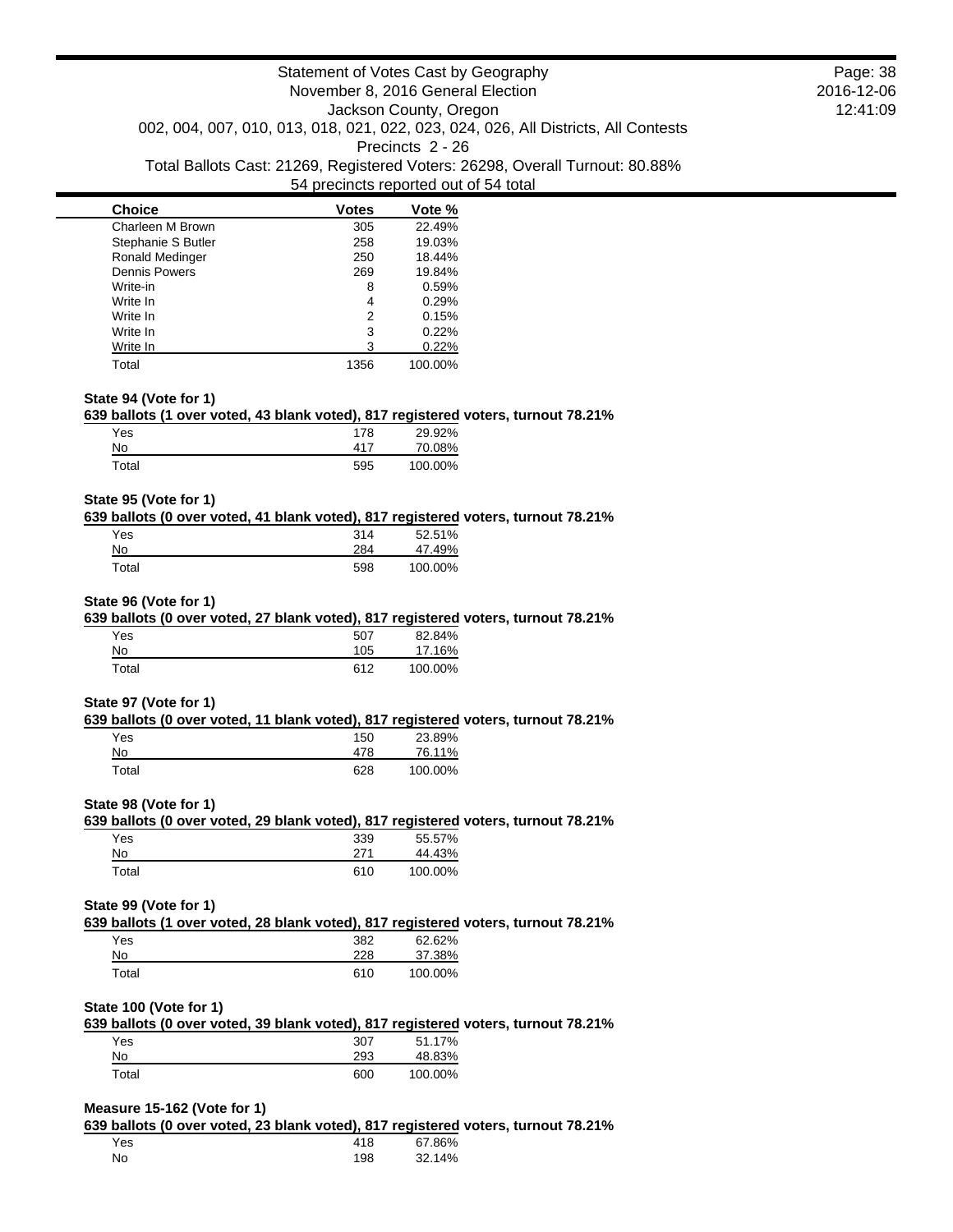|                                                                                                                  |              | Statement of Votes Cast by Geography  |                                                                                    | Page: 39 |
|------------------------------------------------------------------------------------------------------------------|--------------|---------------------------------------|------------------------------------------------------------------------------------|----------|
| November 8, 2016 General Election                                                                                |              | 2016-12-06                            |                                                                                    |          |
|                                                                                                                  |              | Jackson County, Oregon                |                                                                                    | 12:41:09 |
|                                                                                                                  |              | Precincts 2 - 26                      | 002, 004, 007, 010, 013, 018, 021, 022, 023, 024, 026, All Districts, All Contests |          |
|                                                                                                                  |              |                                       | Total Ballots Cast: 21269, Registered Voters: 26298, Overall Turnout: 80.88%       |          |
|                                                                                                                  |              | 54 precincts reported out of 54 total |                                                                                    |          |
| <b>Choice</b>                                                                                                    | <b>Votes</b> | Vote %                                |                                                                                    |          |
| Total                                                                                                            | 616          | 100.00%                               |                                                                                    |          |
|                                                                                                                  |              |                                       |                                                                                    |          |
| Measure 15-163 (Vote for 1)<br>639 ballots (1 over voted, 38 blank voted), 817 registered voters, turnout 78.21% |              |                                       |                                                                                    |          |
| Yes                                                                                                              | 282          | 47.00%                                |                                                                                    |          |
| No                                                                                                               | 318          | 53.00%                                |                                                                                    |          |
| Total                                                                                                            | 600          | 100.00%                               |                                                                                    |          |
|                                                                                                                  |              |                                       |                                                                                    |          |
| Measure 15-161 (Vote for 1)<br>639 ballots (0 over voted, 30 blank voted), 817 registered voters, turnout 78.21% |              |                                       |                                                                                    |          |
| Yes                                                                                                              |              | 24.30%                                |                                                                                    |          |
| No                                                                                                               | 148<br>461   | 75.70%                                |                                                                                    |          |
|                                                                                                                  |              |                                       |                                                                                    |          |
| Total                                                                                                            | 609          | 100.00%                               |                                                                                    |          |
| Measure 15-164 (Vote for 1)                                                                                      |              |                                       |                                                                                    |          |
| 639 ballots (1 over voted, 51 blank voted), 817 registered voters, turnout 78.21%                                |              |                                       |                                                                                    |          |
| Yes                                                                                                              | 173          | 29.47%                                |                                                                                    |          |
| No                                                                                                               | 414          | 70.53%                                |                                                                                    |          |
| Total                                                                                                            | 587          | 100.00%                               |                                                                                    |          |
|                                                                                                                  |              |                                       |                                                                                    |          |
| Precinct 023                                                                                                     |              |                                       |                                                                                    |          |
| United States President and Vice President (Vote for 1)                                                          |              |                                       |                                                                                    |          |
| 513 ballots (0 over voted, 10 blank voted), 712 registered voters, turnout 72.05%                                |              |                                       |                                                                                    |          |
| Donald Trump/Mike Pence                                                                                          | 322          | 64.02%                                |                                                                                    |          |
| Hillary Clinton/Tim Kaine                                                                                        | 143          | 28.43%                                |                                                                                    |          |
| Jill Stein/Ajamu Baraka                                                                                          | 17           | 3.38%                                 |                                                                                    |          |
| Gary Johnson/Bill Weld                                                                                           | 15           | 2.98%                                 |                                                                                    |          |
| Write-in<br>Total                                                                                                | 6<br>503     | 1.19%<br>100.00%                      |                                                                                    |          |
|                                                                                                                  |              |                                       |                                                                                    |          |
| US Senator (Vote for 1)                                                                                          |              |                                       |                                                                                    |          |
| 513 ballots (0 over voted, 14 blank voted), 712 registered voters, turnout 72.05%                                |              |                                       |                                                                                    |          |
| Steven C Reynolds                                                                                                | 10           | 2.00%                                 |                                                                                    |          |
| Ron Wyden                                                                                                        | 232          | 46.49%                                |                                                                                    |          |
| Mark Callahan                                                                                                    | 234          | 46.89%                                |                                                                                    |          |
| Eric Navickas                                                                                                    | 12           | 2.40%                                 |                                                                                    |          |
| Jim Lindsay                                                                                                      | 3            | 0.60%                                 |                                                                                    |          |
| Shanti S Lewallen                                                                                                | 7            | 1.40%                                 |                                                                                    |          |
| Write-in                                                                                                         | 1<br>499     | 0.20%<br>100.00%                      |                                                                                    |          |
| Total                                                                                                            |              |                                       |                                                                                    |          |
| US Representative, District 2 (Vote for 1)                                                                       |              |                                       |                                                                                    |          |
| 513 ballots (0 over voted, 26 blank voted), 712 registered voters, turnout 72.05%                                |              |                                       |                                                                                    |          |
| Greg Walden                                                                                                      | 367          | 75.36%                                |                                                                                    |          |
| James Crary                                                                                                      | 117          | 24.02%                                |                                                                                    |          |
| Write-in                                                                                                         | 3            | 0.62%                                 |                                                                                    |          |
| Total                                                                                                            | 487          | 100.00%                               |                                                                                    |          |
|                                                                                                                  |              |                                       |                                                                                    |          |
| Governor (Vote for 1)                                                                                            |              |                                       |                                                                                    |          |
| 513 ballots (0 over voted, 17 blank voted), 712 registered voters, turnout 72.05%                                |              |                                       |                                                                                    |          |
| James Foster                                                                                                     | 13           | 2.62%                                 |                                                                                    |          |
| Kate Brown                                                                                                       | 175          | 35.28%                                |                                                                                    |          |
| Cliff Thomason                                                                                                   | 16           | 3.23%                                 |                                                                                    |          |
| Aaron Donald Auer                                                                                                | 7            | 1.41%                                 |                                                                                    |          |
| <b>Bud Pierce</b>                                                                                                | 284          | 57.26%                                |                                                                                    |          |
| Write-in                                                                                                         | 1            | 0.20%                                 |                                                                                    |          |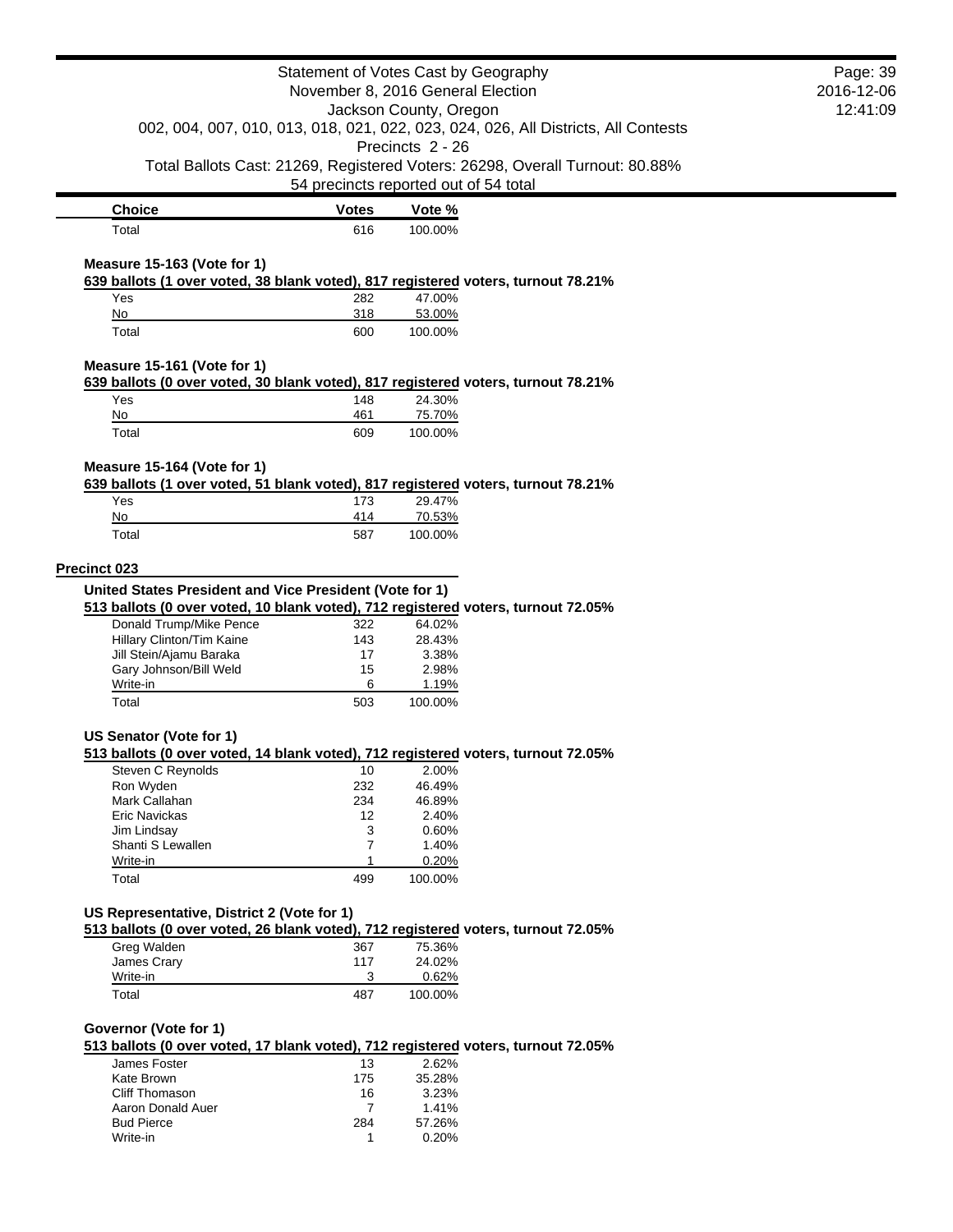**Choice Votes Votes Vote** % Total 496 100.00%

# **Secretary of State (Vote for 1)**

**513 ballots (0 over voted, 33 blank voted), 712 registered voters, turnout 72.05%**

| Sharon L Durbin     | 8   | 1.67%   |
|---------------------|-----|---------|
| Dennis Richardson   | 303 | 63.12%  |
| Paul Damian Wells   | 17  | 3.54%   |
| <b>Brad Avakian</b> | 137 | 28.54%  |
| Alan Zundel         | 10  | 2.08%   |
| Michael Marsh       | 4   | 0.83%   |
| Write-in            |     | 0.21%   |
| Total               | 480 | 100.00% |

## **State Treasurer (Vote for 1)**

**513 ballots (0 over voted, 35 blank voted), 712 registered voters, turnout 72.05%**

| Chris Henry         | 17  | 3.56%   |
|---------------------|-----|---------|
| <b>Tobias Read</b>  | 141 | 29.50%  |
| Jeff Gudman         | 273 | 57.11%  |
| <b>Chris Telfer</b> | 45  | 9.41%   |
| Write-in            | 2   | 0.42%   |
| Total               | 478 | 100.00% |

#### **Attorney General (Vote for 1)**

**513 ballots (0 over voted, 43 blank voted), 712 registered voters, turnout 72.05%**

| Lars D H Hedbor   | 12  | 2.55%   |
|-------------------|-----|---------|
| Ellen Rosenblum   | 175 | 37.23%  |
| Daniel Zene Crowe | 282 | 60.00%  |
| Write-in          |     | 0.21%   |
| Total             | 470 | 100.00% |

#### **State Senator, 28th District (Vote for 1)**

**513 ballots (0 over voted, 49 blank voted), 712 registered voters, turnout 72.05%**

| Todd Kepple      | 171 | 36.85%  |
|------------------|-----|---------|
| Dennis Linthicum | 291 | 62.72%  |
| Write-in         |     | 0.43%   |
| Total            | 464 | 100.00% |

### **State Representative, 55th District (Vote for 1)**

**513 ballots (0 over voted, 51 blank voted), 712 registered voters, turnout 72.05%**

| <b>Brie S Malarkey</b> | 153 | 33.12%  |
|------------------------|-----|---------|
| Write-in               | 462 | 0.87%   |
| Total                  |     | 100.00% |

## **Judge of the Supreme Court, Position 6 (Vote for 1)**

**513 ballots (0 over voted, 223 blank voted), 712 registered voters, turnout 72.05%**

| Lynn R Nakamoto | 281 | 96.90%  |
|-----------------|-----|---------|
| Write-in        |     | 3.10%   |
| Total           | 290 | 100.00% |

# **Judge of the Court of Appeals, Position 5 (Vote for 1)**

**513 ballots (0 over voted, 231 blank voted), 712 registered voters, turnout 72.05%**

| Scott Shorr | 276 | 97.87%  |
|-------------|-----|---------|
| Write-in    |     | 2.13%   |
| Total       | 282 | 100.00% |

Page: 40 2016-12-06 12:41:09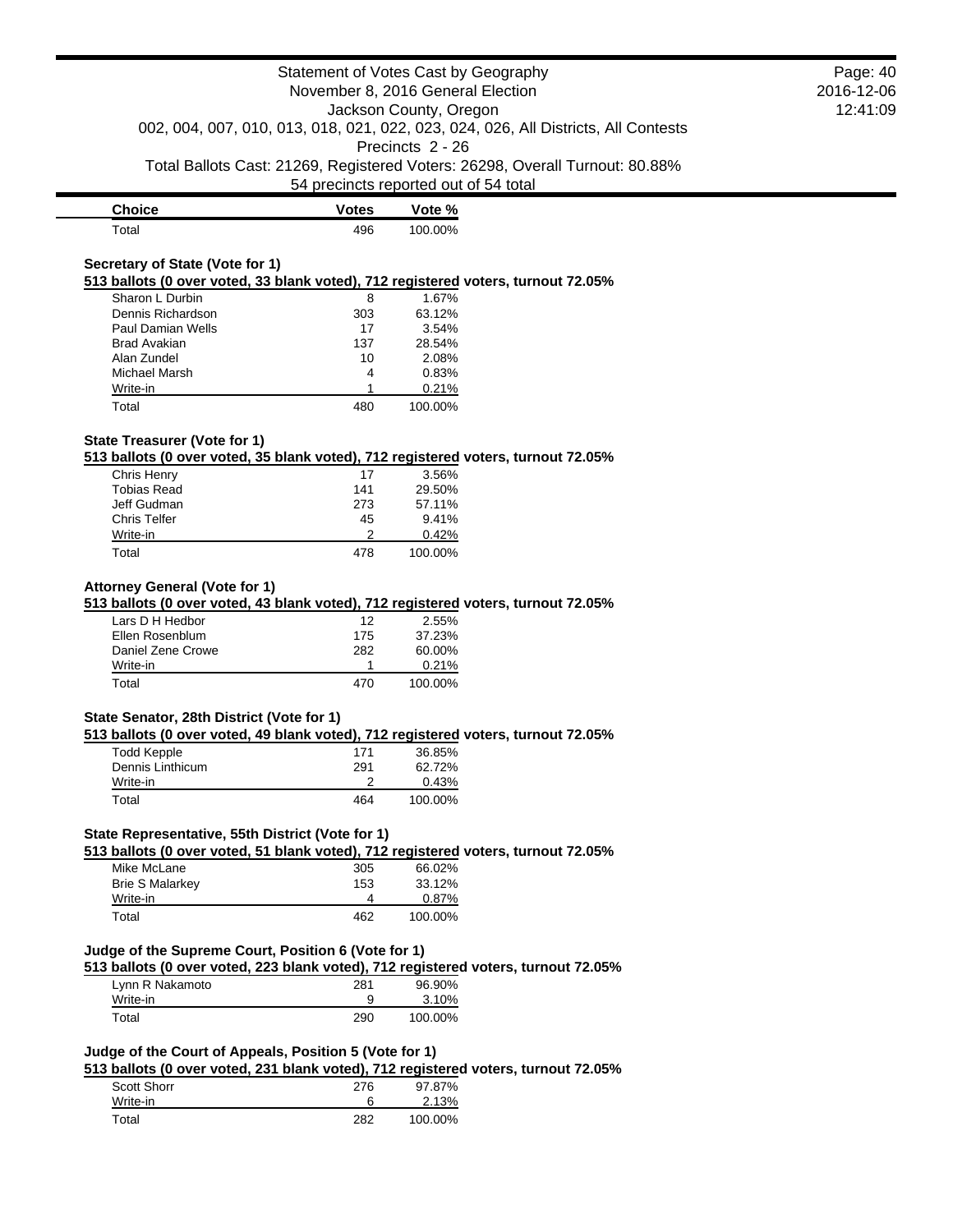| Statement of Votes Cast by Geography                                                                         |              |                                                                                              | Page: 41   |
|--------------------------------------------------------------------------------------------------------------|--------------|----------------------------------------------------------------------------------------------|------------|
| November 8, 2016 General Election                                                                            |              |                                                                                              | 2016-12-06 |
| Jackson County, Oregon<br>002, 004, 007, 010, 013, 018, 021, 022, 023, 024, 026, All Districts, All Contests |              |                                                                                              | 12:41:09   |
|                                                                                                              |              |                                                                                              |            |
|                                                                                                              |              | Precincts 2 - 26                                                                             |            |
|                                                                                                              |              | Total Ballots Cast: 21269, Registered Voters: 26298, Overall Turnout: 80.88%                 |            |
|                                                                                                              |              | 54 precincts reported out of 54 total                                                        |            |
| <b>Choice</b>                                                                                                | <b>Votes</b> | Vote %                                                                                       |            |
| Judge of the Court of Appeals, Position 8 (Vote for 1)                                                       |              |                                                                                              |            |
| Roger J DeHoog                                                                                               | 275          | 513 ballots (0 over voted, 232 blank voted), 712 registered voters, turnout 72.05%<br>97.86% |            |
| Write-in                                                                                                     | 6            | 2.14%                                                                                        |            |
| Total                                                                                                        | 281          | 100.00%                                                                                      |            |
| County Commissioner, Pos 2 (Vote for 1)                                                                      |              |                                                                                              |            |
|                                                                                                              |              | 513 ballots (0 over voted, 59 blank voted), 712 registered voters, turnout 72.05%            |            |
| Jeff Thomas                                                                                                  | 154          | 33.92%                                                                                       |            |
| <b>Robert Strosser</b>                                                                                       | 299          | 65.86%                                                                                       |            |
| Write-in                                                                                                     | $\mathbf{1}$ | 0.22%                                                                                        |            |
| Total                                                                                                        | 454          | 100.00%                                                                                      |            |
| <b>County Assessor (Vote for 1)</b>                                                                          |              |                                                                                              |            |
|                                                                                                              |              | 513 ballots (0 over voted, 136 blank voted), 712 registered voters, turnout 72.05%           |            |
| David Arrasmith                                                                                              | 241          | 63.93%                                                                                       |            |
| Angela Stuhr<br>Write-in                                                                                     | 134<br>2     | 35.54%<br>0.53%                                                                              |            |
| Total                                                                                                        | 377          | 100.00%                                                                                      |            |
|                                                                                                              |              |                                                                                              |            |
| Jackson Soil & Water Dist. Director, Zone 1 (Vote for 1)                                                     |              |                                                                                              |            |
|                                                                                                              |              | 513 ballots (0 over voted, 226 blank voted), 712 registered voters, turnout 72.05%           |            |
| Marilyn Rice                                                                                                 | 283          | 98.61%                                                                                       |            |
| Write-in                                                                                                     | 4            | 1.39%                                                                                        |            |
| Total                                                                                                        | 287          | 100.00%                                                                                      |            |
| Jackson Soil & Water Dist, Director Zone 2 (Vote for 1)                                                      |              |                                                                                              |            |
|                                                                                                              |              | 513 ballots (0 over voted, 223 blank voted), 712 registered voters, turnout 72.05%           |            |
| Barbara Niedermeyer                                                                                          | 289          | 99.66%                                                                                       |            |
| Write-in                                                                                                     | 1            | 0.34%                                                                                        |            |
| Total                                                                                                        | 290          | 100.00%                                                                                      |            |
| Jackson Soil & Water Dist. Director, Zone 3 (Vote for 1)                                                     |              |                                                                                              |            |
|                                                                                                              |              | 513 ballots (0 over voted, 233 blank voted), 712 registered voters, turnout 72.05%           |            |
| Juanita Wright                                                                                               | 278          | 99.29%                                                                                       |            |
| Write-in                                                                                                     | 2            | 0.71%                                                                                        |            |
| Total                                                                                                        | 280          | 100.00%                                                                                      |            |
| Jackson Soil & Water Dist. Director, Zone 4 (Vote for 1)                                                     |              |                                                                                              |            |
|                                                                                                              |              | 513 ballots (0 over voted, 233 blank voted), 712 registered voters, turnout 72.05%           |            |
| Don Hamann                                                                                                   | 279          | 99.64%                                                                                       |            |
| Write-in                                                                                                     | 1            | 0.36%                                                                                        |            |
| Total                                                                                                        | 280          | 100.00%                                                                                      |            |
|                                                                                                              |              |                                                                                              |            |
| Jackson Soil & Water Dist. Director, Zone 5 (Vote for 1)                                                     |              |                                                                                              |            |
|                                                                                                              |              | 513 ballots (0 over voted, 236 blank voted), 712 registered voters, turnout 72.05%           |            |
|                                                                                                              | 274          | 98.92%                                                                                       |            |
| Ronald W Hillers                                                                                             |              |                                                                                              |            |
| Write-in<br>Total                                                                                            | 3<br>277     | 1.08%<br>100.00%                                                                             |            |
|                                                                                                              |              |                                                                                              |            |
| Jackson Soil & Water Dist.Dir.At Large, #2 (Vote for 1)                                                      |              |                                                                                              |            |
|                                                                                                              |              | 513 ballots (0 over voted, 239 blank voted), 712 registered voters, turnout 72.05%           |            |
| Stan Dean                                                                                                    | 271          | 98.91%                                                                                       |            |
| Write-in<br>Total                                                                                            | 3<br>274     | 1.09%<br>100.00%                                                                             |            |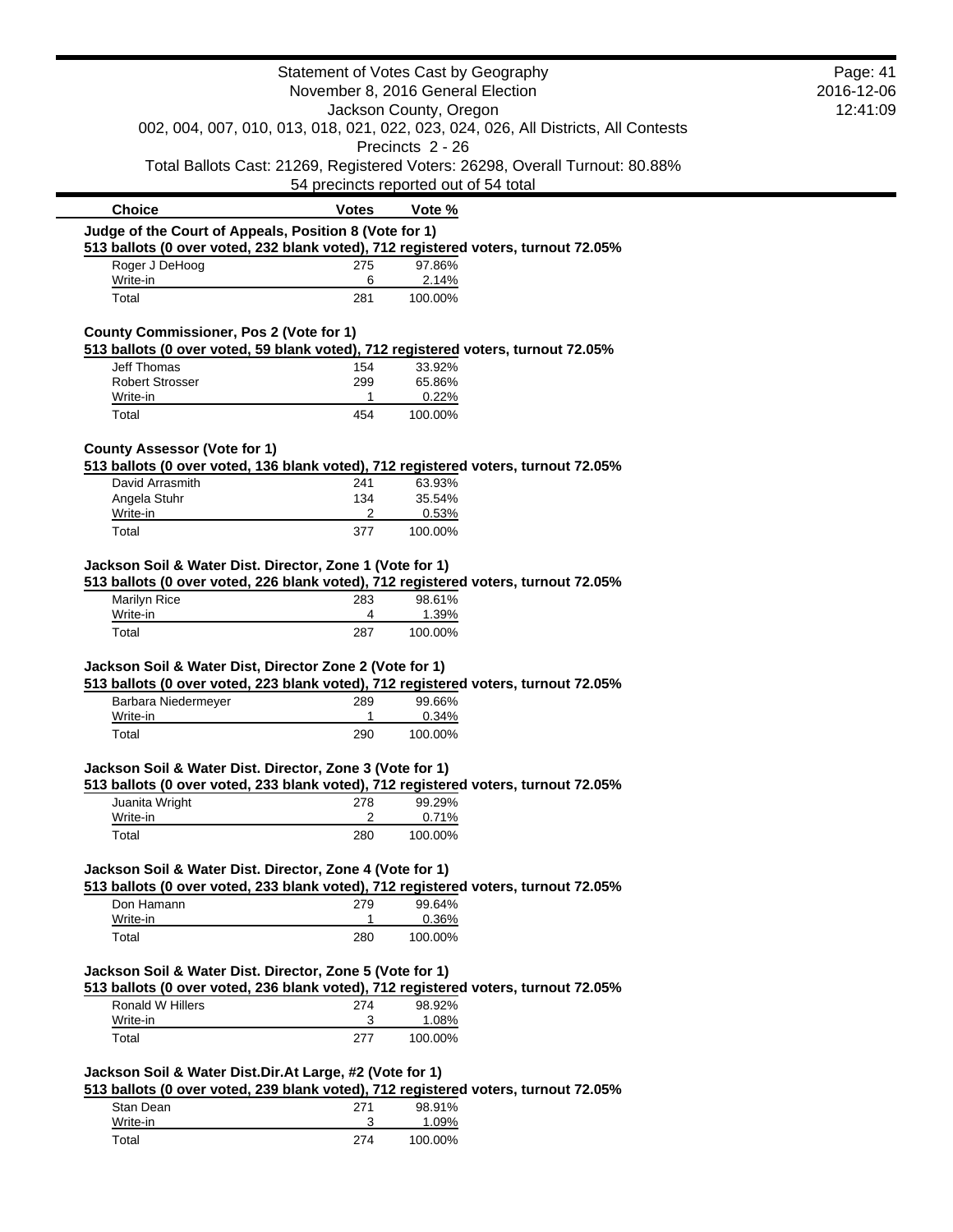|                                                                                                           | Statement of Votes Cast by Geography |                                       |                                                                              | Page: 42 |
|-----------------------------------------------------------------------------------------------------------|--------------------------------------|---------------------------------------|------------------------------------------------------------------------------|----------|
| November 8, 2016 General Election                                                                         |                                      |                                       | 2016-12-06                                                                   |          |
| Jackson County, Oregon                                                                                    |                                      |                                       | 12:41:09                                                                     |          |
| 002, 004, 007, 010, 013, 018, 021, 022, 023, 024, 026, All Districts, All Contests                        |                                      |                                       |                                                                              |          |
|                                                                                                           |                                      | Precincts 2 - 26                      |                                                                              |          |
|                                                                                                           |                                      |                                       | Total Ballots Cast: 21269, Registered Voters: 26298, Overall Turnout: 80.88% |          |
|                                                                                                           |                                      | 54 precincts reported out of 54 total |                                                                              |          |
| <b>Choice</b>                                                                                             | <b>Votes</b>                         | Vote %                                |                                                                              |          |
| Rogue Valley Heritage District, Director (Vote for 5)                                                     |                                      |                                       |                                                                              |          |
| 513 ballots (0 over voted, 1490 undervotes), 712 registered voters, turnout 72.05%                        |                                      |                                       |                                                                              |          |
| Allen Dobney                                                                                              | 210                                  | 19.53%                                |                                                                              |          |
| Charleen M Brown                                                                                          | 216                                  | 20.09%                                |                                                                              |          |
| Stephanie S Butler                                                                                        | 216                                  | 20.09%                                |                                                                              |          |
| Ronald Medinger                                                                                           | 209                                  | 19.44%                                |                                                                              |          |
| <b>Dennis Powers</b>                                                                                      | 215                                  | 20.00%                                |                                                                              |          |
| Write-in                                                                                                  | 4                                    | 0.37%                                 |                                                                              |          |
| Write In                                                                                                  | 2                                    | 0.19%                                 |                                                                              |          |
| Write In                                                                                                  | 1                                    | 0.09%                                 |                                                                              |          |
| Write In                                                                                                  | 1<br>1                               | 0.09%                                 |                                                                              |          |
| Write In                                                                                                  |                                      | 0.09%                                 |                                                                              |          |
| Total                                                                                                     | 1075                                 | 100.00%                               |                                                                              |          |
| State 94 (Vote for 1)                                                                                     |                                      |                                       |                                                                              |          |
| 513 ballots (0 over voted, 42 blank voted), 712 registered voters, turnout 72.05%                         |                                      |                                       |                                                                              |          |
| Yes                                                                                                       | 148                                  | 31.42%                                |                                                                              |          |
| No                                                                                                        | 323                                  | 68.58%                                |                                                                              |          |
| Total                                                                                                     | 471                                  | 100.00%                               |                                                                              |          |
| 513 ballots (0 over voted, 26 blank voted), 712 registered voters, turnout 72.05%<br>Yes                  | 303<br>184                           | 62.22%                                |                                                                              |          |
| No                                                                                                        |                                      | 37.78%                                |                                                                              |          |
| Total                                                                                                     | 487                                  | 100.00%                               |                                                                              |          |
| State 96 (Vote for 1)                                                                                     |                                      |                                       |                                                                              |          |
| 513 ballots (0 over voted, 14 blank voted), 712 registered voters, turnout 72.05%                         |                                      |                                       |                                                                              |          |
| Yes                                                                                                       | 426                                  | 85.37%                                |                                                                              |          |
| No                                                                                                        | 73                                   | 14.63%                                |                                                                              |          |
| Total                                                                                                     | 499                                  | 100.00%                               |                                                                              |          |
|                                                                                                           |                                      |                                       |                                                                              |          |
| State 97 (Vote for 1)<br>513 ballots (0 over voted, 6 blank voted), 712 registered voters, turnout 72.05% |                                      |                                       |                                                                              |          |
| Yes                                                                                                       | 150                                  | 29.59%                                |                                                                              |          |
| No                                                                                                        | 357                                  | 70.41%                                |                                                                              |          |
| Total                                                                                                     | 507                                  | 100.00%                               |                                                                              |          |
|                                                                                                           |                                      |                                       |                                                                              |          |
| State 98 (Vote for 1)                                                                                     |                                      |                                       |                                                                              |          |
| 513 ballots (0 over voted, 18 blank voted), 712 registered voters, turnout 72.05%                         |                                      |                                       |                                                                              |          |
| Yes                                                                                                       | 274                                  | 55.35%                                |                                                                              |          |
| <u>No</u>                                                                                                 | 221                                  | 44.65%                                |                                                                              |          |
| Total                                                                                                     | 495                                  | 100.00%                               |                                                                              |          |
| State 99 (Vote for 1)                                                                                     |                                      |                                       |                                                                              |          |
| 513 ballots (1 over voted, 15 blank voted), 712 registered voters, turnout 72.05%                         |                                      |                                       |                                                                              |          |
| Yes                                                                                                       | 298                                  | 59.96%                                |                                                                              |          |
| No                                                                                                        | 199                                  | 40.04%                                |                                                                              |          |
| Total                                                                                                     | 497                                  | 100.00%                               |                                                                              |          |
|                                                                                                           |                                      |                                       |                                                                              |          |
| State 100 (Vote for 1)                                                                                    |                                      |                                       |                                                                              |          |
| 513 ballots (0 over voted, 23 blank voted), 712 registered voters, turnout 72.05%                         |                                      |                                       |                                                                              |          |
| Yes                                                                                                       | 262                                  | 53.47%                                |                                                                              |          |

| No    | 228 | 46.53%  |
|-------|-----|---------|
| Total | 490 | 100.00% |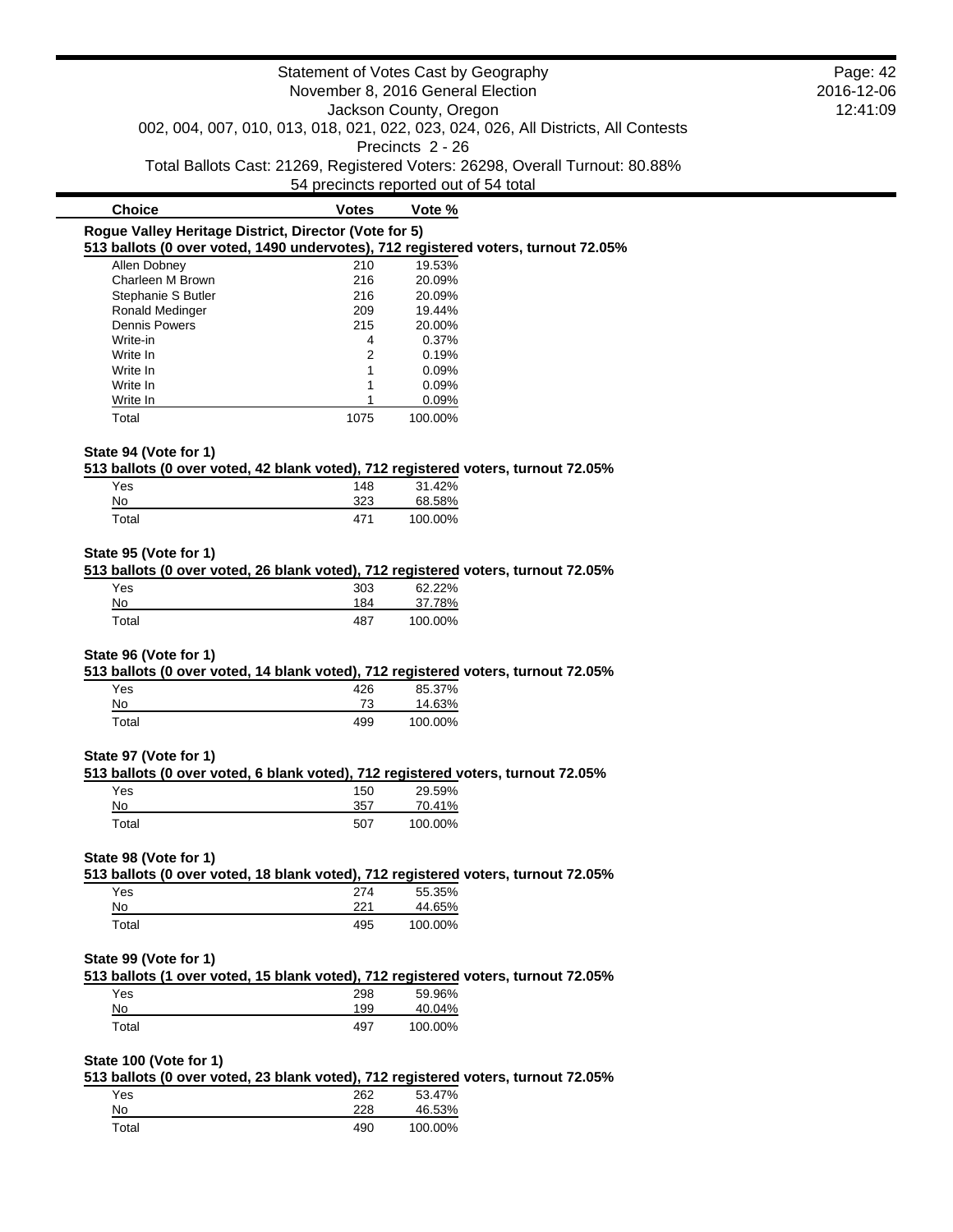| Statement of Votes Cast by Geography                                                                                                           |                                       |                   | Page: 43<br>2016-12-06                                                       |  |
|------------------------------------------------------------------------------------------------------------------------------------------------|---------------------------------------|-------------------|------------------------------------------------------------------------------|--|
| November 8, 2016 General Election                                                                                                              |                                       |                   |                                                                              |  |
| Jackson County, Oregon<br>002, 004, 007, 010, 013, 018, 021, 022, 023, 024, 026, All Districts, All Contests                                   |                                       |                   | 12:41:09                                                                     |  |
|                                                                                                                                                |                                       | Precincts 2 - 26  |                                                                              |  |
|                                                                                                                                                | 54 precincts reported out of 54 total |                   | Total Ballots Cast: 21269, Registered Voters: 26298, Overall Turnout: 80.88% |  |
| <b>Choice</b>                                                                                                                                  | <b>Votes</b>                          | Vote %            |                                                                              |  |
| Measure 15-162 (Vote for 1)                                                                                                                    |                                       |                   |                                                                              |  |
| 513 ballots (0 over voted, 15 blank voted), 712 registered voters, turnout 72.05%                                                              |                                       |                   |                                                                              |  |
| Yes<br>No                                                                                                                                      | 305<br>193                            | 61.24%<br>38.76%  |                                                                              |  |
| Total                                                                                                                                          | 498                                   | 100.00%           |                                                                              |  |
| Measure 15-163 (Vote for 1)                                                                                                                    |                                       |                   |                                                                              |  |
| 513 ballots (0 over voted, 24 blank voted), 712 registered voters, turnout 72.05%                                                              |                                       |                   |                                                                              |  |
| Yes                                                                                                                                            | 251                                   | 51.33%            |                                                                              |  |
| No<br>Total                                                                                                                                    | 238<br>489                            | 48.67%<br>100.00% |                                                                              |  |
|                                                                                                                                                |                                       |                   |                                                                              |  |
| Measure 15-161 (Vote for 1)<br>513 ballots (0 over voted, 22 blank voted), 712 registered voters, turnout 72.05%                               |                                       |                   |                                                                              |  |
| Yes                                                                                                                                            | 121                                   | 24.64%            |                                                                              |  |
| No                                                                                                                                             | 370                                   | 75.36%            |                                                                              |  |
| Total                                                                                                                                          | 491                                   | 100.00%           |                                                                              |  |
|                                                                                                                                                |                                       |                   |                                                                              |  |
| Measure 15-164 (Vote for 1)<br>513 ballots (0 over voted, 29 blank voted), 712 registered voters, turnout 72.05%                               |                                       |                   |                                                                              |  |
| Yes                                                                                                                                            | 149                                   | 30.79%            |                                                                              |  |
| No                                                                                                                                             | 335                                   | 69.21%            |                                                                              |  |
| Total                                                                                                                                          | 484                                   | 100.00%           |                                                                              |  |
|                                                                                                                                                |                                       |                   |                                                                              |  |
| <b>Precinct 024</b>                                                                                                                            |                                       |                   |                                                                              |  |
| United States President and Vice President (Vote for 1)<br>1951 ballots (0 over voted, 33 blank voted), 2566 registered voters, turnout 76.03% |                                       |                   |                                                                              |  |
| Donald Trump/Mike Pence                                                                                                                        | 1352                                  | 70.49%            |                                                                              |  |
| Hillary Clinton/Tim Kaine                                                                                                                      | 430                                   | 22.42%            |                                                                              |  |
| Jill Stein/Ajamu Baraka                                                                                                                        | 37                                    | 1.93%             |                                                                              |  |
| Gary Johnson/Bill Weld                                                                                                                         | 48                                    | 2.50%             |                                                                              |  |
| Write-in                                                                                                                                       | 51                                    | 2.66%             |                                                                              |  |
| Total                                                                                                                                          | 1918                                  | 100.00%           |                                                                              |  |
| US Senator (Vote for 1)                                                                                                                        |                                       |                   |                                                                              |  |
| 1951 ballots (0 over voted, 65 blank voted), 2566 registered voters, turnout 76.03%                                                            |                                       |                   |                                                                              |  |
| Steven C Reynolds                                                                                                                              | 69                                    | 3.66%             |                                                                              |  |
| Ron Wyden                                                                                                                                      | 664                                   | 35.21%            |                                                                              |  |
| Mark Callahan<br><b>Eric Navickas</b>                                                                                                          | 1044                                  | 55.36%            |                                                                              |  |
| Jim Lindsay                                                                                                                                    | 58<br>19                              | 3.08%<br>1.01%    |                                                                              |  |
| Shanti S Lewallen                                                                                                                              | 30                                    | 1.59%             |                                                                              |  |
| Write-in                                                                                                                                       | 2                                     | 0.11%             |                                                                              |  |
| Total                                                                                                                                          | 1886                                  | 100.00%           |                                                                              |  |
|                                                                                                                                                |                                       |                   |                                                                              |  |
| US Representative, District 2 (Vote for 1)<br>1951 ballots (1 over voted, 98 blank voted), 2566 registered voters, turnout 76.03%              |                                       |                   |                                                                              |  |
| Greg Walden                                                                                                                                    | 1517                                  | 81.91%            |                                                                              |  |
| James Crary                                                                                                                                    | 326                                   | 17.60%            |                                                                              |  |
| Write-in                                                                                                                                       | 9                                     | 0.49%             |                                                                              |  |
| Total                                                                                                                                          | 1852                                  | 100.00%           |                                                                              |  |
| Governor (Vote for 1)                                                                                                                          |                                       |                   |                                                                              |  |
| 1951 ballots (0 over voted, 69 blank voted), 2566 registered voters, turnout 76.03%                                                            |                                       |                   |                                                                              |  |
| James Foster                                                                                                                                   | 50                                    | 2.66%             |                                                                              |  |
| Kate Brown                                                                                                                                     | 485                                   | 25.77%            |                                                                              |  |

Cliff Thomason 60 3.19%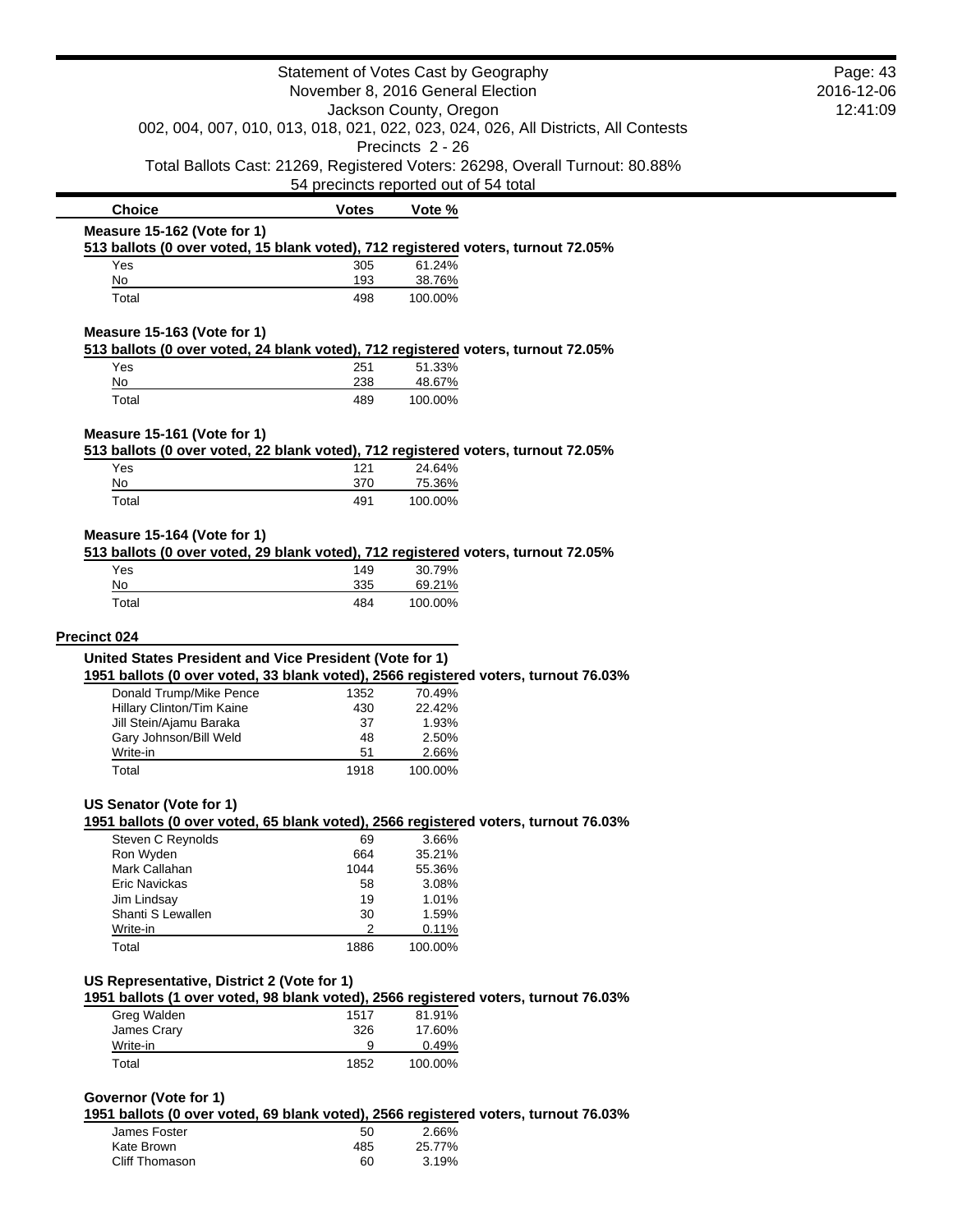| <b>Choice</b>     | <b>Votes</b> | Vote %  |
|-------------------|--------------|---------|
| Aaron Donald Auer | 42           | 2.23%   |
| <b>Bud Pierce</b> | 1244         | 66.10%  |
| Write-in          |              | 0.05%   |
| Total             | 1882         | 100.00% |

#### **Secretary of State (Vote for 1)**

**1951 ballots (0 over voted, 105 blank voted), 2566 registered voters, turnout 76.03%**

| Sharon L Durbin     | 44   | 2.38%   |
|---------------------|------|---------|
| Dennis Richardson   | 1294 | 70.10%  |
| Paul Damian Wells   | 62   | 3.36%   |
| <b>Brad Avakian</b> | 379  | 20.53%  |
| Alan Zundel         | 44   | 2.38%   |
| Michael Marsh       | 20   | 1.08%   |
| Write-in            | 3    | 0.16%   |
| Total               | 1846 | 100.00% |

## **State Treasurer (Vote for 1)**

**1951 ballots (0 over voted, 138 blank voted), 2566 registered voters, turnout 76.03%**

| Chris Henry         | 84   | 4.63%   |
|---------------------|------|---------|
| <b>Tobias Read</b>  | 371  | 20.46%  |
| Jeff Gudman         | 1165 | 64.26%  |
| <b>Chris Telfer</b> | 190  | 10.48%  |
| Write-in            | 3    | 0.17%   |
| Total               | 1813 | 100.00% |

## **Attorney General (Vote for 1)**

## **1951 ballots (0 over voted, 148 blank voted), 2566 registered voters, turnout 76.03%**

| Lars D H Hedbor   | 55   | 3.05%    |
|-------------------|------|----------|
| Ellen Rosenblum   | 493  | 27.34%   |
| Daniel Zene Crowe | 1251 | 69.38%   |
| Write-in          | Δ    | $0.22\%$ |
| Total             | 1803 | 100.00%  |

## **State Senator, 28th District (Vote for 1)**

#### **1951 ballots (0 over voted, 180 blank voted), 2566 registered voters, turnout 76.03%**

| Todd Kepple      | 473  | 26.71%  |
|------------------|------|---------|
| Dennis Linthicum | 1293 | 73.01%  |
| Write-in         | 5    | 0.28%   |
| Total            | 1771 | 100.00% |

## **State Representative, 55th District (Vote for 1)**

**1951 ballots (0 over voted, 178 blank voted), 2566 registered voters, turnout 76.03%**

| Mike McLane            | 1334 | 75.24%  |
|------------------------|------|---------|
| <b>Brie S Malarkey</b> | 432  | 24.37%  |
| Write-in               |      | 0.39%   |
| Total                  | 1773 | 100.00% |

### **Judge of the Supreme Court, Position 6 (Vote for 1)**

**1951 ballots (0 over voted, 969 blank voted), 2566 registered voters, turnout 76.03%**

| Lynn R Nakamoto | 949 | 96.64%  |
|-----------------|-----|---------|
| Write-in        | 33  | 3.36%   |
| Total           | 982 | 100.00% |

### **Judge of the Court of Appeals, Position 5 (Vote for 1)**

**1951 ballots (0 over voted, 998 blank voted), 2566 registered voters, turnout 76.03%**

| <b>Scott Shorr</b> | 923 | 96.85% |
|--------------------|-----|--------|
| Write-in           | 30  | 3.15%  |

Page: 44 2016-12-06 12:41:09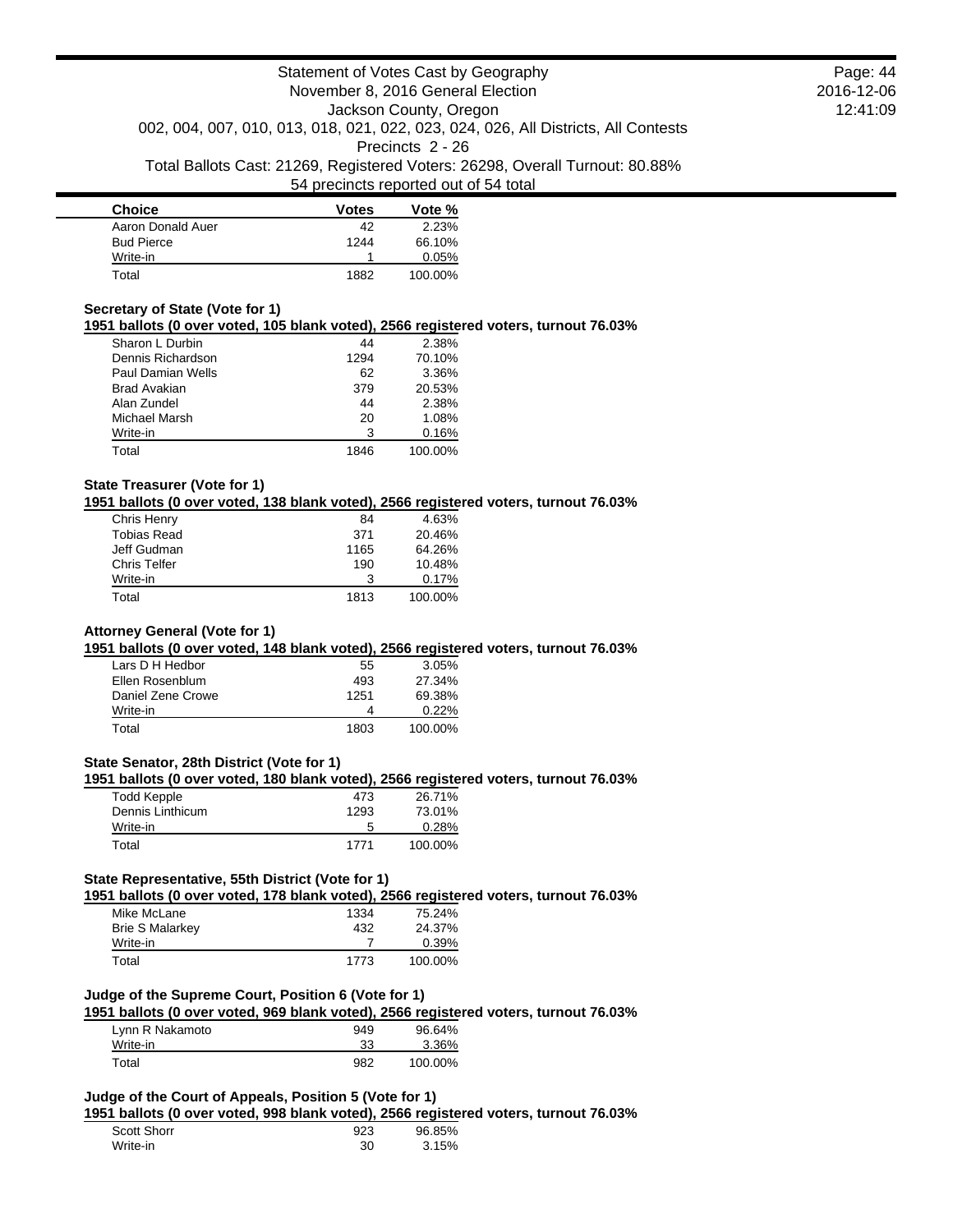|                                                                                                                                                   | Statement of Votes Cast by Geography                                               |                  |                                                                              | Page: 45<br>2016-12-06 |
|---------------------------------------------------------------------------------------------------------------------------------------------------|------------------------------------------------------------------------------------|------------------|------------------------------------------------------------------------------|------------------------|
| November 8, 2016 General Election<br>Jackson County, Oregon                                                                                       |                                                                                    | 12:41:09         |                                                                              |                        |
|                                                                                                                                                   | 002, 004, 007, 010, 013, 018, 021, 022, 023, 024, 026, All Districts, All Contests |                  |                                                                              |                        |
|                                                                                                                                                   |                                                                                    | Precincts 2 - 26 |                                                                              |                        |
|                                                                                                                                                   | 54 precincts reported out of 54 total                                              |                  | Total Ballots Cast: 21269, Registered Voters: 26298, Overall Turnout: 80.88% |                        |
| <b>Choice</b>                                                                                                                                     | <b>Votes</b>                                                                       | Vote %           |                                                                              |                        |
| Total                                                                                                                                             | 953                                                                                | 100.00%          |                                                                              |                        |
| Judge of the Court of Appeals, Position 8 (Vote for 1)                                                                                            |                                                                                    |                  |                                                                              |                        |
| 1951 ballots (0 over voted, 1029 blank voted), 2566 registered voters, turnout 76.03%                                                             |                                                                                    |                  |                                                                              |                        |
| Roger J DeHoog                                                                                                                                    | 892                                                                                | 96.75%           |                                                                              |                        |
| Write-in<br>Total                                                                                                                                 | 30<br>922                                                                          | 3.25%<br>100.00% |                                                                              |                        |
|                                                                                                                                                   |                                                                                    |                  |                                                                              |                        |
| <b>County Commissioner, Pos 2 (Vote for 1)</b>                                                                                                    |                                                                                    |                  |                                                                              |                        |
| 1951 ballots (0 over voted, 221 blank voted), 2566 registered voters, turnout 76.03%<br><b>Jeff Thomas</b>                                        | 481                                                                                | 27.80%           |                                                                              |                        |
| <b>Robert Strosser</b>                                                                                                                            | 1241                                                                               | 71.73%           |                                                                              |                        |
| Write-in                                                                                                                                          | 8                                                                                  | 0.46%            |                                                                              |                        |
| Total                                                                                                                                             | 1730                                                                               | 100.00%          |                                                                              |                        |
| <b>County Assessor (Vote for 1)</b>                                                                                                               |                                                                                    |                  |                                                                              |                        |
| 1951 ballots (1 over voted, 551 blank voted), 2566 registered voters, turnout 76.03%                                                              |                                                                                    |                  |                                                                              |                        |
| David Arrasmith<br>Angela Stuhr                                                                                                                   | 901<br>485                                                                         | 64.40%<br>34.67% |                                                                              |                        |
| Write-in                                                                                                                                          | 13                                                                                 | 0.93%            |                                                                              |                        |
| Total                                                                                                                                             | 1399                                                                               | 100.00%          |                                                                              |                        |
| Jackson Soil & Water Dist. Director, Zone 1 (Vote for 1)                                                                                          |                                                                                    |                  |                                                                              |                        |
| 1951 ballots (0 over voted, 1000 blank voted), 2566 registered voters, turnout 76.03%                                                             |                                                                                    |                  |                                                                              |                        |
| Marilyn Rice                                                                                                                                      | 928                                                                                | 97.58%           |                                                                              |                        |
| Write-in<br>Total                                                                                                                                 | 23<br>951                                                                          | 2.42%<br>100.00% |                                                                              |                        |
|                                                                                                                                                   |                                                                                    |                  |                                                                              |                        |
| Jackson Soil & Water Dist, Director Zone 2 (Vote for 1)                                                                                           |                                                                                    |                  |                                                                              |                        |
| 1951 ballots (0 over voted, 1012 blank voted), 2566 registered voters, turnout 76.03%<br>Barbara Niedermeyer                                      | 921                                                                                | 98.08%           |                                                                              |                        |
| Write-in                                                                                                                                          | 18                                                                                 | 1.92%            |                                                                              |                        |
| Total                                                                                                                                             | 939                                                                                | 100.00%          |                                                                              |                        |
|                                                                                                                                                   |                                                                                    |                  |                                                                              |                        |
| Jackson Soil & Water Dist. Director, Zone 3 (Vote for 1)<br>1951 ballots (0 over voted, 1029 blank voted), 2566 registered voters, turnout 76.03% |                                                                                    |                  |                                                                              |                        |
| Juanita Wright                                                                                                                                    | 903                                                                                | 97.94%           |                                                                              |                        |
| Write-in                                                                                                                                          | 19                                                                                 | 2.06%            |                                                                              |                        |
| Total                                                                                                                                             | 922                                                                                | 100.00%          |                                                                              |                        |
| Jackson Soil & Water Dist. Director, Zone 4 (Vote for 1)                                                                                          |                                                                                    |                  |                                                                              |                        |
| 1951 ballots (0 over voted, 1005 blank voted), 2566 registered voters, turnout 76.03%                                                             |                                                                                    |                  |                                                                              |                        |
| Don Hamann                                                                                                                                        | 928                                                                                | 98.10%           |                                                                              |                        |
| Write-in<br>Total                                                                                                                                 | 18<br>946                                                                          | 1.90%<br>100.00% |                                                                              |                        |
|                                                                                                                                                   |                                                                                    |                  |                                                                              |                        |
| Jackson Soil & Water Dist. Director, Zone 5 (Vote for 1)                                                                                          |                                                                                    |                  |                                                                              |                        |
| 1951 ballots (0 over voted, 1040 blank voted), 2566 registered voters, turnout 76.03%                                                             |                                                                                    |                  |                                                                              |                        |
| Ronald W Hillers<br>Write-in                                                                                                                      | 895<br>16                                                                          | 98.24%<br>1.76%  |                                                                              |                        |
| Total                                                                                                                                             | 911                                                                                | 100.00%          |                                                                              |                        |
|                                                                                                                                                   |                                                                                    |                  |                                                                              |                        |
| Jackson Soil & Water Dist.Dir.At Large, #2 (Vote for 1)                                                                                           |                                                                                    |                  |                                                                              |                        |
| 1951 ballots (0 over voted, 1032 blank voted), 2566 registered voters, turnout 76.03%<br>Stan Dean                                                | 899                                                                                | 97.82%           |                                                                              |                        |
| Write-in                                                                                                                                          | 20                                                                                 | 2.18%            |                                                                              |                        |
|                                                                                                                                                   |                                                                                    |                  |                                                                              |                        |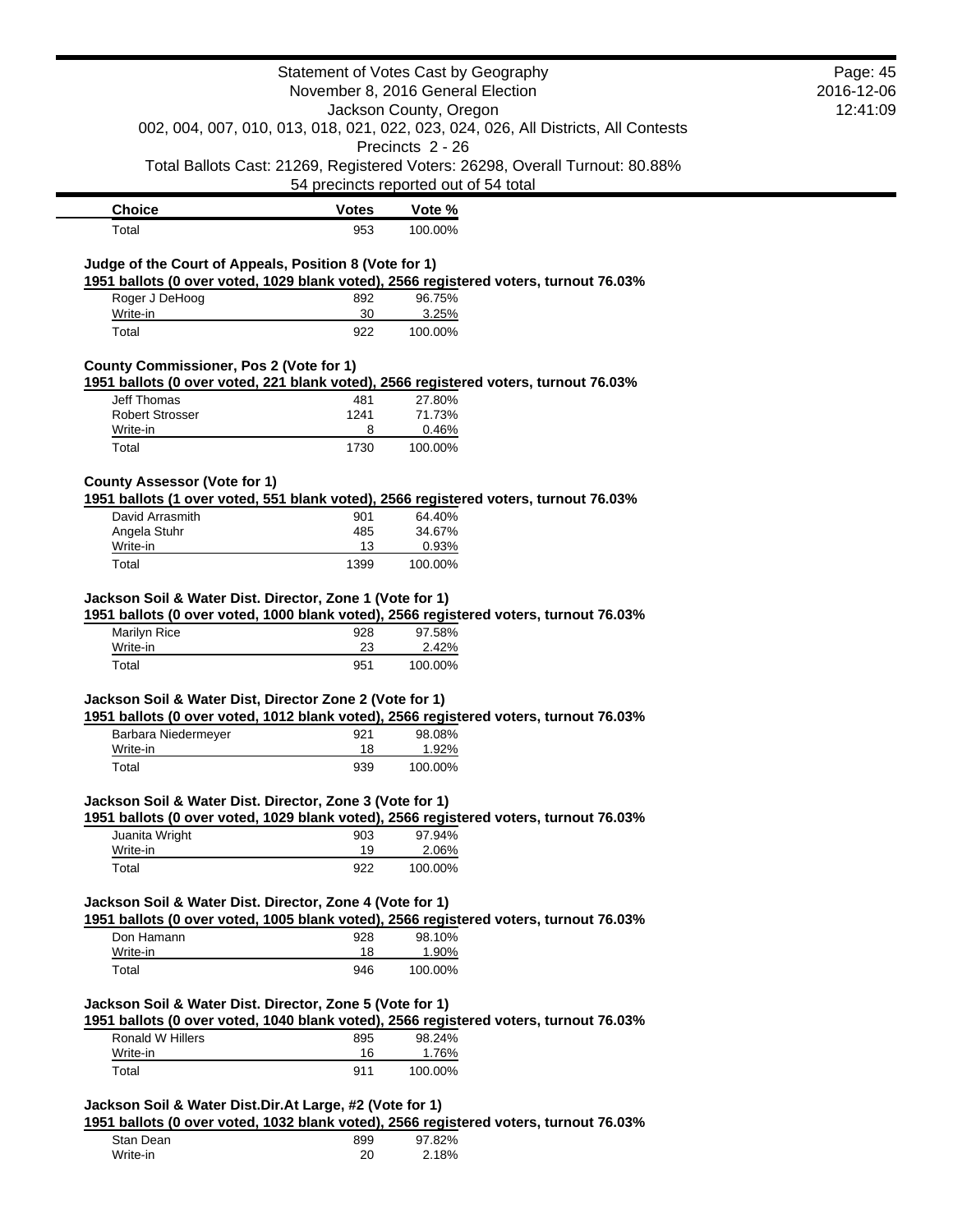| <b>Choice</b> | <b>Votes</b> | Vote %  |
|---------------|--------------|---------|
| Total         | 919          | 100.00% |

# **Rogue Valley Heritage District, Director (Vote for 5)**

**1951 ballots (1 over voted, 6159 undervotes), 2566 registered voters, turnout 76.03%**

| Allen Dobney         | 689  | 19.19%  |
|----------------------|------|---------|
| Charleen M Brown     | 709  | 19.74%  |
| Stephanie S Butler   | 720  | 20.05%  |
| Ronald Medinger      | 680  | 18.94%  |
| <b>Dennis Powers</b> | 726  | 20.22%  |
| Write-in             | 25   | 0.70%   |
| Write In             | 11   | 0.31%   |
| Write In             | 11   | 0.31%   |
| Write In             | 10   | 0.28%   |
| Write In             | 10   | 0.28%   |
| Total                | 3591 | 100.00% |

### **State 94 (Vote for 1)**

**1951 ballots (2 over voted, 135 blank voted), 2566 registered voters, turnout 76.03%**

| Yes   | 511  | 28.17%  |
|-------|------|---------|
| No    | 1303 | 71.83%  |
| Total | 1814 | 100.00% |

#### **State 95 (Vote for 1)**

**1951 ballots (1 over voted, 165 blank voted), 2566 registered voters, turnout 76.03%**

| Yes   | 1031 | 57.76%  |
|-------|------|---------|
| No    | 754  | 42.24%  |
| Total | 1785 | 100.00% |

### **State 96 (Vote for 1)**

**1951 ballots (2 over voted, 86 blank voted), 2566 registered voters, turnout 76.03%**

| Yes   | 1550 | 83.20%  |
|-------|------|---------|
| No    | 313  | 16.80%  |
| Total | 1863 | 100.00% |

#### **State 97 (Vote for 1)**

|     | 1951 ballots (1 over voted, 35 blank voted), 2566 registered voters, turnout 76.03% |        |  |
|-----|-------------------------------------------------------------------------------------|--------|--|
| Yes | 486                                                                                 | 25.38% |  |

| No.   | 429  | 74.62%  |
|-------|------|---------|
| Total | 1915 | 100.00% |

### **State 98 (Vote for 1)**

**1951 ballots (1 over voted, 114 blank voted), 2566 registered voters, turnout 76.03%**

| Yes   | 982  | 53.49%  |
|-------|------|---------|
| No    | 854  | 46.51%  |
| Total | 1836 | 100.00% |

## **State 99 (Vote for 1)**

**1951 ballots (1 over voted, 117 blank voted), 2566 registered voters, turnout 76.03%** Yes 1011 55.16% No 822 44.84%

### **State 100 (Vote for 1)**

**1951 ballots (1 over voted, 106 blank voted), 2566 registered voters, turnout 76.03%**

| Yes | 983 | 53.31% |
|-----|-----|--------|
| No  | 861 | 46.69% |

Total 1833 100.00%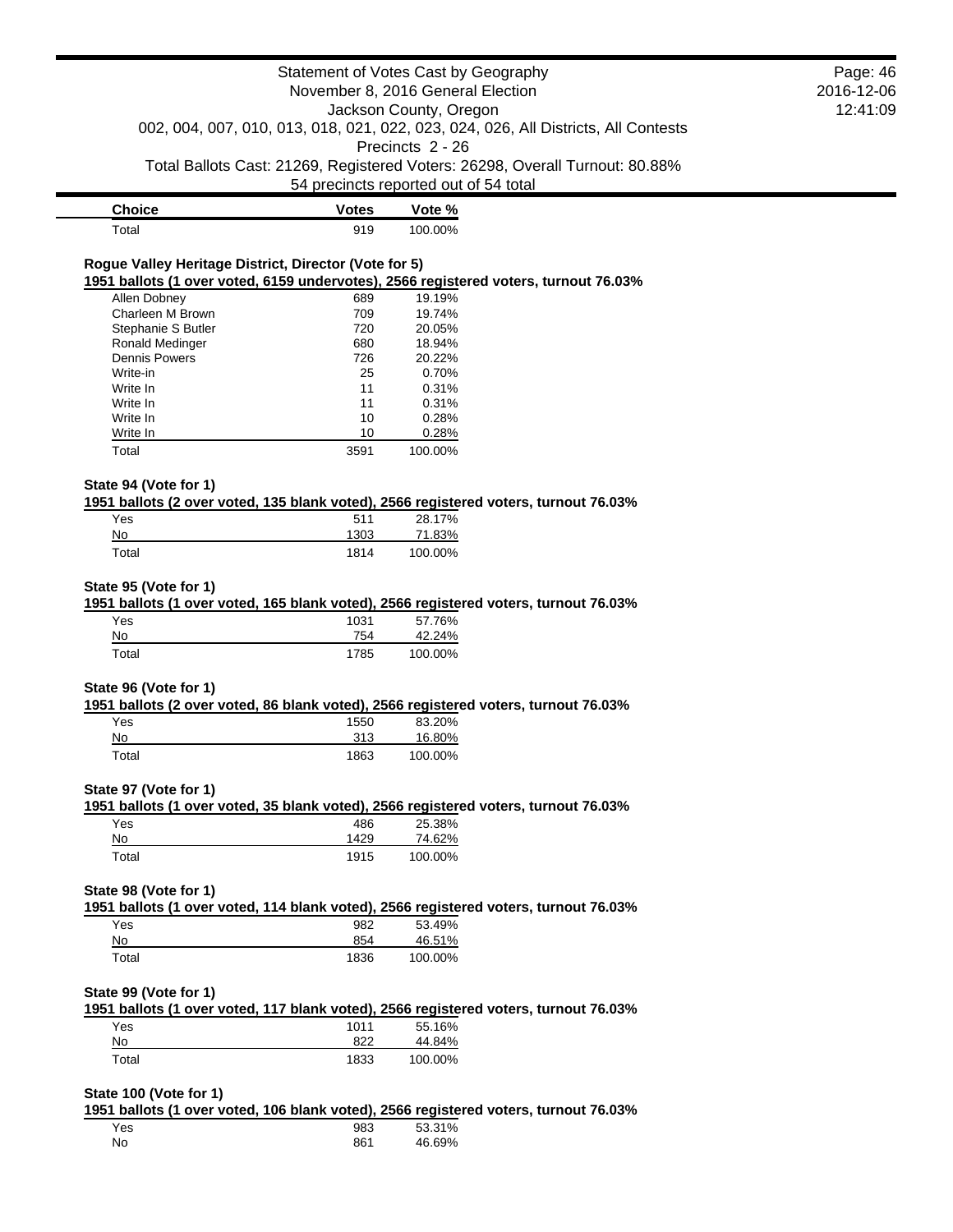|                                                         |              | Statement of Votes Cast by Geography                                                             | Page: 47 |
|---------------------------------------------------------|--------------|--------------------------------------------------------------------------------------------------|----------|
| November 8, 2016 General Election                       |              | 2016-12-06                                                                                       |          |
|                                                         |              | Jackson County, Oregon                                                                           | 12:41:09 |
|                                                         |              | 002, 004, 007, 010, 013, 018, 021, 022, 023, 024, 026, All Districts, All Contests               |          |
|                                                         |              | Precincts 2 - 26<br>Total Ballots Cast: 21269, Registered Voters: 26298, Overall Turnout: 80.88% |          |
|                                                         |              | 54 precincts reported out of 54 total                                                            |          |
| <b>Choice</b>                                           | <b>Votes</b> | Vote %                                                                                           |          |
| Total                                                   | 1844         | 100.00%                                                                                          |          |
| Measure 15-162 (Vote for 1)                             |              |                                                                                                  |          |
|                                                         |              | 1951 ballots (1 over voted, 86 blank voted), 2566 registered voters, turnout 76.03%              |          |
| Yes                                                     | 1249         | 67.01%                                                                                           |          |
| No<br>Total                                             | 615<br>1864  | 32.99%<br>100.00%                                                                                |          |
|                                                         |              |                                                                                                  |          |
| Measure 15-163 (Vote for 1)                             |              | 1951 ballots (0 over voted, 116 blank voted), 2566 registered voters, turnout 76.03%             |          |
| Yes                                                     | 908          | 49.48%                                                                                           |          |
| No                                                      | 927          | 50.52%                                                                                           |          |
| Total                                                   | 1835         | 100.00%                                                                                          |          |
| Measure 15-161 (Vote for 1)                             |              |                                                                                                  |          |
|                                                         |              | 1951 ballots (0 over voted, 121 blank voted), 2566 registered voters, turnout 76.03%             |          |
| Yes                                                     | 430          | 23.50%                                                                                           |          |
| No                                                      | 1400         | 76.50%                                                                                           |          |
| Total                                                   | 1830         | 100.00%                                                                                          |          |
|                                                         |              |                                                                                                  |          |
| Measure 15-164 (Vote for 1)                             |              |                                                                                                  |          |
|                                                         |              | 1951 ballots (0 over voted, 152 blank voted), 2566 registered voters, turnout 76.03%             |          |
| Yes                                                     | 406          | 22.57%                                                                                           |          |
| No                                                      | 1393         | 77.43%                                                                                           |          |
| Total                                                   | 1799         | 100.00%                                                                                          |          |
| Precinct 026                                            |              |                                                                                                  |          |
| United States President and Vice President (Vote for 1) |              |                                                                                                  |          |
|                                                         |              | 1606 ballots (0 over voted, 31 blank voted), 2089 registered voters, turnout 76.88%              |          |
| Donald Trump/Mike Pence                                 | 1040         | 66.03%                                                                                           |          |
| Hillary Clinton/Tim Kaine                               | 419          | 26.60%                                                                                           |          |
| Jill Stein/Ajamu Baraka                                 | 22           | 1.40%                                                                                            |          |
| Gary Johnson/Bill Weld                                  | 58           | 3.68%                                                                                            |          |
| Write-in                                                | 36           | 2.29%                                                                                            |          |
| Total                                                   | 1575         | 100.00%                                                                                          |          |
| US Senator (Vote for 1)                                 |              |                                                                                                  |          |
|                                                         |              | 1606 ballots (0 over voted, 75 blank voted), 2089 registered voters, turnout 76.88%              |          |
| Steven C Reynolds                                       | 51           | 3.33%                                                                                            |          |
| Ron Wyden                                               | 603          | 39.39%                                                                                           |          |
| Mark Callahan                                           | 794          | 51.86%                                                                                           |          |
| <b>Eric Navickas</b>                                    | 31           | 2.02%                                                                                            |          |
| Jim Lindsay                                             | 21           | 1.37%                                                                                            |          |
| Shanti S Lewallen                                       | 27           | 1.76%                                                                                            |          |
| Write-in<br>Total                                       | 4<br>1531    | 0.26%<br>100.00%                                                                                 |          |
|                                                         |              |                                                                                                  |          |
| US Representative, District 2 (Vote for 1)              |              |                                                                                                  |          |
|                                                         |              | 1606 ballots (0 over voted, 85 blank voted), 2089 registered voters, turnout 76.88%              |          |
| Greg Walden                                             | 1181<br>336  | 77.65%<br>22.09%                                                                                 |          |
| James Crary                                             | 4            |                                                                                                  |          |
| Write-in<br>Total                                       | 1521         | 0.26%<br>100.00%                                                                                 |          |

**1606 ballots (0 over voted, 88 blank voted), 2089 registered voters, turnout 76.88%**

James Foster 35 2.31%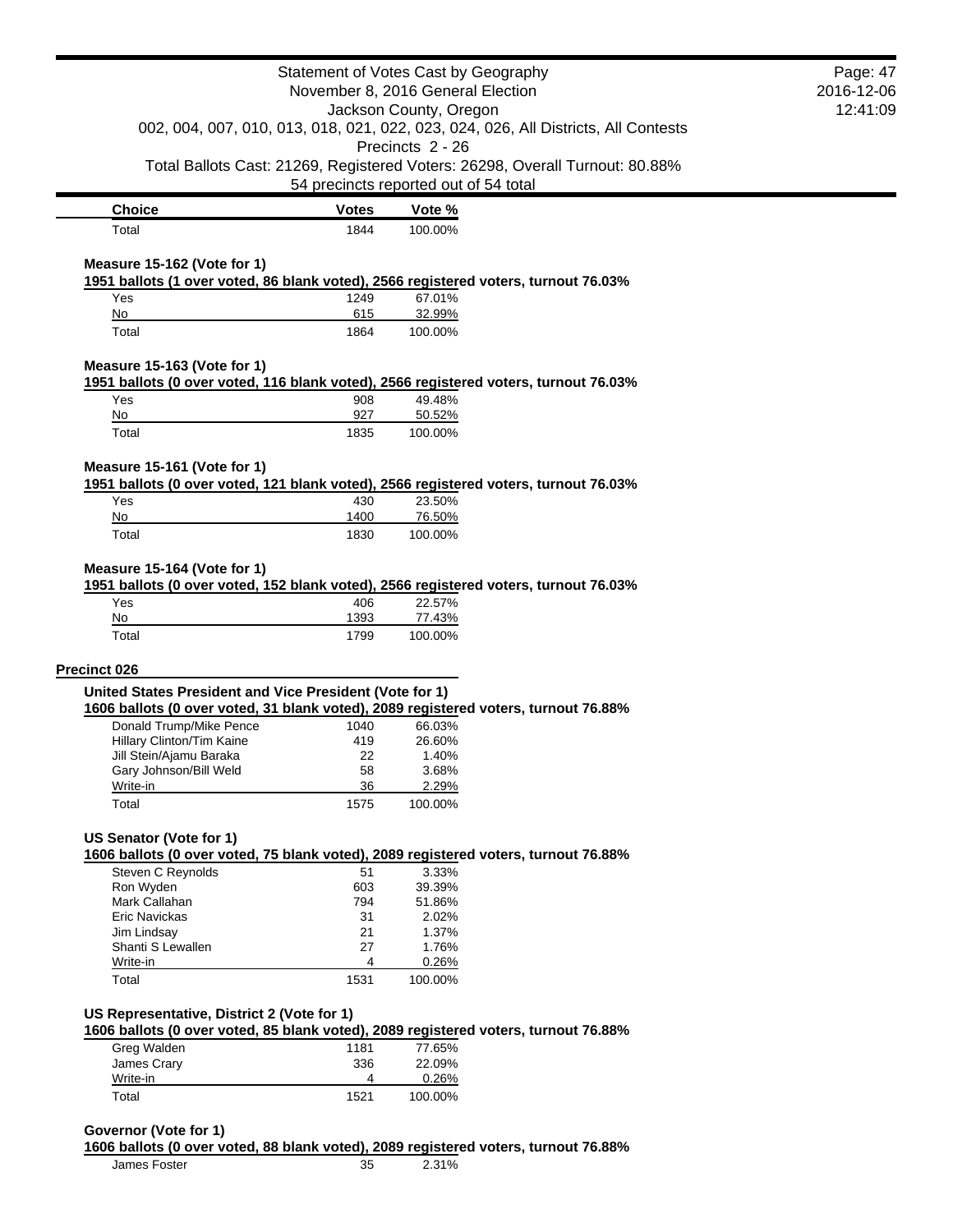| <b>Choice</b>     | <b>Votes</b> | Vote %  |
|-------------------|--------------|---------|
| Kate Brown        | 469          | 30.90%  |
| Cliff Thomason    | 52           | 3.43%   |
| Aaron Donald Auer | 30           | 1.98%   |
| <b>Bud Pierce</b> | 931          | 61.33%  |
| Write-in          |              | 0.07%   |
| Total             | 1518         | 100.00% |

### **Secretary of State (Vote for 1)**

**1606 ballots (1 over voted, 119 blank voted), 2089 registered voters, turnout 76.88%**

| Sharon L Durbin     | 37   | 2.49%   |
|---------------------|------|---------|
| Dennis Richardson   | 985  | 66.33%  |
| Paul Damian Wells   | 50   | 3.37%   |
| <b>Brad Avakian</b> | 365  | 24.58%  |
| Alan Zundel         | 30   | 2.02%   |
| Michael Marsh       | 15   | 1.01%   |
| Write-in            | 3    | 0.20%   |
| Total               | 1485 | 100.00% |

### **State Treasurer (Vote for 1)**

**1606 ballots (0 over voted, 148 blank voted), 2089 registered voters, turnout 76.88%**

| Chris Henry         | 46   | 3.16%   |
|---------------------|------|---------|
| <b>Tobias Read</b>  | 373  | 25.58%  |
| Jeff Gudman         | 921  | 63.17%  |
| <b>Chris Telfer</b> | 116  | 7.96%   |
| Write-in            | 2    | 0.14%   |
| Total               | 1458 | 100.00% |

#### **Attorney General (Vote for 1)**

**1606 ballots (1 over voted, 141 blank voted), 2089 registered voters, turnout 76.88%**

| Lars D H Hedbor   | 46   | 3.14%    |
|-------------------|------|----------|
| Ellen Rosenblum   | 481  | 32.86%   |
| Daniel Zene Crowe | 936  | 63.93%   |
| Write-in          |      | $0.07\%$ |
| Total             | 1464 | 100.00%  |

## **State Senator, 28th District (Vote for 1)**

**1606 ballots (0 over voted, 174 blank voted), 2089 registered voters, turnout 76.88%**

| Todd Kepple      | 467  | 32.61%  |
|------------------|------|---------|
| Dennis Linthicum | 957  | 66.83%  |
| Write-in         |      | 0.56%   |
| Total            | 1432 | 100.00% |

### **State Representative, 55th District (Vote for 1)**

**1606 ballots (0 over voted, 175 blank voted), 2089 registered voters, turnout 76.88%**

| Mike McLane            | 1016 | 71.00%  |
|------------------------|------|---------|
| <b>Brie S Malarkey</b> | 410  | 28.65%  |
| Write-in               | 5    | 0.35%   |
| Total                  | 1431 | 100.00% |

## **Judge of the Supreme Court, Position 6 (Vote for 1)**

**1606 ballots (0 over voted, 685 blank voted), 2089 registered voters, turnout 76.88%**

| Lynn R Nakamoto | 902 | 97.94%  |
|-----------------|-----|---------|
| Write-in        | 19  | 2.06%   |
| Total           | 921 | 100.00% |

#### **Judge of the Court of Appeals, Position 5 (Vote for 1)**

**1606 ballots (0 over voted, 713 blank voted), 2089 registered voters, turnout 76.88%**

| <b>Scott Shorr</b> | 98 43% |
|--------------------|--------|
|                    |        |

Page: 48 2016-12-06 12:41:09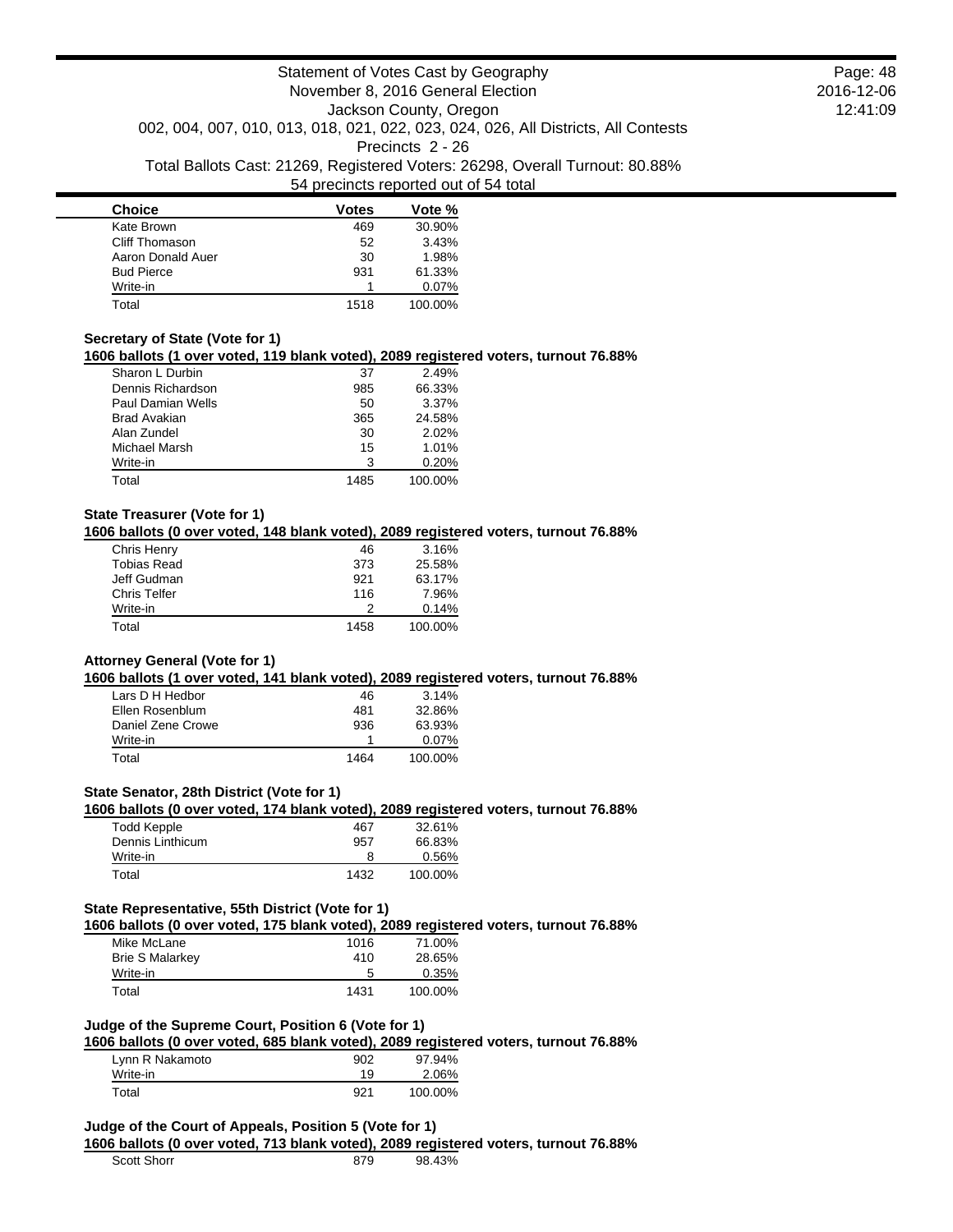| <b>Choice</b> | <b>Votes</b> | Vote %  |
|---------------|--------------|---------|
| Write-in      | 14           | 1.57%   |
| Total         | 893          | 100.00% |

#### **Judge of the Court of Appeals, Position 8 (Vote for 1)**

**1605 ballots (0 over voted, 744 blank voted), 2089 registered voters, turnout 76.83%**

| Roger J DeHoog | 844 | 98.03%  |
|----------------|-----|---------|
| Write-in       |     | 1.97%   |
| Total          | 861 | 100.00% |

### **County Commissioner, Pos 2 (Vote for 1)**

**1606 ballots (0 over voted, 224 blank voted), 2089 registered voters, turnout 76.88%**

| Jeff Thomas     | 428  | 30.99%  |
|-----------------|------|---------|
| Robert Strosser | 951  | 68.86%  |
| Write-in        |      | 0.14%   |
| Total           | 1381 | 100.00% |

## **County Assessor (Vote for 1)**

**1605 ballots (0 over voted, 458 blank voted), 2089 registered voters, turnout 76.83%**

| David Arrasmith | 734  | 63.99%  |
|-----------------|------|---------|
| Angela Stuhr    | 406  | 35.40%  |
| Write-in        |      | 0.61%   |
| Total           | 1147 | 100.00% |

### **City of Shady Cove, Mayor (Vote for 1)**

**1606 ballots (0 over voted, 518 blank voted), 2089 registered voters, turnout 76.88%**

| Tom Sanderson | 1010 | 92.83%  |
|---------------|------|---------|
| Write-in      | 78   | 7.17%   |
| Total         | 1088 | 100.00% |

# **City of Shady Cove, Councilmember (Vote for 2)**

**1606 ballots (0 over voted, 1159 undervotes), 2089 registered voters, turnout 76.88%**

| Shari Tarvin          | 334  | 16.27%  |
|-----------------------|------|---------|
| Linda Kristich        | 705  | 34.34%  |
| <b>Chester Krupa</b>  | 351  | 17.10%  |
| <b>Steve Mitchell</b> | 633  | 30.83%  |
| Write-in              | 25   | 1.22%   |
| Write In              | 5    | 0.24%   |
| Total                 | 2053 | 100.00% |

# **Jackson Soil & Water Dist. Director, Zone 1 (Vote for 1)**

**1606 ballots (0 over voted, 732 blank voted), 2089 registered voters, turnout 76.88%**

| Marilyn Rice | 857 | 98.05%  |
|--------------|-----|---------|
| Write-in     |     | 1.95%   |
| Total        | 874 | 100.00% |

## **Jackson Soil & Water Dist, Director Zone 2 (Vote for 1)**

**1605 ballots (0 over voted, 741 blank voted), 2089 registered voters, turnout 76.83%**

| Barbara Niedermeyer | 849 | 98.26%  |
|---------------------|-----|---------|
| Write-in            | 15  | 1.74%   |
| Total               | 864 | 100.00% |

# **Jackson Soil & Water Dist. Director, Zone 3 (Vote for 1)**

**1606 ballots (0 over voted, 747 blank voted), 2089 registered voters, turnout 76.88%**

| Juanita Wright | 846 | 98.49%  |
|----------------|-----|---------|
| Write-in       | 13  | 1.51%   |
| Total          | 859 | 100.00% |

Page: 49 2016-12-06 12:41:09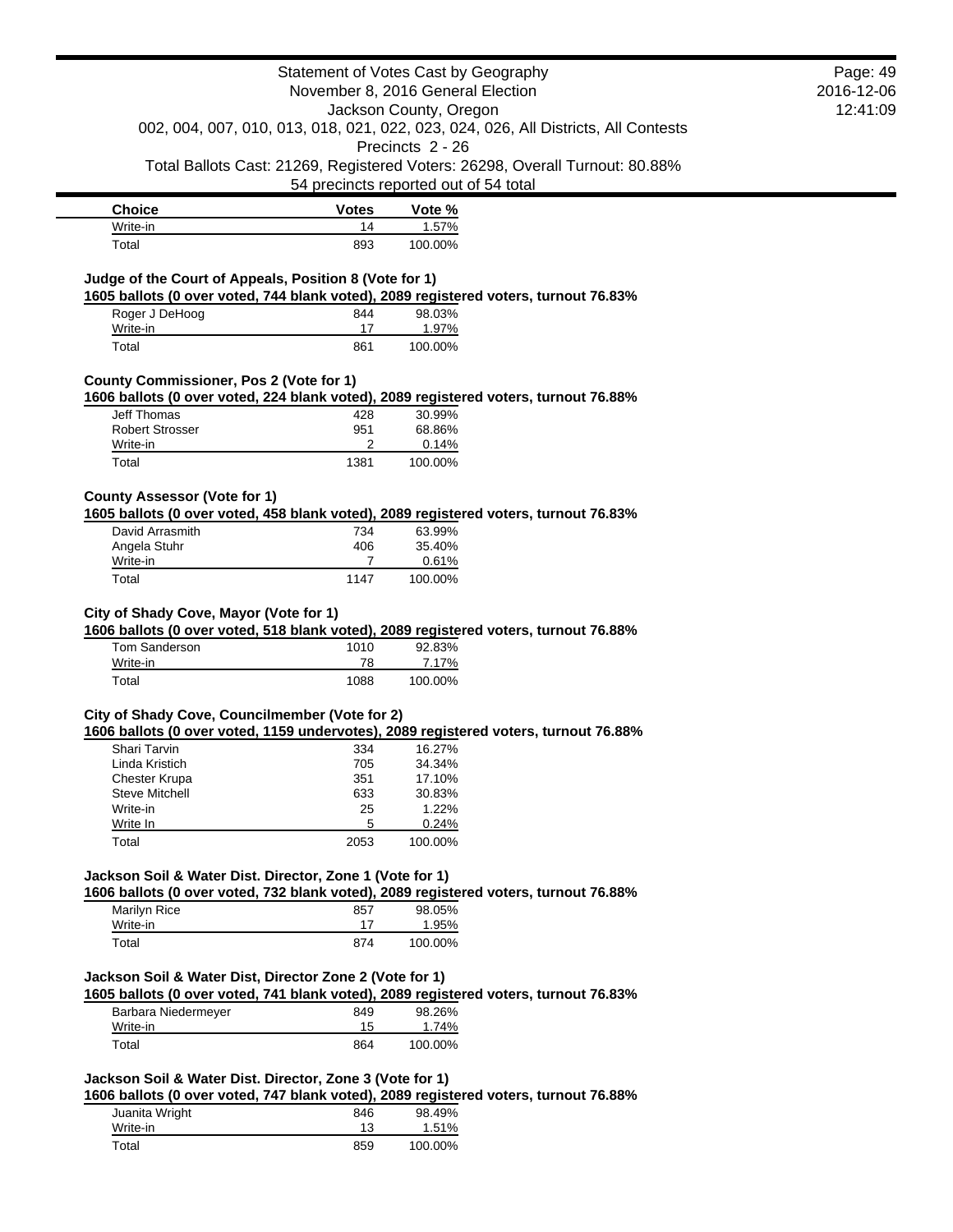|                                                             |                    | Statement of Votes Cast by Geography                                                                   | Page: 50 |
|-------------------------------------------------------------|--------------------|--------------------------------------------------------------------------------------------------------|----------|
| November 8, 2016 General Election<br>Jackson County, Oregon |                    | 2016-12-06                                                                                             |          |
|                                                             |                    |                                                                                                        | 12:41:09 |
|                                                             |                    | 002, 004, 007, 010, 013, 018, 021, 022, 023, 024, 026, All Districts, All Contests<br>Precincts 2 - 26 |          |
|                                                             |                    | Total Ballots Cast: 21269, Registered Voters: 26298, Overall Turnout: 80.88%                           |          |
|                                                             |                    | 54 precincts reported out of 54 total                                                                  |          |
| <b>Choice</b>                                               | <b>Votes</b>       | Vote %                                                                                                 |          |
| Jackson Soil & Water Dist. Director, Zone 4 (Vote for 1)    |                    | 1606 ballots (0 over voted, 748 blank voted), 2089 registered voters, turnout 76.88%                   |          |
| Don Hamann                                                  | 843                | 98.25%                                                                                                 |          |
| Write-in                                                    | 15                 | 1.75%                                                                                                  |          |
| Total                                                       | 858                | 100.00%                                                                                                |          |
| Jackson Soil & Water Dist. Director, Zone 5 (Vote for 1)    |                    |                                                                                                        |          |
| Ronald W Hillers                                            |                    | 1606 ballots (0 over voted, 748 blank voted), 2089 registered voters, turnout 76.88%                   |          |
| Write-in                                                    | 845<br>13          | 98.48%<br>1.52%                                                                                        |          |
| Total                                                       | 858                | 100.00%                                                                                                |          |
| Jackson Soil & Water Dist.Dir.At Large, #2 (Vote for 1)     |                    |                                                                                                        |          |
|                                                             |                    | 1606 ballots (0 over voted, 750 blank voted), 2089 registered voters, turnout 76.88%                   |          |
| Stan Dean<br>Write-in                                       | 842                | 98.36%                                                                                                 |          |
| Total                                                       | 14<br>856          | 1.64%<br>100.00%                                                                                       |          |
|                                                             |                    |                                                                                                        |          |
| State 94 (Vote for 1)                                       |                    |                                                                                                        |          |
|                                                             |                    | 1606 ballots (0 over voted, 127 blank voted), 2089 registered voters, turnout 76.88%                   |          |
| Yes<br>No                                                   | 386<br>1093        | 26.10%<br>73.90%                                                                                       |          |
| Total                                                       | 1479               | 100.00%                                                                                                |          |
|                                                             |                    |                                                                                                        |          |
| State 95 (Vote for 1)                                       |                    |                                                                                                        |          |
| Yes                                                         | 923                | 1606 ballots (0 over voted, 141 blank voted), 2089 registered voters, turnout 76.88%<br>63.00%         |          |
| No                                                          | 542                | 37.00%                                                                                                 |          |
| Total                                                       | 1465               | 100.00%                                                                                                |          |
| State 96 (Vote for 1)                                       |                    |                                                                                                        |          |
|                                                             |                    | 1606 ballots (0 over voted, 74 blank voted), 2089 registered voters, turnout 76.88%                    |          |
| Yes                                                         | 1321               | 86.23%                                                                                                 |          |
| No                                                          | 211                | 13.77%                                                                                                 |          |
| Total                                                       | 1532               | 100.00%                                                                                                |          |
| State 97 (Vote for 1)                                       |                    |                                                                                                        |          |
|                                                             |                    | 1606 ballots (1 over voted, 54 blank voted), 2089 registered voters, turnout 76.88%                    |          |
| Yes<br>No                                                   | 436<br><u>1115</u> | 28.11%<br>71.89%                                                                                       |          |
| Total                                                       | 1551               | 100.00%                                                                                                |          |
| State 98 (Vote for 1)                                       |                    |                                                                                                        |          |
|                                                             |                    | 1606 ballots (0 over voted, 112 blank voted), 2089 registered voters, turnout 76.88%                   |          |
| Yes<br>No                                                   | 798<br>696         | 53.41%<br>46.59%                                                                                       |          |
| Total                                                       | 1494               | 100.00%                                                                                                |          |
| State 99 (Vote for 1)                                       |                    |                                                                                                        |          |
|                                                             |                    | 1606 ballots (0 over voted, 103 blank voted), 2089 registered voters, turnout 76.88%                   |          |
| Yes                                                         | 875                | 58.22%                                                                                                 |          |
| No                                                          | 628                | 41.78%                                                                                                 |          |
| Total                                                       | 1503               | 100.00%                                                                                                |          |
|                                                             |                    |                                                                                                        |          |